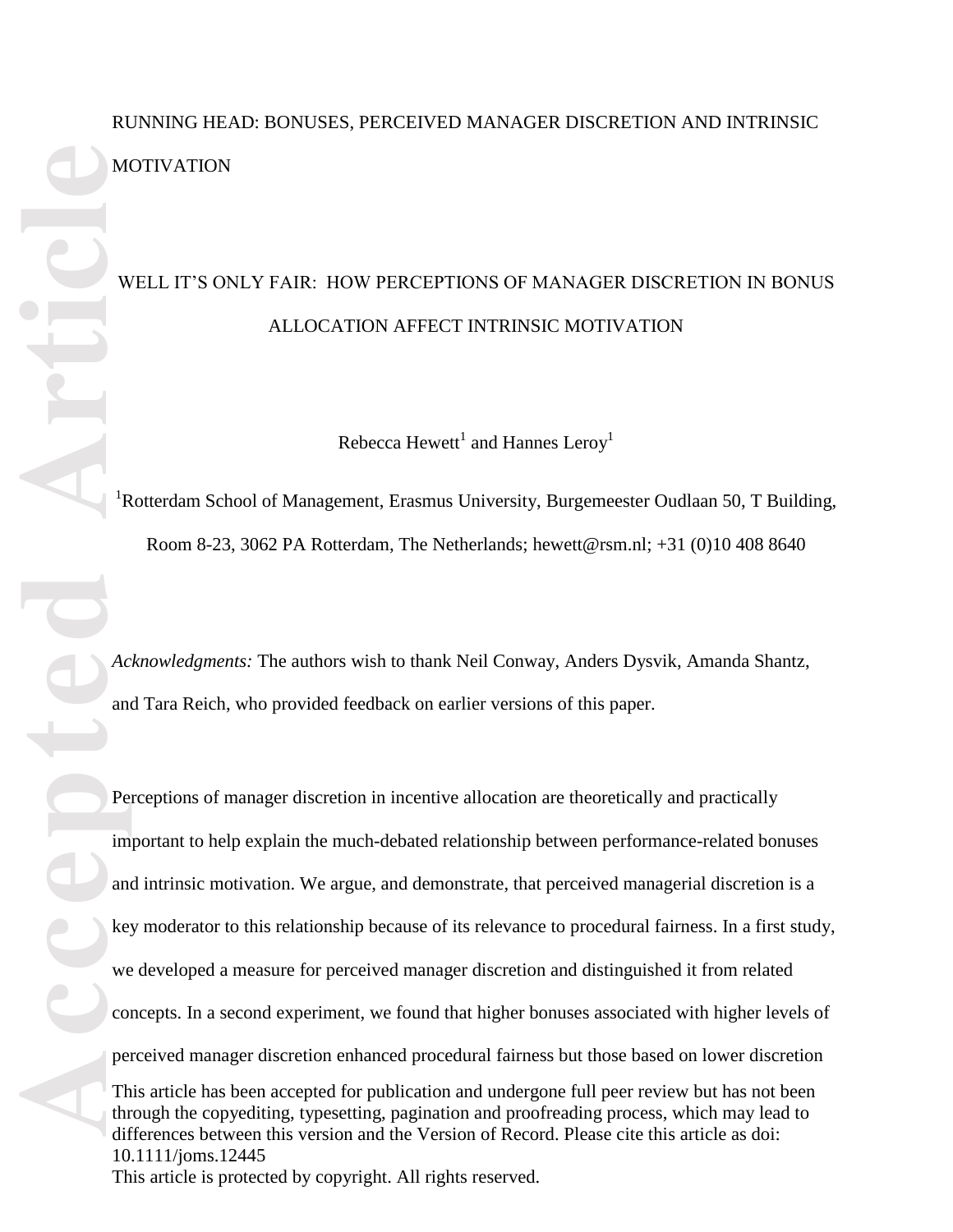did not. In a third field study, we found that actual bonuses implemented by a service organization enhanced intrinsic motivation indirectly through procedural fairness, but only when employees perceived their bonus to be based on higher levels of perceived manager discretion. Conversely, when bonus level was associated with lower perceived manager discretion, it negatively predicted of intrinsic motivation.

*Keywords***:** compensation; intrinsic motivation; manager discretion; pay-for-performance; procedural fairness.

Organizations are increasingly interested in creating work environments to encourage passion, purpose, and engagement (Pink, 2010; Cable, 2018). These factors are about engendering intrinsic motivation – doing a job because it aligns with who you are, and your core interests and values, rather than pursuing work-related tasks for extrinsic reasons (Deci, 1971). At the same time, organizations invest large amounts of money in extrinsic motivators. Pay for individual performance (PFIP), in particular, is one of the most common forms of workplace financial incentives, used by organizations across countries and industries (Willis Towers Watson, 2018) and considered a central component of strategic HR management (Heneman, Ledford, & Gresham, 2002; Gerhart, Rynes, & Fulmer, 2009). Yet, there is still a lack of clarity about the relationship between extrinsic incentives and intrinsic motivation. Our study aims to contribute to the current understanding of how incentives (i.e., PFIP) enhance or detract from intrinsic motivation in the workplace (Deci, Olafsen & Ryan, 2017; Gerhart & Fang, 2015).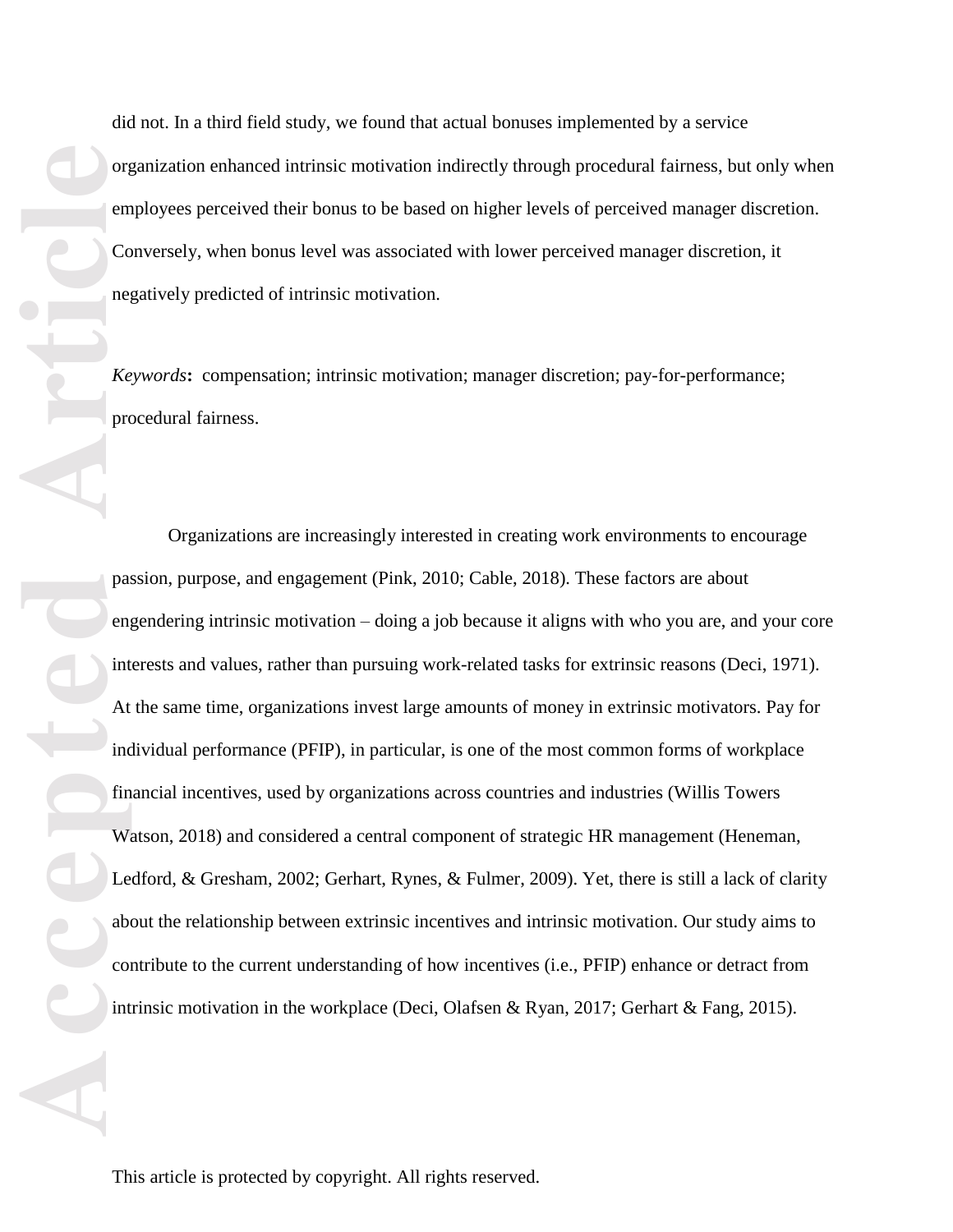**Accepted Article**<br> **Accepted Article**<br> **Accepted Article**<br> **Article**<br> **Article**<br> **Article**<br> **Article**<br> **Article**<br> **Ce** 

PFIP, or individual performance-related bonuses, are lump sum payments which recognize past performance (Milkovich, Newman, & Gerhart, 2013). The use of PFIP to motivate performance is underpinned by principles of agency theory (Eisenhardt, 1989), expectancy theory (Vroom, 1964), and goal-setting theory (Locke & Latham, 1990), which suggest that individuals are motivated to achieve outcomes which are more instrumental. This is supported by empirical evidence which has found that extrinsic incentives can increase effort, productivity, and job performance (e.g. meta-analyses by Cerasoli, Nicklin, & Ford, 2014; and Jenkins, Mitra, Gupta & Shaw, 1998). However, in driving individuals' attention towards achieving specified outcomes, the instrumentality of PFIP may also have unintended behavioral and attitudinal consequences (see discussion by Shaw & Gupta, 2015). Specifically, as articulated in self-determination theory (SDT; Deci & Ryan, 1985 [and in a similar vein in crowding-out theory from the economics domain; Frey & Oberholzer-Gee, 1997]), while instrumental incentives drive extrinsic motivation, by directing behavior towards a specific outcome, the same instrumentality might undermine individuals' intrinsic motivation, which is driven by interest or enjoyment in the task itself (Deci, 1971; Deci & Porac, 1979; Ryan, Mims & Koestner, 1983; Ryan & Connell, 1989). After much historical debate on this topic (see reviews from Deci et al., 2017 and Gerhart & Fang, 2015), in the most recent meta-analysis, Cerasoli and colleagues (2014, p.996) concluded that:

*Incentives alone have little omnibus impact on intrinsic motivation (r =.06). However, incentive contingency has a very strong link to intrinsic motivation (r =.78): More controlling (directly salient) incentives are associated with lower intrinsic motivation, while less controlling (indirectly salient) incentives have a positive link.*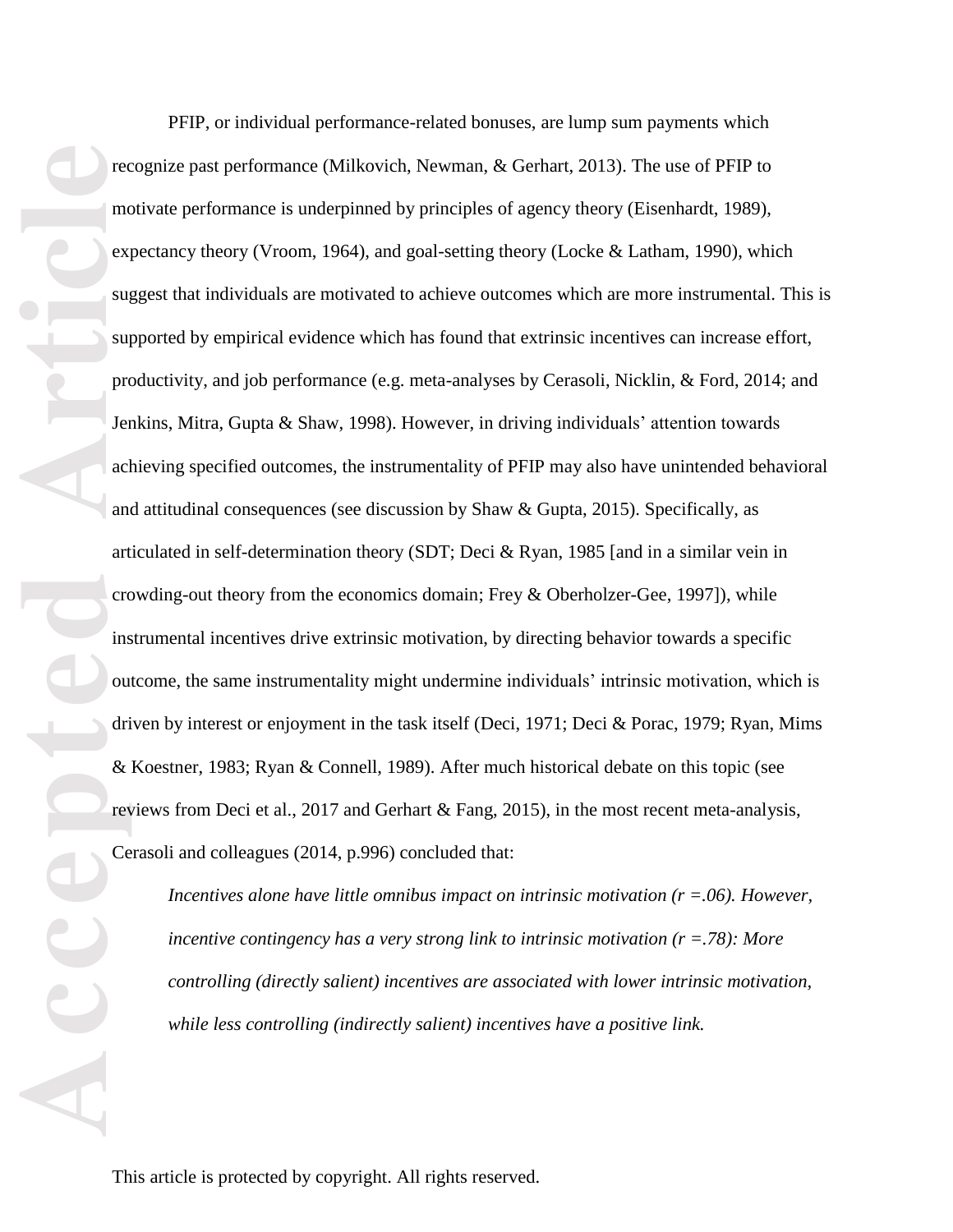its which the Galabito of Galabito interaction of Galabito interaction of Galabito interaction of Galabito interaction of Galabito interaction of Galabito interaction of Galabito interaction of Galabito interaction of Gala

What is clear, therefore, is that the presence of a performance-contingent incentive, in itself, does not undermine intrinsic motivation, rather it is the perceived design of the system which makes the instrumentality of the incentive more or less salient (Fall & Roussel, 2014; Gagné & Forest, 2008). This has led scholars to suggest that we need move beyond the debate about whether or not performance-contingent incentives are detrimental to intrinsic motivation, to provide more insight into *when* (i.e. under which contingencies) and *why* (i.e. through which mediating mechanisms) this undermining occurs (Cerasoli et al., 2014; Gagné & Forest, 2008; Gerhart et al., 2009; Rynes, Gerhart & Parks, 2005; Shaw & Gupta, 2015).

Individuals' responses to incentives have consistently been found to be informed by how the incentive is administered (e.g. Folger & Konovsky, 1989; Rynes et al., 2005; Trevor, Reilly & Gerhart, 2012). In an ideal world, PFIP would recognize employees' unique contribution to the organization. However, it is widely recognized that this is unobtainable through formal measurement alone (e.g. Lawler, 1971; Rynes et al., 2005; Trevor et al., 2012) because performance is often complex and difficult to quantify (Gibbs, Merchant, Van der Stede, & Vargus, 2004). To overcome this, and to eliminate the 'noise' in measurement accounted for by those things which cannot be easily measured (Murphy & Oyer, 2001), managers can use their discretion to decide what they reward and how they reward it (Bol & Smith, 2011; Lawler, 1971; Moers, 2005). In fact, several Fortune 500 companies (Buckingham & Goodall, 2015; Cappelli & Tavis, 2016) have reported a shift away from standardized bonus allocation schemes towards managers exerting more discretion in pay decision making. In this paper, we examine the implications of this phenomenon.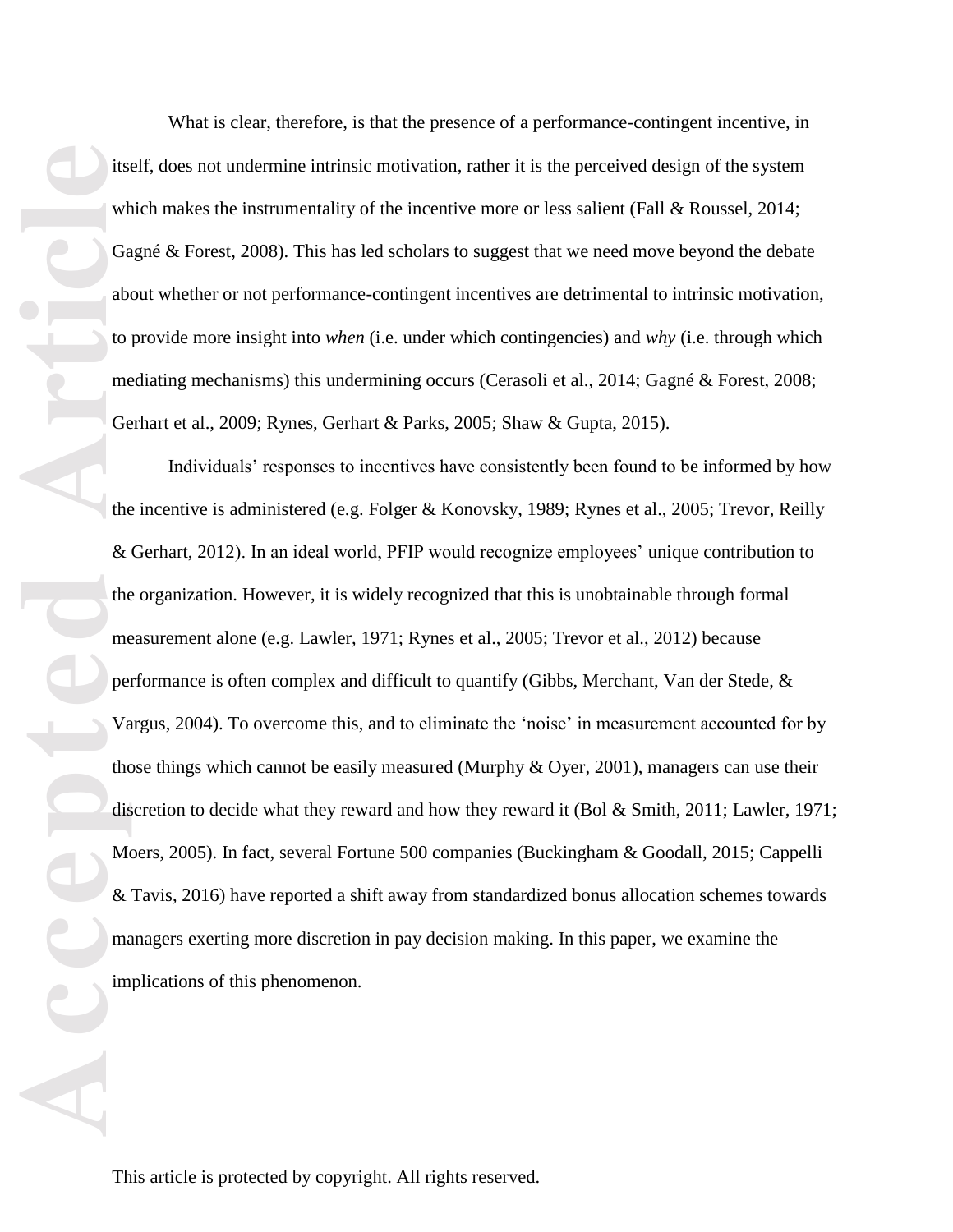inf<br>
fai<br>
fai<br>
20<br>
com<br>
inc<br>
mai<br>
idi eve<br>
the book<br>
com<br>
pai<br>
fee<br>
me<br>
an<br>
Ou<br>
for<br>
Im<br>
Pri mc<br>
ne<br>
Pri mai<br>
Pri mai<br>
Pri mai<br>
Pri mai<br>
Pri mai<br>
Pri mai<br>
Pri mai<br>
Pri mai<br>
Pri mai<br>
Pri mai<br>
Pri mai<br>
Pri mai<br>
Pri mai<br>
Pri In order to examine how perceived managerial discretion in the allocation of PFIP

informs employees' responses to their incentive, we turn to individuals' evaluations of the fairness of the bonus allocation procedure (Colquitt, 2001; Cropanzano, Bowen & Gilliland, 2007; Zapata-Phelan, Colquitt, Scott, & Livingston, 2009). Procedural fairness perceptions have consistently been found to be an important mechanism through which individuals evaluate their incentives (e.g. Greenberg, 2003; Folger & Konovsky, 1989). At first glance, perceptions of managerial discretion might seem contrary to evaluations of procedural fairness, as the idiosyncratic nature of discretion undermines the idea of a standardized procedure to evaluate every employee (Ittner, Larcker and Meyer, 2003; Lawler, 1971). However, when considering the difficulties in accounting for the factors that lead to good performance, the recipient of the bonus may perceive managerial discretion as a fairer way to reflect what she or he uniquely contributes to the organization (Gibbs et al., 2004; Voußem, Kramer & Schäffer, 2016). This is particularly important in the context of intrinsic motivation, which is nurtured when individuals feel that their personal contribution is valued (Deci & Ryan, 1985). We therefore predict a mediated-moderation model in which the indirect effect of the interaction between bonus level and perceptions of manager discretion on intrinsic motivation is mediated by procedural fairness. Our hypothesized model is presented in Figure 1.

In specifying this model, we make several contributions to prior literature. First and foremost, we move beyond the traditional question about *whether* contingent incentives undermine intrinsic motivation to *when* and *why* undermining or enhancing might take place. Prior work on SDT has advocated and shown that, while incentives can undermine intrinsic motivation when designed to control behavior (for a recent review, see Deci et al., 2017), this need not be the case if the incentive is perceived to be informational about how the person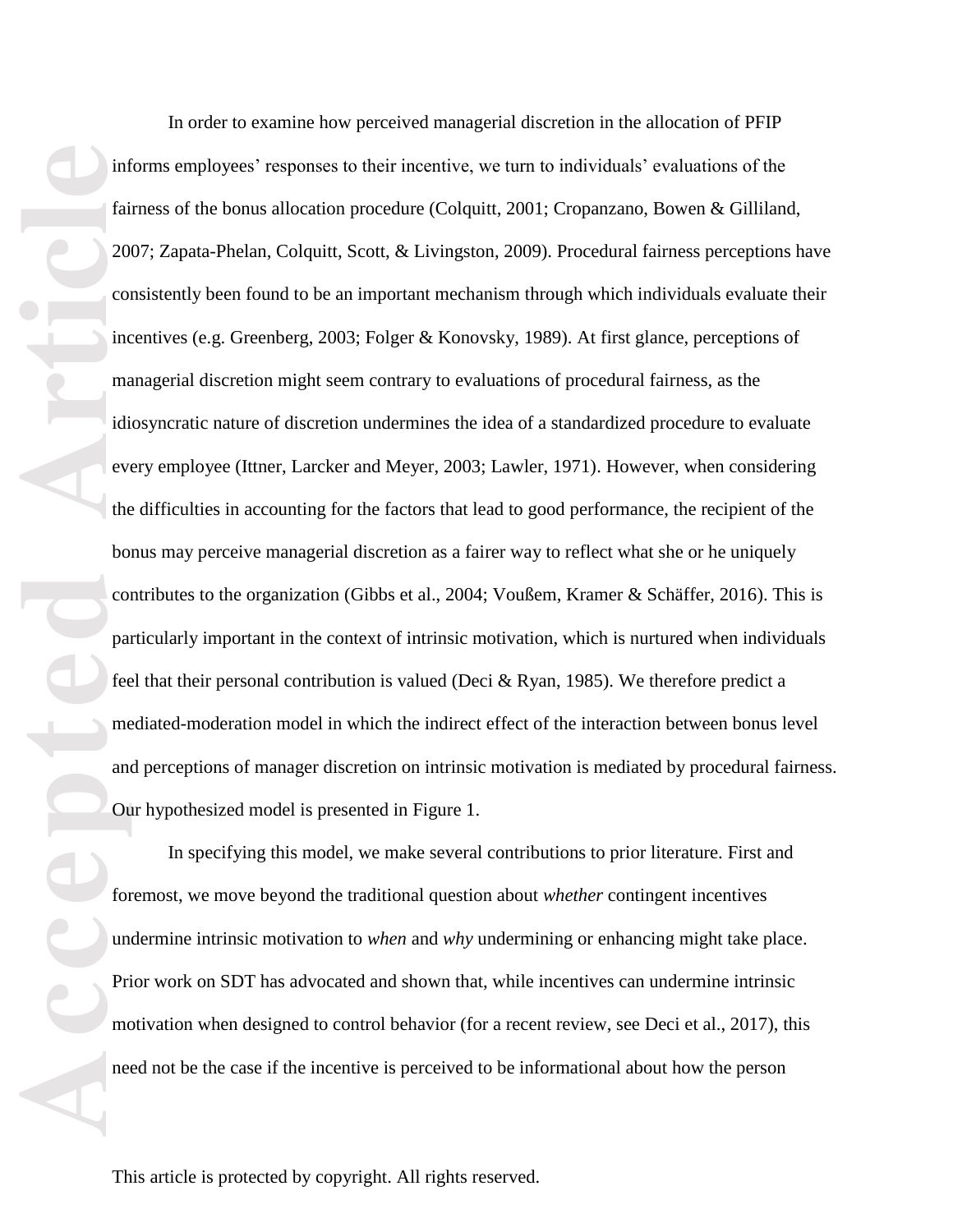contributes to the organization (Thibault-Landry, Forest, Zigarmi, Houson, & Boucher, 2018). In fact, when incentives inform the person about how he or she is personally valued, this may actually enhance their intrinsic motivation. In this paper, we follow a similar logic and extend this perspective with insights about procedural fairness: Where SDT suggests that incentives may increase motivation when they are perceived as informational, fairness theory helps us understand what (i.e., perceptions of managerial discretion) is seen as more or less informational, and thus ultimately what is seen as fair. In turn, fairness perceptions are a well-studied and strong determinant of workplace motivation (e.g. Zapata-Phelan, et al., 2009).

Facceler and an and all perfect of the perfect of the perfect of the perfect of the perfect of the perfect of the perfect of the perfect of the perfect of the perfect of the perfect of the perfect of the perfect of the per Second, our study helps close the science-practice gap when it comes to perceptions of managerial discretion. Scholarly thinking has largely associated manager discretion with bias, and therefore viewed it as detrimental to fairness evaluations (Ittner et al., 2003; Lawler, 1971). In practice, by contrast, managerial discretion in incentive allocation is increasingly recognized as an important way to recognize the value of the individual to the organization (e.g. Buckingham & Goodall, 2015). We align with the latter idea and provide a nuanced, theorydriven account of how perceptions of manager discretion can enhance procedural fairness because it better accounts for the challenges and complexities involved with determining good performance. We further highlight why this novel, more positive perspective on managerial discretion is important: Incentives perceived to be based on managers' discretion provide a clearer signal of individuals' idiosyncratic worth to the organization (Bol, 2008; Kaplan & Norton, 1996), thus fostering intrinsic motivation (Kuvaas, 2006).

Third, and more broadly, investigating the role of perceived managerial discretion in pay allocation is also important in light of the recent trend towards HR devolution. As the responsibility for enacting HR practices has been progressively devolved to the line, the role of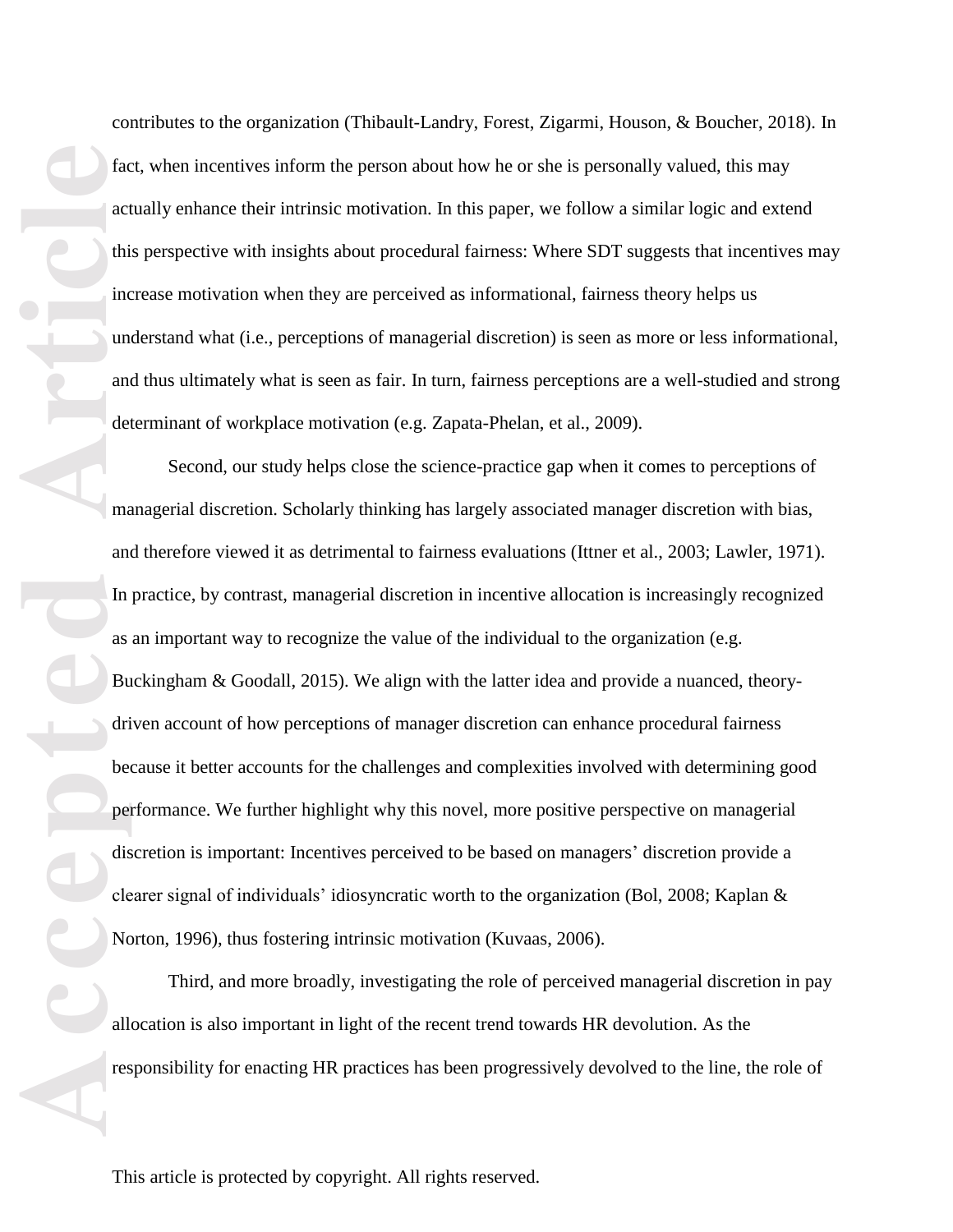managers in people management has become increasingly important (Purcell & Hutchinson, 2007). While traditionally HR decisions were centrally controlled, and therefore standardized and uniform throughout the organization, first-line supervisors are now more heavily involved in important HR-related processes (Colling & Ferner, 1992). Although this trend has occurred with respect to many HR activities (e.g., selection, job design, training and development), bonus allocation is one decision where managers increasingly take ownership (Bol, 2008; Nagar, 2002). Our study clarifies how this trend towards HR devolution is important not only for strategic reasons (e.g., in aligning perceived with enacted HR; Nishii  $\&$  Wright, 2008) but that perceptions of managerial discretion may play a crucial role in boosting the intrinsic motivation of employees.

# **THEORY AND HYPOTHESES**

## **Perceived manager discretion in bonus allocation**

accepted **Articles Article**<br> **Accepted Articles Inc.**<br> **Article**<br> **Article**<br> **Article**<br> **Article Pre**<br> **Pre**<br> **Pre**<br> **Pre**<br> **Pre**<br> **Pre**<br> **Pre**<br> **Pre**<br> **Pre**<br> **Pre**<br> **Pre**<br> **Pre**<br> **Dre**<br> **Pre** We define perceived manager discretion as employee's perceptions of the application of professional judgment to account for performance-relevant information in incentive decisionmaking. For example, Jim is a sales executive who failed to reach his sales targets this year, on which his annual bonus is based. This happened because he was working on building relationships with a big potential client which could yield long-term benefits for the company, but no sale has yet been agreed. When discussing his annual bonus, Jim's manager commended his long-term thinking and told him that he would receive a bonus even though he didn't meet his sales targets, in recognition of his contribution to the organization. This led Jim to form the perception that his manager used her discretion to circumvent the pre-defined criteria, to give Jim a bonus anyway.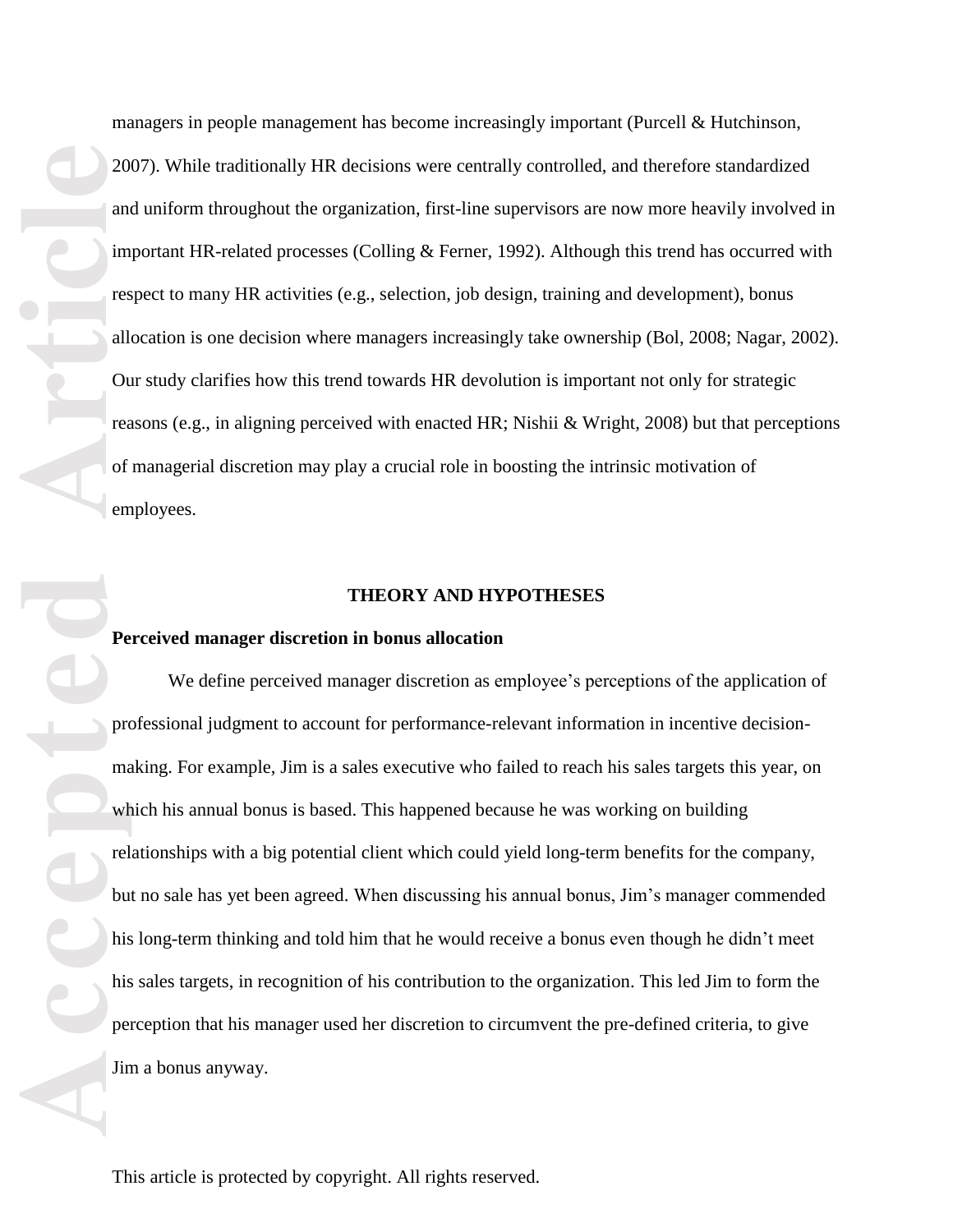wh<br>dis<br>group<br>ped<br>bed<br>ped<br>bed<br>le<br>m<br>the<br>per<br>tha exp<br>all<br>dis<br>sut<br>20<br>rel<br>20<br>rel<br>face<br>face<br>f allocated.

It is important to note that our conceptualization focuses on individuals' perceptions of whether their manager applied discretion to their situation, rather than whether managerial discretion is permissible in the design of the incentive system, or how discretion is applied across groups of employees.<sup>i</sup> This focus on perceived discretion aligns with evidence that employees' perceptions of HR practices enacted by their manager are more predictive of attitudinal and behavioral outcomes than the design of the practice (Liao, Toya, Lepak & Hong, 2009; Nishii, Lepak & Schneider, 2008; Purcell & Hutchinson, 2007; Williams, McDaniel, & Nguyen, 2006). Indeed, the HR practices intended in design are rarely the same as those experienced by employees (Nishii & Wright, 2008). Furthermore, in focusing on employees' interpretation of their manager's decision-making in allocating the incentive, we recognize that individuals' perceptions of their reality provide an important indication of the meaning and understanding that they attach to their experiences (Salancik & Pfeffer, 1978) and are therefore critical in explaining how individuals make sense of, and respond to, the incentives which they are

In elucidating this definition, it is also important to distinguish perceived manager discretion from other, related constructs. Prior empirical research has, for example, used terms such as bias and discretion interchangeably (Bol, 2008; Prendergast & Topel, 1993; Rynes et al., 2005). Bias is seen as contamination of the evaluation process by performance-irrelevant factors related to personal characteristics about the ratee, such as gender or manager liking (Lefkowitz, 2000; Prendergast & Topel, 1993). The key distinction is therefore whether the incentive decision is believed to recognize performance-irrelevant (e.g., personal characteristics such as gender or race) or performance-relevant (e.g., more difficult to quantify work-related behaviors) factors. Therefore, while bias might dilute the messages sent by the incentive about the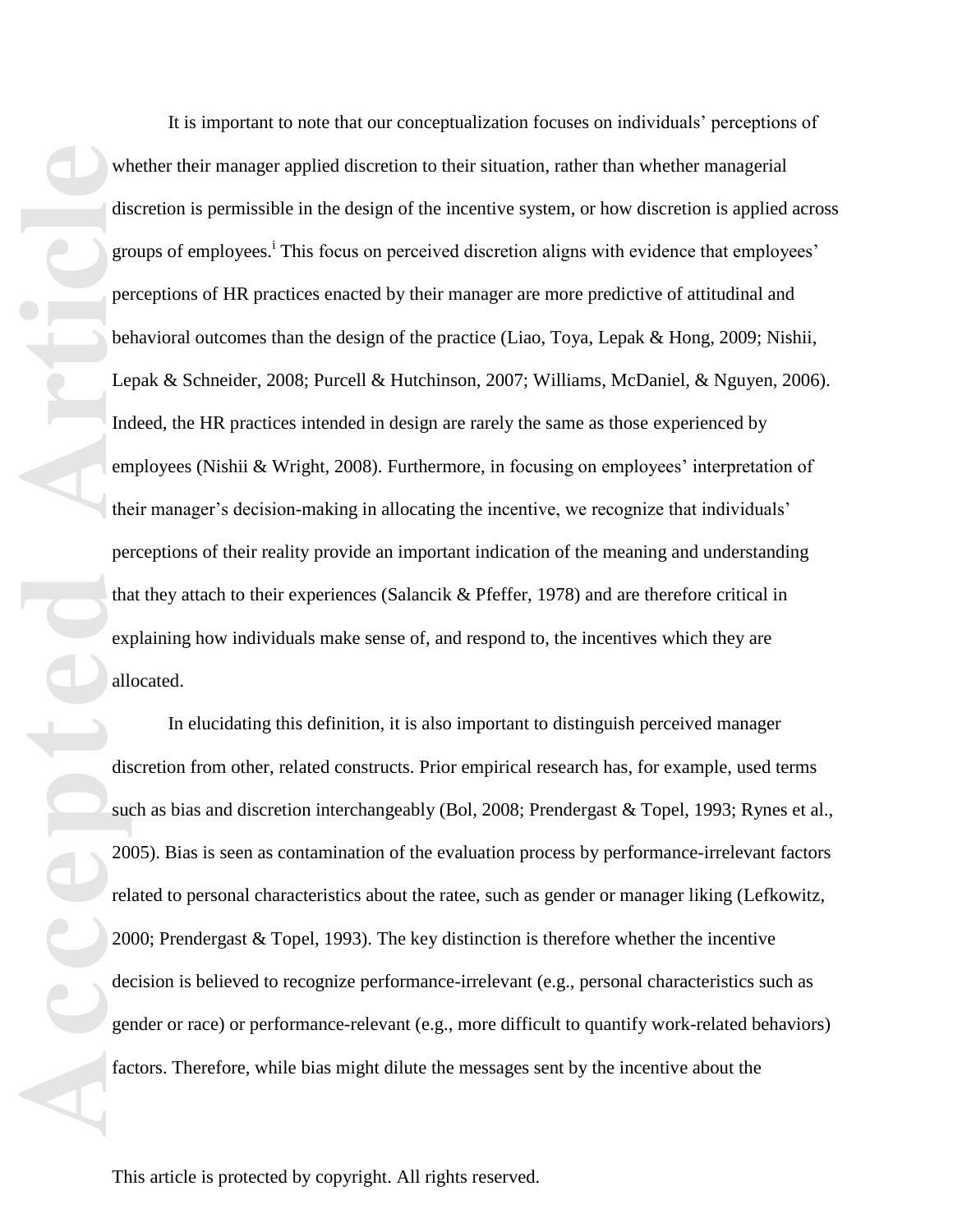**Accepted Articles Constrained Article**<br> **Article**<br> **Article Pe**<br> **Article**<br> **Article**<br> **Article Pe**<br> **Article Pe**<br> **Criticle**<br> **Article Pe**<br> **Article Pe**<br> **Article Pe**<br> **Article Pe**<br> **Article Pe**<br> **Article Pe**<br> **Artic** 

individual's unique value and contribution (Lefkowitz, 2000; Moers, 2005; Prendergast & Topel, 1993), discretion can actually enhance this (Bol, 2008; Shaw & Gupta, 2015).

Likewise, perceived manager discretion has also been theoretically equated with evaluation criteria based on inputs or behaviors. These criteria are normally indicative or *how* the job was done, rather than outputs or results, which focus on *what* was done (Gerhart et al., 2009; Rynes et al., 2005). Input-based criteria, which are commonly referred to as subjective (Bol, 2011), are important but focus only on the design of the practice, and fail to recognize that managers can use their discretion to reward factors which are input-based (more subjective), output-based (more objective) or often a combination (Gibbs et al., 2004). In sum, perceived manager discretion emphasizes employees' perceptions of *how* information is used in the decision-making process, not which criteria are used.

# **Perceived manager discretion in bonus allocation and procedural fairness**

One of the most important perceptual factors with respect to how individuals' respond to compensation within organizations is their evaluation of the fairness of their pay (Folger  $\&$ Konovsky, 1990; Rynes et al., 2005; Vouβem et al., 2016). As we are concerned primarily with *how* incentives are allocated, we focus in particular on procedural fairness (Colquitt, 2001; Cropanzano & Greenberg, 1997; Folger & Konovsky, 1990). Theories relating to procedural fairness are generally predicated on the perspective set out by Leventhal (1980); that individuals make evaluations based on the extent to which they perceive that certain rules are satisfied. These rules suggest that procedures should be applied with a) consistency, b) free from bias, c) accurately, d) allow for flawed decisions to be corrected, e) conform to ethical standards, and f) allow for multiple perspectives to be incorporated into decision-making (for a review of this theory applied to organizational research, see Cropanzano & Greenberg, 1997).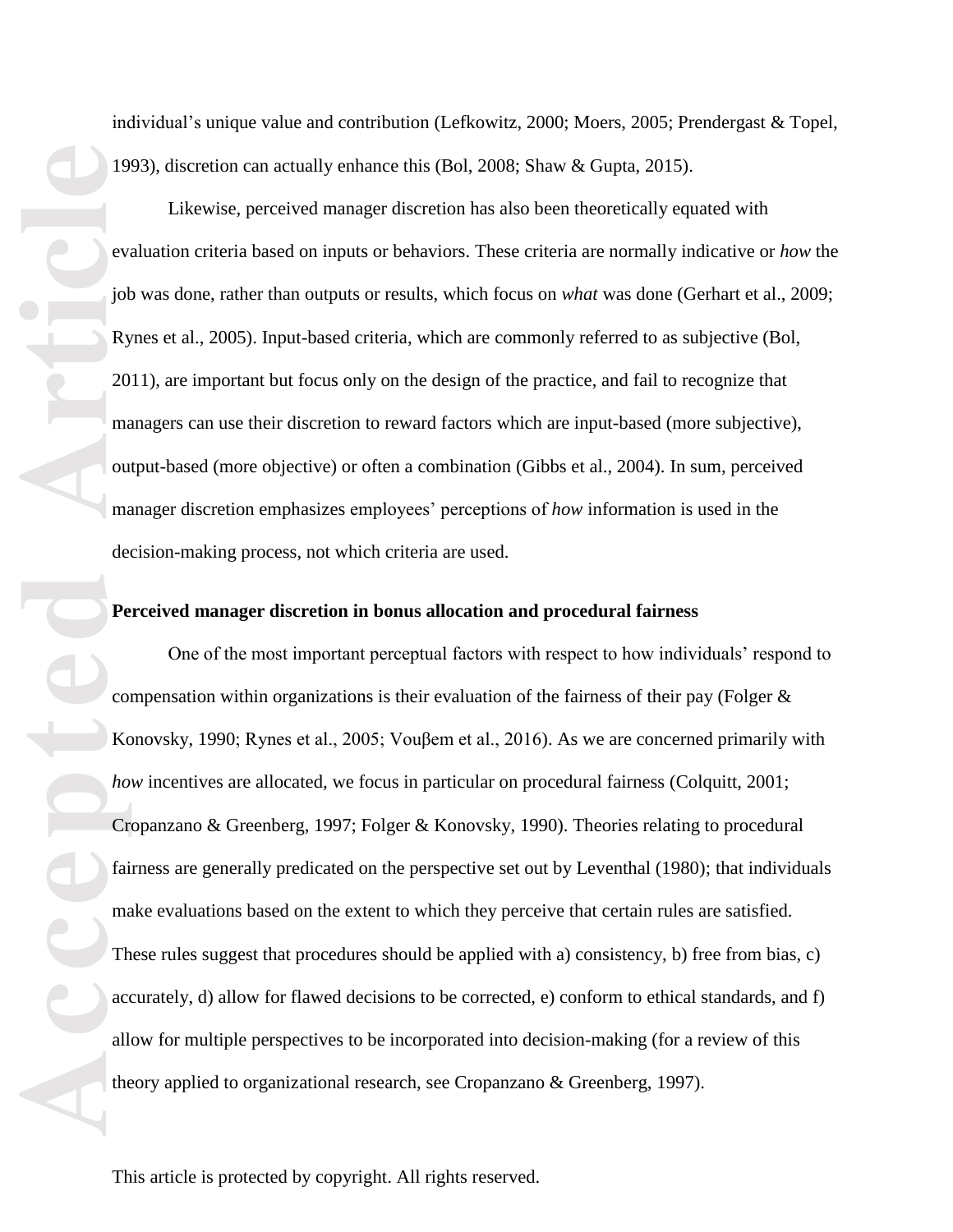**Accepted Articles 1988**<br> **Article**<br> **Article**<br> **Article**<br> **Article**<br> **Article**<br> **Article**<br> **Article**<br> **Article**<br> **Article**<br> **Article**<br> **Article**<br> **Article**<br> **Article**<br> **Article**<br> **Article**<br> **Article**<br> **Article**<br> **Articl** Applying Leventhal's (1980) rules to our current discussion, it is clear that perceptions of manager discretion could violate the rule of (a) consistency, in that factors unique to the individual or situation are taken into account and people are therefore treated differently (Morand & Merriman, 2012), the rule of (b) non-bias, because managers have a vested interest in Murphy & Oyer, 2001).

individuals being happy with their bonus outcome (Prendergast & Topel, 1993; Trevor et al., 2012) or (c) accuracy if the individual felt that managerial discretion was used to discount important, performance-relevant information. On the other hand, perceptions of manager discretion can also signal satisfaction of Leventhal's (1980) rules for the need for (c) accuracy in allowing for the individuals' unique value to the organization to be recognized (Bol & Smith, 2011; Hartmann and Slapničar, 2012b), which is the purpose of the incentive (Kuvaas, 2006), and may indicate that (d) discretional corrections have been made to bonus decisions (Bol, 2008;

Scholars have therefore acknowledged that there are arguments for both a positive and negative relationship between manager discretion in PFIP decisions and procedural fairness (e.g. Rynes et al., 2005; Vouβem et al., 2016), and this is supported by mixed empirical evidence. For example, on the one hand, manager discretion enables decision makers to restore fairness in the incentive allocation process by making adjustments to recognize factors which cannot be objectively measured (Bol, 2008; 2011; Moers, 2005). This is supported by Lau and Moser (2008), who found that the use of non-financial performance measures was perceived as procedurally fairer. On the other hand, Ittner et al. (2003) found that individuals complained of favoritism and lack of fairness when managers were allowed discretion to account for nonfinancial measures in performance evaluation. Similarly, research has suggested that pay decisions which rely less on manager discretion are perceived as fairer when there are low levels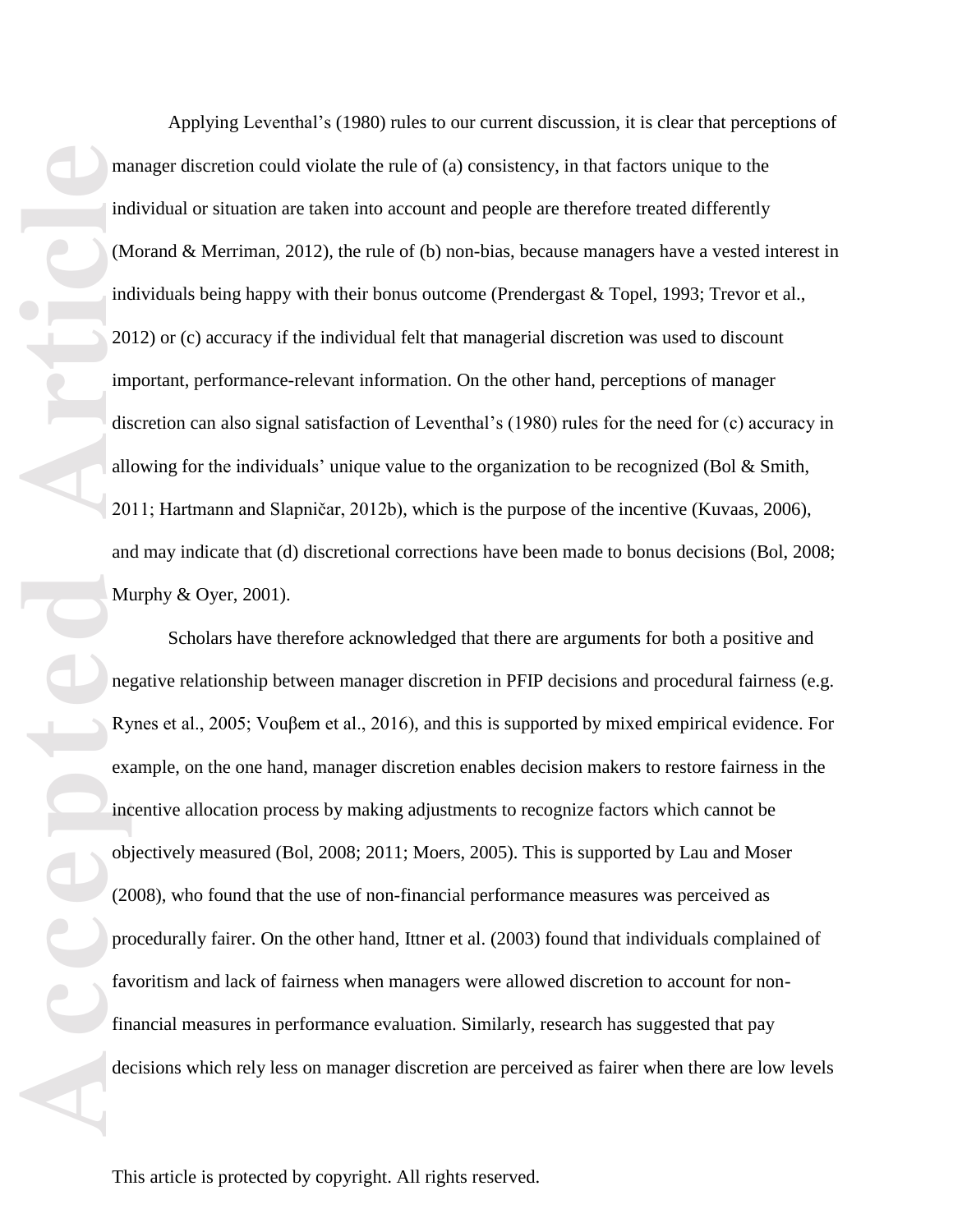of role ambiguity (Hartmann and Slapničar, 2012b) and when objective measurement is clearly linked to the organization's strategic goals (Burney, Henle and Widener, 2009).

**Accepted Article**<br> **Article**<br> **Article**<br> **Article**<br> **Article**<br> **Article**<br> **Article**<br> **Article**<br> **Article**<br> **Article**<br> **Article**<br> **Article**<br> **Article**<br> **Article**<br> **Article**<br> **Article**<br> **Article**<br> **Article**<br> **Article** Importantly, however, Leventhal (1980) suggests that individuals will selectively apply rules in their evaluation of procedural fairness depending on the situation. In particular, if someone is pleased with the outcome of the decision (e.g., they receive a high bonus) they are more likely to apply rules which make the procedure seem fairer. This is supported by research which has found that higher incentives enhance perceptions of procedural fairness (Greenberg, 2003), although less so for individual rather than purely collective incentives (Kuvaas, 2006). Leventhal's suggestion may explain the previously mixed conclusions about managerial discretion and fairness, because prior studies have failed to take into account the outcome of the incentive decision. Together this implies that, while higher bonuses will be perceived as procedurally fairer overall, the perception of manager discretion should enhance this relationship by emphasizing that the individuals' unique value to the organization is recognized. Likewise, a lower bonus is generally perceived as less fair, but particularly in the context of perceived manager discretion as it will seem to violate rules associated with consistency (Leventhal, 1980). This reasoning is in line with the general perspective that pay dispersion is perceived as fairer for those who benefit, and less fair for those who do not (Trevor et al., 2012). Overall, this therefore implies that:

*Hypothesis 1:* Perceived manager discretion moderates the positive relationship between bonus level and procedural fairness such that the relationship is stronger when discretion is high.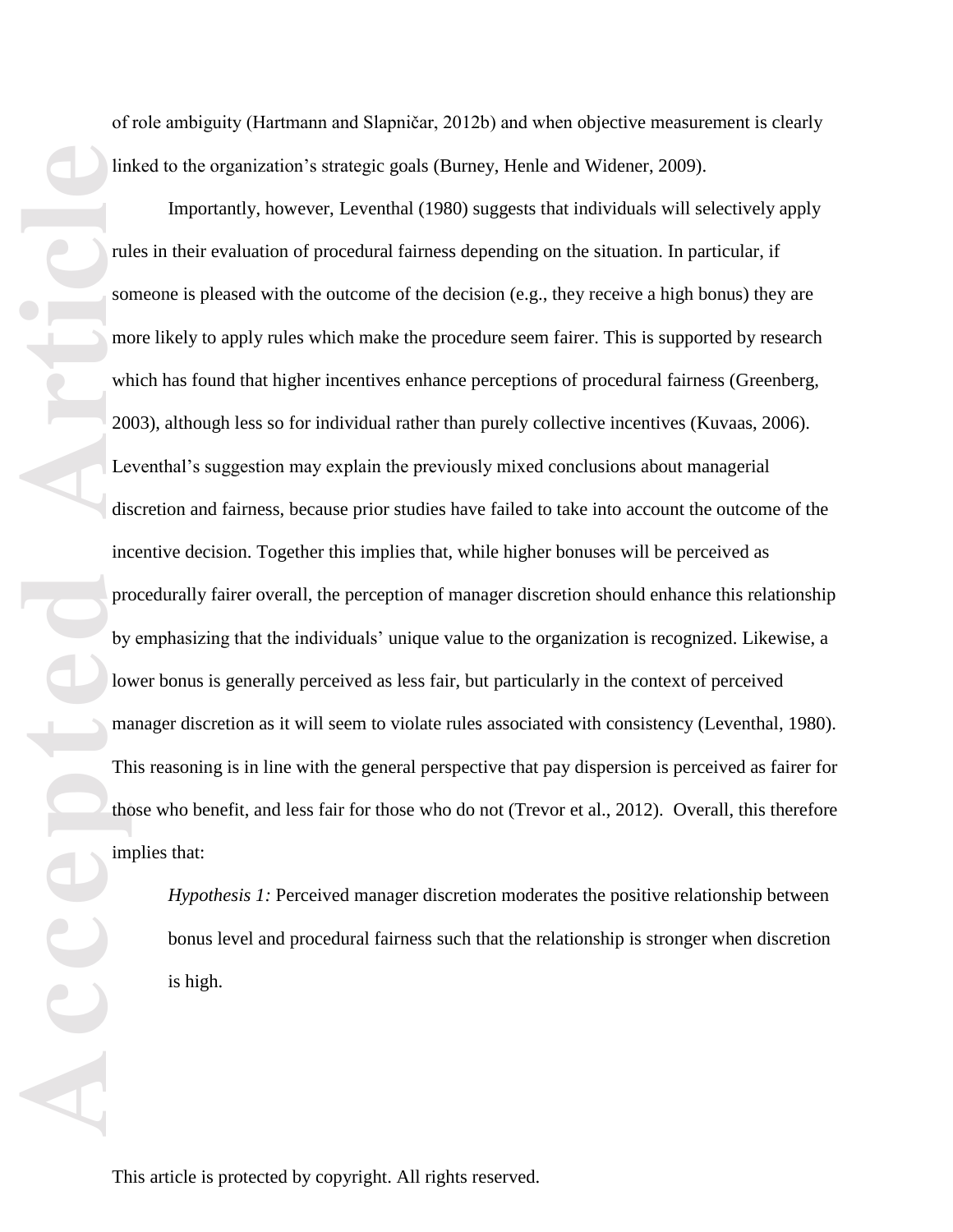As we established in the introduction, scholars now generally agree that incentives can have differential effects on intrinsic motivation in different domains and contexts. In line with this, Fall and Roussel (2014, pp. 208–9) suggest that "the effects of rewards depends on the functional significance that individuals attribute to them". In particular, central to SDT is the idea that rewards contain two types of cues; controlling and informational (Deci & Porac, 1979).

**Accepted**<br> **Accepted**<br> **Accepted**<br> **Accepted**<br> **Article**<br> **Article**<br> **Article**<br> **Article**<br> **Article**<br> **Article**<br> **Article**<br> **Article**<br> **Article**<br> **Article**<br> **Article**<br> **Article**<br> **Article**<br> **Article**<br> **Article**<br> **Article** *Controlling cues* are those which put the individual under "pressure to attain a particular behavioral outcome; in other words, one that is interpreted as attempting to induce or coerce the recipient into acting in a specific manner" (Ryan, 1982, p.451). Controlling cues are therefore particularly salient when incentives reward the achievement of outcomes (Deci, Koestner & Ryan, 1999). When controlling cues are more salient individuals are more likely to attribute their motivation towards an external locus of causality, namely towards gaining the reward (e.g. Shalley & Perry-Smith, 2001), and away from their intrinsic motivation for the task which is representative of an internal locus of causality (Ryan et al., 1983). This perspective is supported in various studies. For example, bonus level – which represents a higher contingency incentive, and is therefore more controlling – was found to have no significant relationship (Kuvaas, 2006), and annual variable merit pay a negative relationship, with intrinsic motivation (Kuvaas, Buch, Gagné, Dysvik & Forest, 2016). Likewise, while short-term cash or cash equivalent incentives predicted short-term increases in productivity, productivity dropped to levels lower than before the bonus was administered only two days later, indicating reduced intrinsic motivation (Bareket-Bojmel, Hochman, & Ariely, 2014). In their meta-analysis, Cerasoli and colleagues (2014) concluded that, while intrinsic motivation is a better predictor of performance in the presence of incentives, this relationship was weaker when the link between pay and performance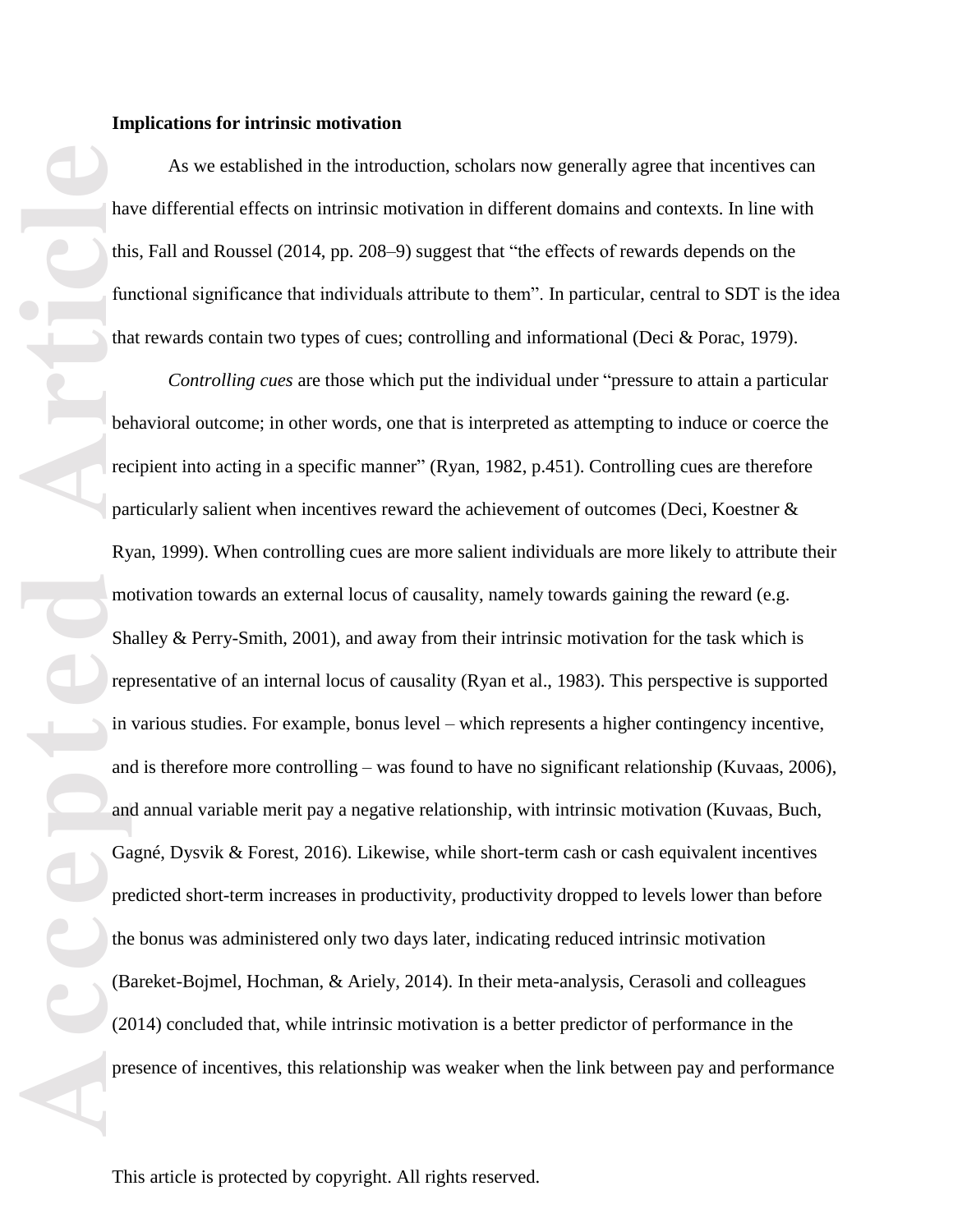**Example 19**<br> **Accepted Articles II**<br> **Accepted Articles II**<br> **Accepted Articles II**<br> **Article**<br> **Article**<br> **Article**<br> **Article**<br> **Article**<br> **Article**<br> **Article**<br> **Article**<br> **Article**<br> **Article**<br> **Article**<br> **Article** 

was more salient – in other words, when the instrumentality associated with the controlling component of incentives was higher.

In contrast, *informational cues* provided by incentives are those which "provide people with behaviorally relevant information in the absence of pressure for a particular outcome" (Ryan, 1982, p.451). In other words, informational cues provided by rewards signal the individuals' unique value and contribution to the organization (Kuvaas, 2006), and are more likely to be non-performance contingent or contingent on factors other than performance outcomes, such as general engagement with work tasks (Deci et al., 1999). When informational cues are more salient, the task itself becomes the perceived cause of the action, maintaining or enhancing intrinsic motivation (Ryan, 1982; Thibault-Landry et al., 2018). This perspective is supported by empirical research which suggests, for example, that base pay level – which represents a low contingency incentive, which is therefore more informational – is either directly (Kuvaas 2006; Kuvaas et al., 2016) or indirectly (Olafsen et al., 2015) positively related to autonomous motivation<sup>ii</sup> (Gagné & Deci, 2005). Further, in explicitly exploring the functional significance that individuals attach to incentives, Thibault-Landry and colleagues (2018) found in two cross-sectional field surveys that individuals reported higher levels of autonomous motivation when they believed their incentives to be informational.

In sum, the principle of informational and controlling cues allows for incentives to either enhance or diminish intrinsic motivation (Gagné & Forest, 2008; Thibault-Landry et al., 2018), depending on the attributes and context of the incentive (Ryan et al., 1983; Reeve & Deci, 1996). Past research has highlighted the role of individual managers in influencing whether either informational or controlling cues are more salient. For instance, prior studies have suggested that informational cues are provided through feedback which focuses on learning, relative to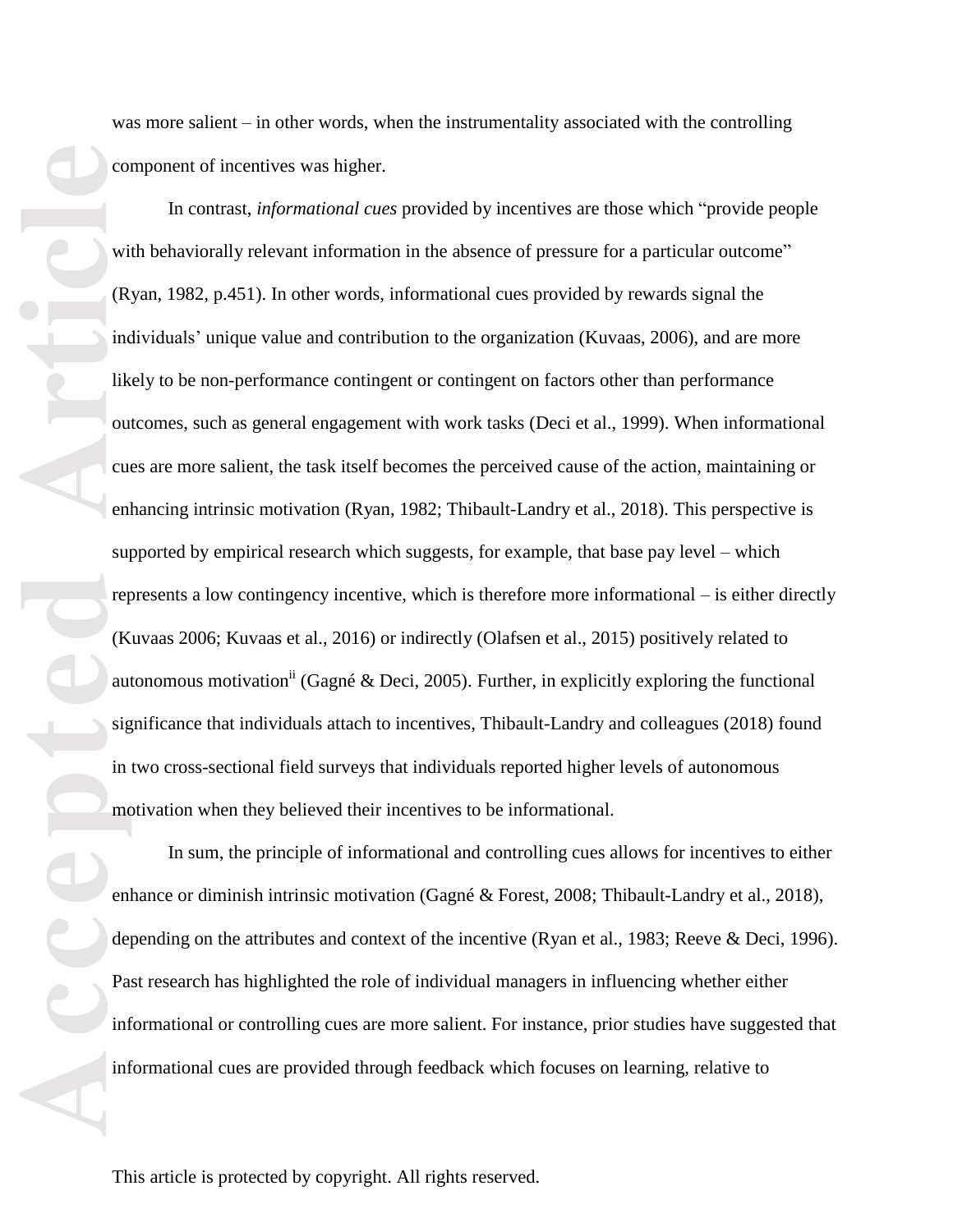inf<br>
produced by the<br>
article<br>
article<br>
article<br>
article<br>
article<br>
article<br>
article<br>
article<br>
article<br>
article<br>
article<br>
article<br>
article<br>
article<br>
article<br>
article<br>
article<br>
article<br>
article<br>
article<br>
article<br>
article<br>
ar

controlling feedback which focuses on outputs (Shalley & Perry-Smith, 2001). Likewise, that informational cues are emphasized when managers recognize the employee's perspective, provide a meaningful rationale for their request, offer opportunities for choice, and encourage self-initiation (Baard, Deci & Ryan, 2004). We suggest that perceived managerial discretion is an important factor that determines whether the informational or controlling cues provided by the incentive are more salient. When associated with a high bonus, perceived manager discretion emphasizes informational cues about the individuals' value to the organization. On the other hand, when associated with a low bonus, high levels of perceived manager discretion emphasize control because individuals feel that the incentive decision was out of their hands; they received a low reward even when they believe their manager had the discretion to recognize their performance should they wish. This is important as we know little about how specific aspects of the design or implementation of incentives provide informational signals (Thibault-Landry et al., 2018), despite their direct relevance to those incentives (Fall & Roussel, 2014).

We argued earlier that the informational value arising from bonuses based on high discretion is likely encoded as perceptions of procedural fairness; these perceptions indicate that the incentive provides information about the individual's unique value to the organization (Bol, 2008; Kuvaas, 2006; Voußem, et al., 2016). In turn, perceptions of procedural fairness can boost intrinsic motivation. We find support for this reasoning in that pay fairness is a motivational process in which individuals who perceive the PFIP process to be fair are motivated without fear of exploitation or exclusion (Cropanzano & Rupp, 2003; Roberson & Stewart, 2006). Likewise, Zapata-Phelan and colleagues (2009) suggested that fairness perceptions foster intrinsic motivation because they engender positive emotions towards work; in other words, fairness leads individuals to evaluate their job as more intrinsically enjoyable. This proposition is supported by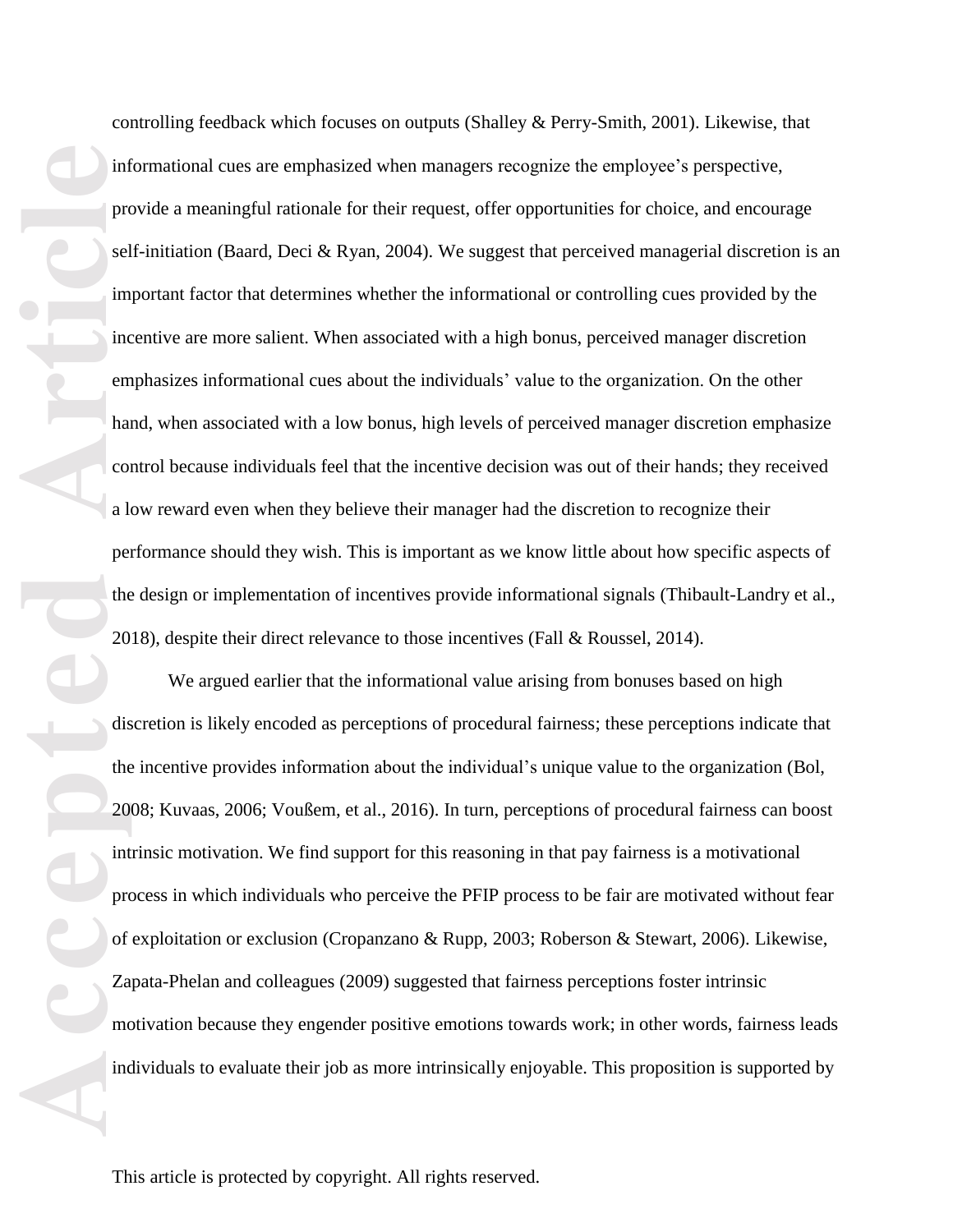empirical evidence which has consistently found that procedural fairness is a positive predictor of intrinsic motivation (e.g. Cohen-Charash & Spector, 2001; Folger & Konovsky, 1989; Hartmann & Slapničar, 2012a; Olafsen, Halvari, Forest & Deci, 2015; Zapata-Phelan et al., 2009).

In sum, fairness perceptions can be seen as a mediator to the relationship between informational incentives such as high bonuses perceived to be based on managerial discretion, and intrinsic motivation. This leads us to the complete mediated moderation model (Muller, Judd & Yzerbyt, 2006) summarized in Figure 1 and the following hypothesis:

*Hypothesis 2:* Perceived manager discretion moderates the indirect relationship between bonus level and intrinsic motivation through perceptions of procedural fairness.

In the following sections we present three empirical studies to test these hypotheses. In study 1, we set out to validate a measure of perceived manager discretion, providing conceptual clarity and demonstrating discriminant validity from related constructs. In study 2 we test, using experimental conditions, the key mechanism in our model; that perceived manager discretion is not opposed to procedural fairness as has been previously assumed but may actually enhance perceptions of procedural fairness when associated with a high bonus. Finally, in study 3 we test our full model in the field, making use of objective pay data alongside subjective employee perceptions relating to bonus allocation in an actual organization. In this study, we consider the motivational implications of fairness perceptions through our mediated-moderation model of the relationship between the bonus level–perceived manager discretion interaction and intrinsic motivation through perceptions of fairness.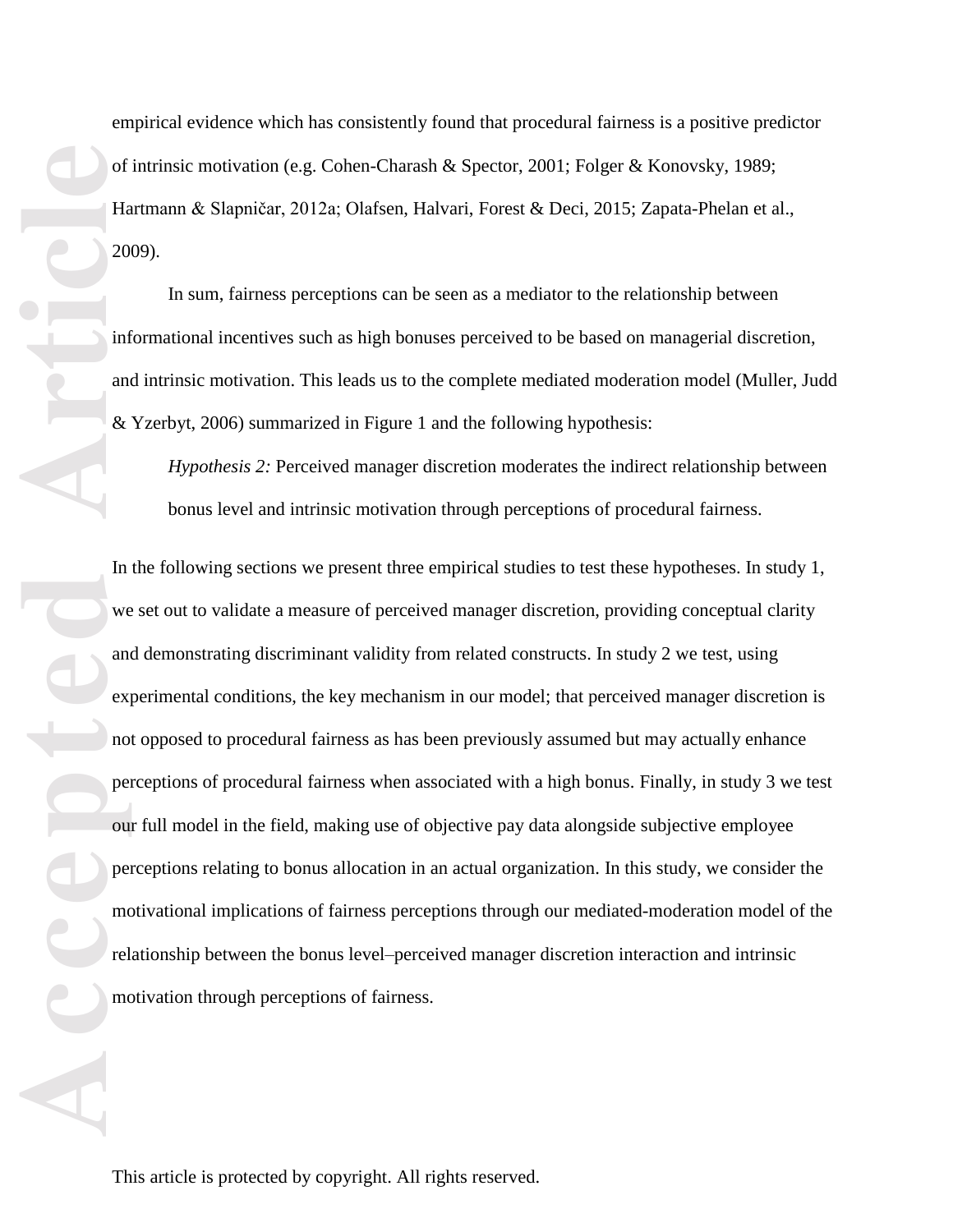## **STUDY 1**

The aim of this pilot study was to validate a measure of perceived manager discretion and test the discriminant validity of this from related concepts of input-based performance evaluation (Rynes et al., 2005) and manager bias (Prendergast & Topel, 1993).

## **Measures**

The the CR<br>
of CR<br>
of CR<br>
of declinis<br>
an em HIF<br>
which the whole the whole the whole the whole the whole the wall income values of the second the second the second the second the second the second the second term in the s The perceived manager discretion scale was developed following Hinkin's (1998) deductive approach to scale development. We began with the definition of perceived manager discretion provided in the introduction to develop a list of items. As the scale was to be used in an organizational setting with employees, the definition and proposed items were discussed with employees (recipients of the bonus), managers (responsible for allocating the bonus) and with HR experts (responsible for the design of a PFIP system). The discussions resulted in five items which all parties agreed represented our definition of perceived manager discretion. This, therefore, established that the items were appropriate for the context in question (Hinkin, 1998).

While these items were deemed appropriate for perceived managerial discretion, they may still show confound or overlap with other, related constructs. In order to test discriminant validity we also included scales for input-based evaluation and manager bias. Four items were included to measure performance evaluated on the basis of inputs or behaviors (as opposed to outputs or results), based on Rynes et al. (2005). Finally, five items aimed to tap manager bias, adapted from McPherson Frantz (2006). All items (see Table 1) were rated on a 7-point Likert scale of level of agreement from 1 (not at all) to 7 (very much).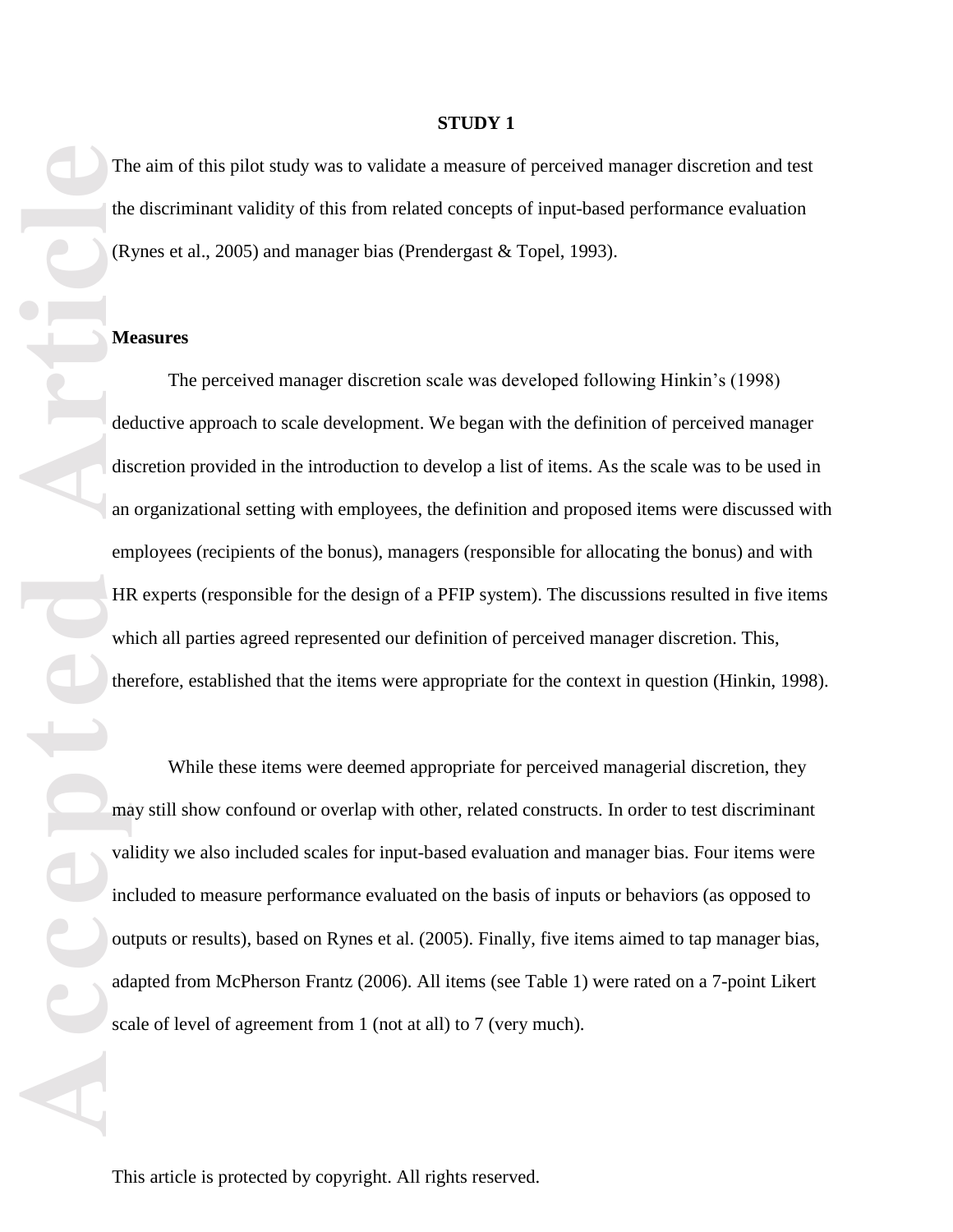#### **Participants and Procedure**

sture of the sture of the sture of the state of the state of the state of the state of the state of the state of the state of the state of the state of the state of the state of the state of the state of the state of the s The perceived manager discretion scale was validated with a sample of undergraduate students ( $N = 215$ ) studying a Business Administration course in the Netherlands. Their ages ranged from 17 to 27 years ( $M = 20$ ,  $SD = 1.64$ ) and 33% were female. In order to test the scale in an ecologically valid situation, students were asked to think about the assignment that they were currently working on, and the way in which their professor (rather than manager) made decisions about their course grade (as a proxy for bonus). We deemed this context an appropriate proxy for manager discretion in bonus allocation because the professor, like the manager, has decision-making responsibility for the reward (grade). The professor is likewise able to exercise discretion in how the student's performance is evaluated and how the grade is distributed, within a structured procedure, in much the same way as a manager with respect to bonus allocation. Participants then responded to a survey including the items for perceived manager discretion, input-based evaluation and manager bias.

#### **Analyses and Results**

We first carried out exploratory factor analysis (EFA) using maximum likelihood estimation with promax rotation to recognize that the constructs are likely to be correlated (Ford, MacCallum & Tait, 1986). Rotated factor loadings (Table 1) indicated that our perceived manager discretion items loaded cleanly onto one factor, separate from both input-based evaluation and manager bias constructs. The coefficient alpha for the five perceived manager discretion items was .86, for the input-based evaluation items was .72 and for the bias items was .88. These analyses, therefore, support the reliability and discriminant validity of our measure of perceived manager discretion compared to the related constructs of bias and input-based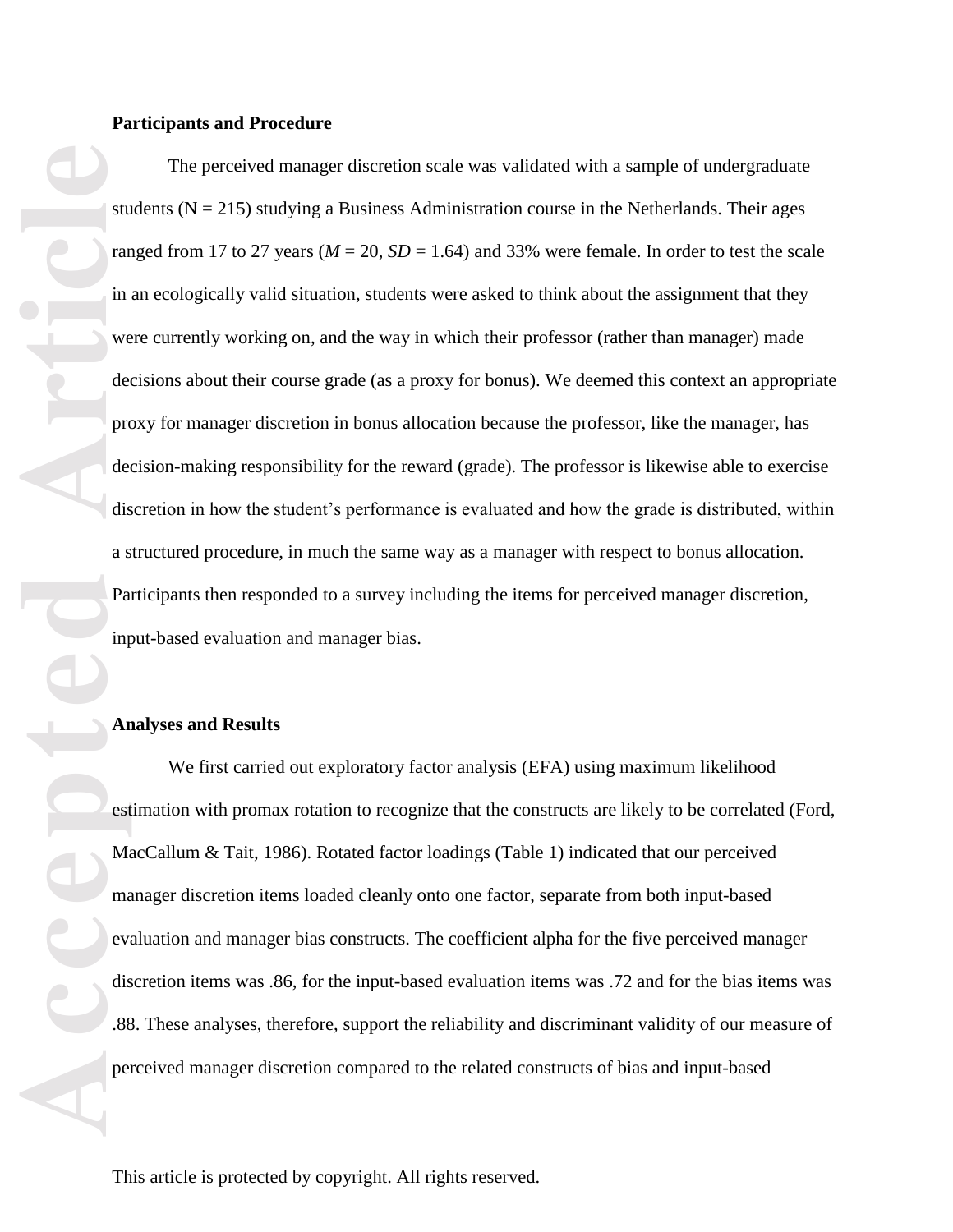measures. Although perceived manager discretion was positively correlated with both input based evaluation ( $r = .19$ ,  $p < .01$ ) and manager bias ( $r = .60$ ,  $p < .01$ ), indicating that these are conceptually related, this pilot study supports our prediction that perceptions of manager discretion are distinct. Following the recommendations of Hinkin (1998) the scale was further validated in study 2 (reported below), through confirmatory factor analysis (CFA) to test discriminant validity from these related constructs in an independent sample. This scale validation the way for testing our theoretical proposition that perceived manager discretion provides unique insights into how individuals' evaluate their PFIP.

#### **STUDY 2**

Our second study was an online experiment with the primary aim to test the explanatory mechanism in our model; the extent to which perceived manager discretion moderates the relationship between bonus level and perceptions of procedural fairness (hypotheses 1). We test this here as it is the key indicator of our argument that perceptions of manager discretion in bonus allocation is not always negative, but can rather be seen as beneficial when individuals benefit from this. The experimental conditions allowed us to test causality within this portion of our model.

#### **Participants and procedure**

Participants were 88 MBA students at a university in the Netherlands. Participants ages ranged from 24 to 40 ( $M = 31$ ,  $SD = 3.2$ ) and 33% ( $N = 29$ ) were female. Their years of work experience ranged from 1 to 15 ( $M = 7.2$ ,  $SD = 2.7$ ), and they had on average 2.5 years of experience as a manager ( $SD = 2.5$ , range = 0 to 10). In other words, these participants had ample experience with compensation systems in work organizations.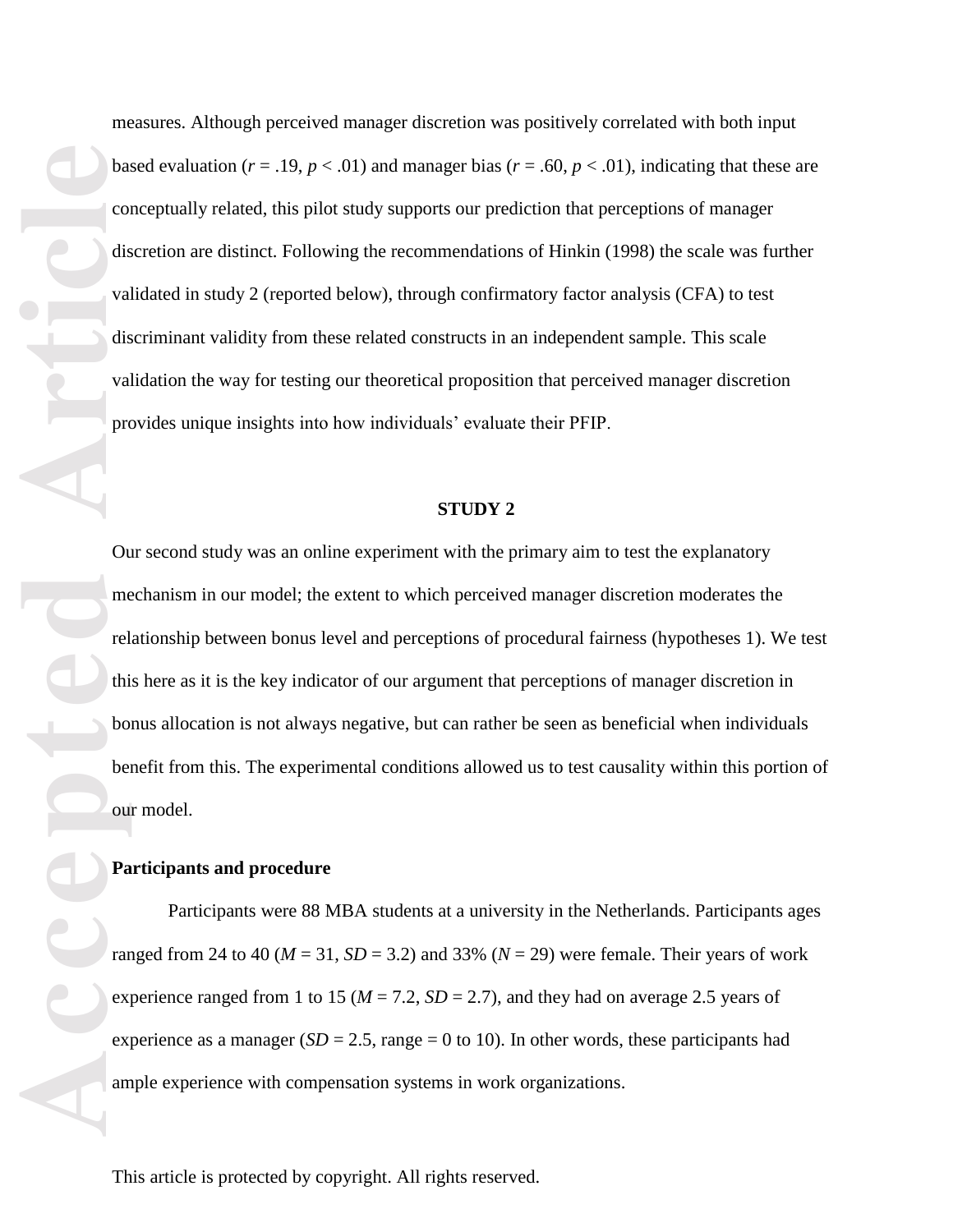The study used a 2 (low bonus vs high bonus) x 2 (low manager discretion vs high manager discretion) between-persons design, where participants were randomly allocated to one of four scenarios selected by the online system. The first part of the scenario, which was identical for all conditions, described their job as involving complex work, which required problem solving and challenges. The scenarios then included a description of the procedure for allocating their annual bonus to manipulate higher or lower levels of perceived manager discretion, and the participants were finally informed whether they received a high or low bonus. The design of the 'high discretion' condition reflects the discretionary evaluation outcome in Bol and Smith's (2011) study, in which participants were instructed to make a discretionary evaluation based on a range of performance information.

ma<br>
of<br>
of<br>
sol<br>
the<br>
pa<br>
<sup>Artic</sup> Rom<br>
<sup>Artic</sup> 20<br>
Tar<br>
dis<br>
<sup>Artic</sup> Com<br>
de:<br>
Article<br>
fac<br>
are<br>
sce<br>
the<br>
scenare<br>
face<br>
the scenare of the scenare of the scenare of the scenare of the scenare of the<br>
scenare of the scen We did not specify the monetary amount of the bonus because these students worked in diverse jobs, levels of seniority, and sectors meaning that their conceptualization of 'high' and 'low' was likely to vary. Our manipulation therefore allowed them to formulate their own conceptualization of high vs low, to reduce between-person differences. The manipulation was designed to emphasize the role of their manager's discretion in deciding the level of the incentive. In line with the suggestion of Gibbs et al (2004), the scenario allowed that manager discretion could be perceived at different stages of the bonus allocation process; in how the manager interacted with employees, in how he allocated the performance evaluation, and in what factors he could take into account in the final bonus decision. For the purposes of our study, we are only concerned with whether or not perceived discretion is present, not at which stage. The scenario descriptions are provided in the appendix. After reading the scenarios, participants were then asked to answer a series of scales relating to the scenario.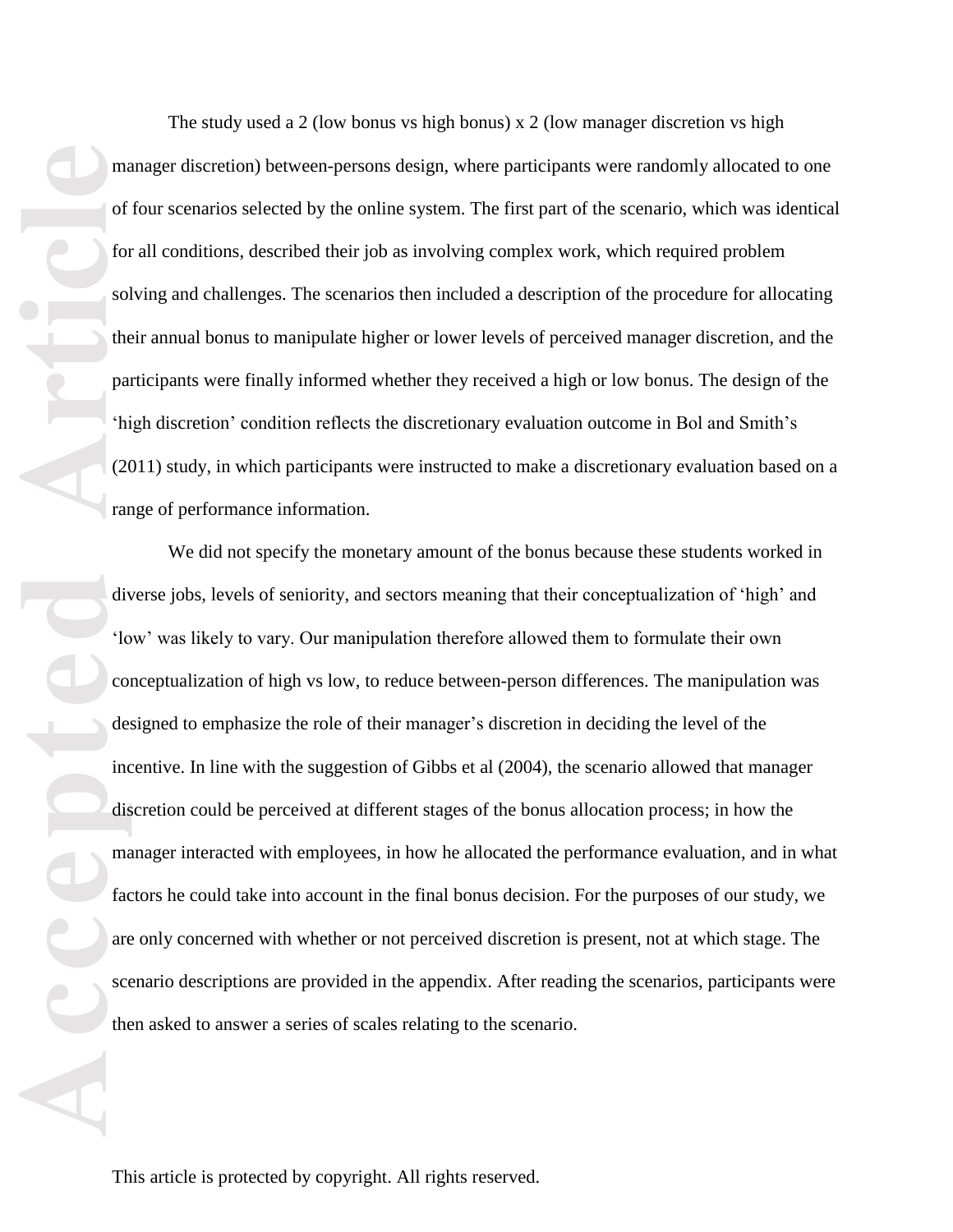#### **Measures**

*Procedural fairness.* Three items were adapted from Greenberg's (2003) scale (e.g. "How fair would you say the policy is that your manager used to determine your bonus?"). Respondents rated items on a 1 (not at all) to 7 (a great deal) Likert scale about the allocation of their bonus. Alpha coefficient was .92.

*Perceived manager discretion.* The five item scale developed in study 1 was used to measure perceived manager discretion, scored on a Likert scale from 1 to 7. Whereas items in study 1 referred to professor and course grade, for the present study they were adapted to refer to manager and bonus. The coefficient alpha of the five items was .90. This measure was included as a manipulation check. To further validate our scale and manipulation we also included the items from study 1 for perceived bias ( $α = .90$ ) and input-based evaluation ( $α = .85$ ).

*Demographic variables.* Perceptions of PFIP are likely to be influenced by the personal experiences of the individual (Nyberg, Pieper & Trevor, 2013). As such, we controlled for years of work experience, and years of managerial experience as these are likely to shape perceptions of PFIP.

## **Preliminary analysis**

Before testing our hypotheses, we carried out a manipulation check with analysis of variance (ANOVA) to examine the different levels of perceived manager discretion between our experimental conditions. In the first step, in order to further validate our perceived manager discretion scale, we carried out CFA to test the discriminant validity of perceived manager discretion from input-based evaluations, and bias perceptions. In support of our measure, the three-factor model demonstrated an adequate fit to the data based on the comparative fit index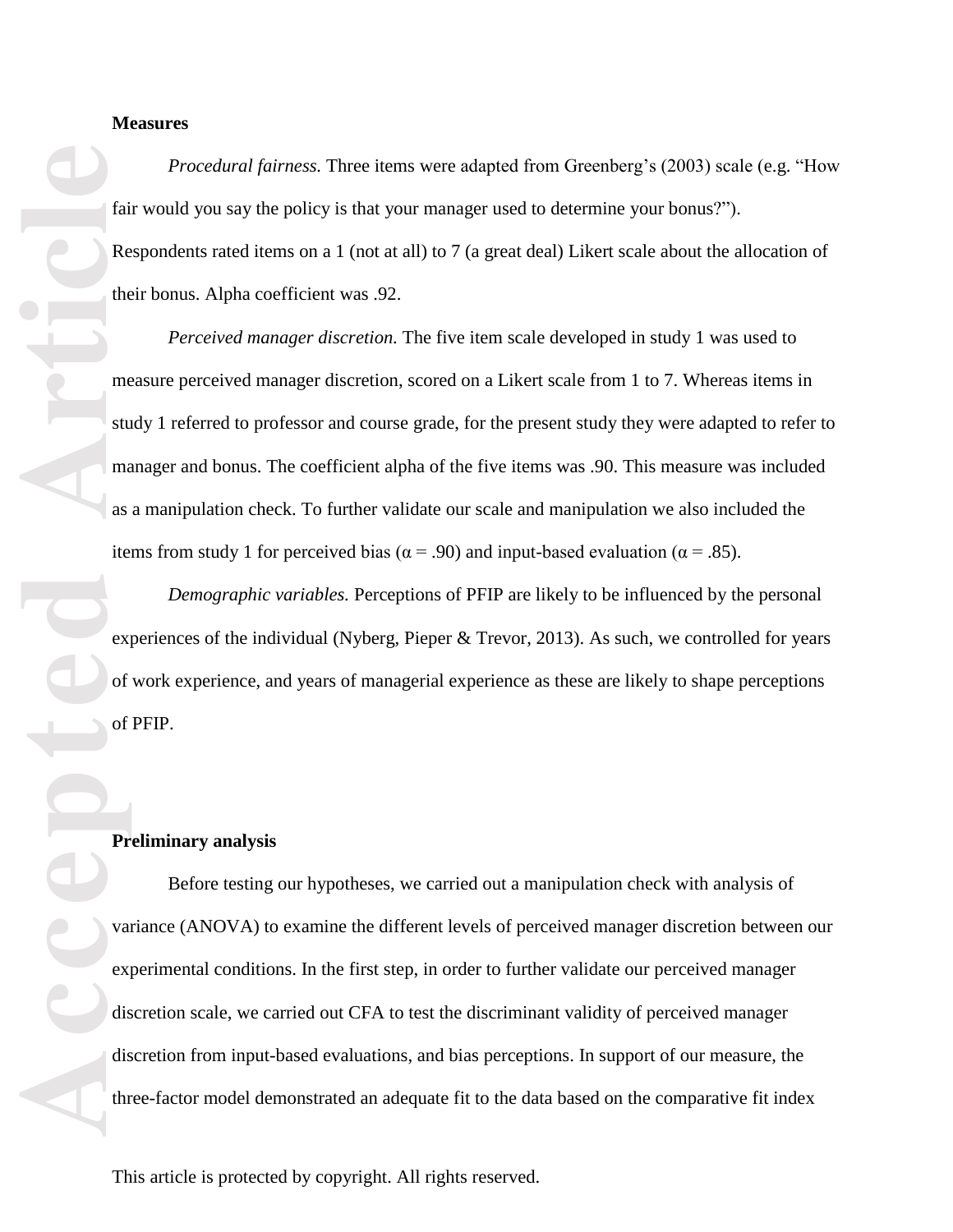$(CFI) = .96$ , Tucker Lewis index  $(TLI) = .95$ , and root mean squared error of approximation  $(RMSEA) = .08$  (confidence intervals = .05, .11) (Bentler, 1990). This model also represented a better fit than the single factor model (CFI = .63, TLI = .56, RMSEA = .23 [.21 / .26]) and alternative two factor models combining perceived manager discretion with firstly bias (CFI  $=$ .86, TLI = .83, RMSEA = .14 [.12 / .17]) and secondly with input (CFI = .71, TLI = .64, RMSEA = .21 [.19  $/$  .23]). This, therefore, supports the reliability and discriminant validity of our measure of perceived manager discretion compared to the related constructs of bias and input-based measures.

We then carried out ANOVA to test our manipulation. The manipulation was supported in that the mean differences in perceived manager discretion between the high manager discretion ( $M = 5.34$ ) and low manager discretion conditions ( $M = 4.79$ ) were in the expected direction, and significant  $(t (84) = -1.94, p < .05)$ . Likewise, the self-reported scales for bias  $(t$  $(84) = -1.65$ ,  $p > .10$ ) and input-based evaluation ( $t$  (84) =  $-1.55$ ,  $p > .10$ ) showed no significant difference between the high and low manager discretion conditions, further supporting that our manipulation focused on manager discretion. Mean, standard deviation and correlation coefficients are reported in Table 2.

# **Hypothesis testing**

We first performed an independent samples t-test comparing between the high and low bonus conditions first for the group manipulated to perceive high levels of managerial discretion, then low manager discretion. For the high manager discretion group, those receiving a high bonus reported higher procedural fairness ( $M = 4.25$ ) than those receiving a low bonus ( $M =$ 2.94) as expected, and these groups were significantly different ( $t$  (40) = 3.03,  $p$  < .01). Although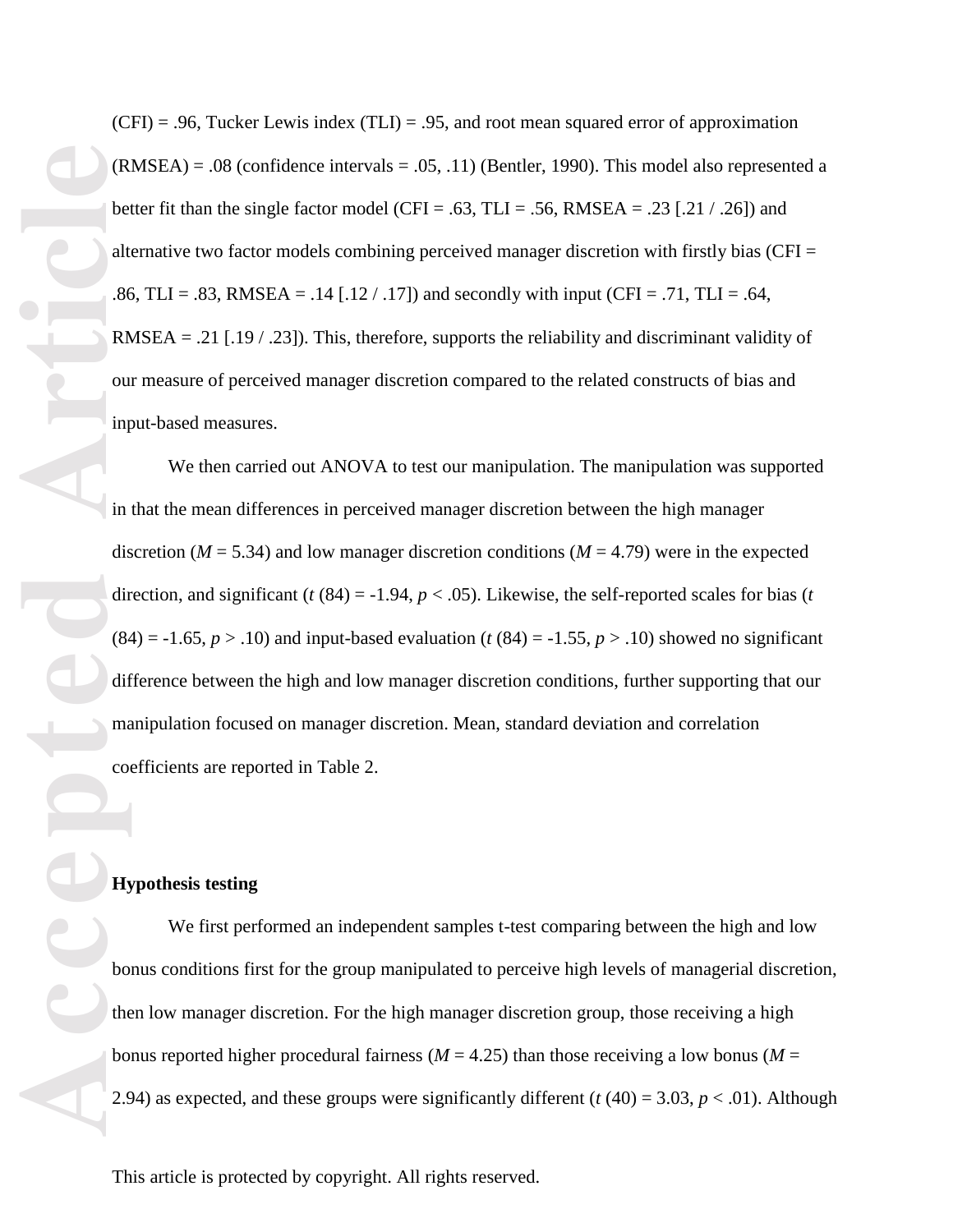the pattern was the same for the low manager discretion group (high bonus  $M = 4.19$ ; low bonus  $M = 3.74$ ) these groups did not significantly differ ( $t(41) = 1.22$ ,  $p = .15$ ). Analysis of covariance (ANCOVA) was then carried out to examine the interaction between level of manager discretion and the bonus received (high bonus vs low bonus) on procedural fairness. In testing our hypothesis, the interaction between these conditions was marginally significant with respect to procedural fairness;  $F(1, 81) = 3.54$ ,  $p = .06$ <sup>iii</sup>. Figure 2 depicts this interaction effect, which illustrates that the positive relationship between bonus level and procedural fairness is stronger when manager discretion is high. Although the interaction effect was only marginally significant, the t-test comparing conditions supports our prediction (Hypothesis 1) that the relationship between bonus and procedural fairness was stronger under high levels of manager discretion.

#### **STUDY 3**

In our final study we test all hypotheses in our model within a field-setting, in an organization operating a PFIP scheme. Adding to study 2, we examine the motivational implications of our findings by looking at procedural fairness as a mediator to the relationship between the bonus level–perceived manager discretion interaction and intrinsic motivation.

# **Organizational and reward context**

The organization under investigation employed 733 staff at the time of the survey. It is funded by the UK government but operates independently in relation to decisions about HR policies such as pay. Employees are office-based and perform highly complex work. They are highly educated, with more than 75% holding university degrees, and more than 40% of workers having postgraduate qualifications. Individuals' performance is assessed based on performance against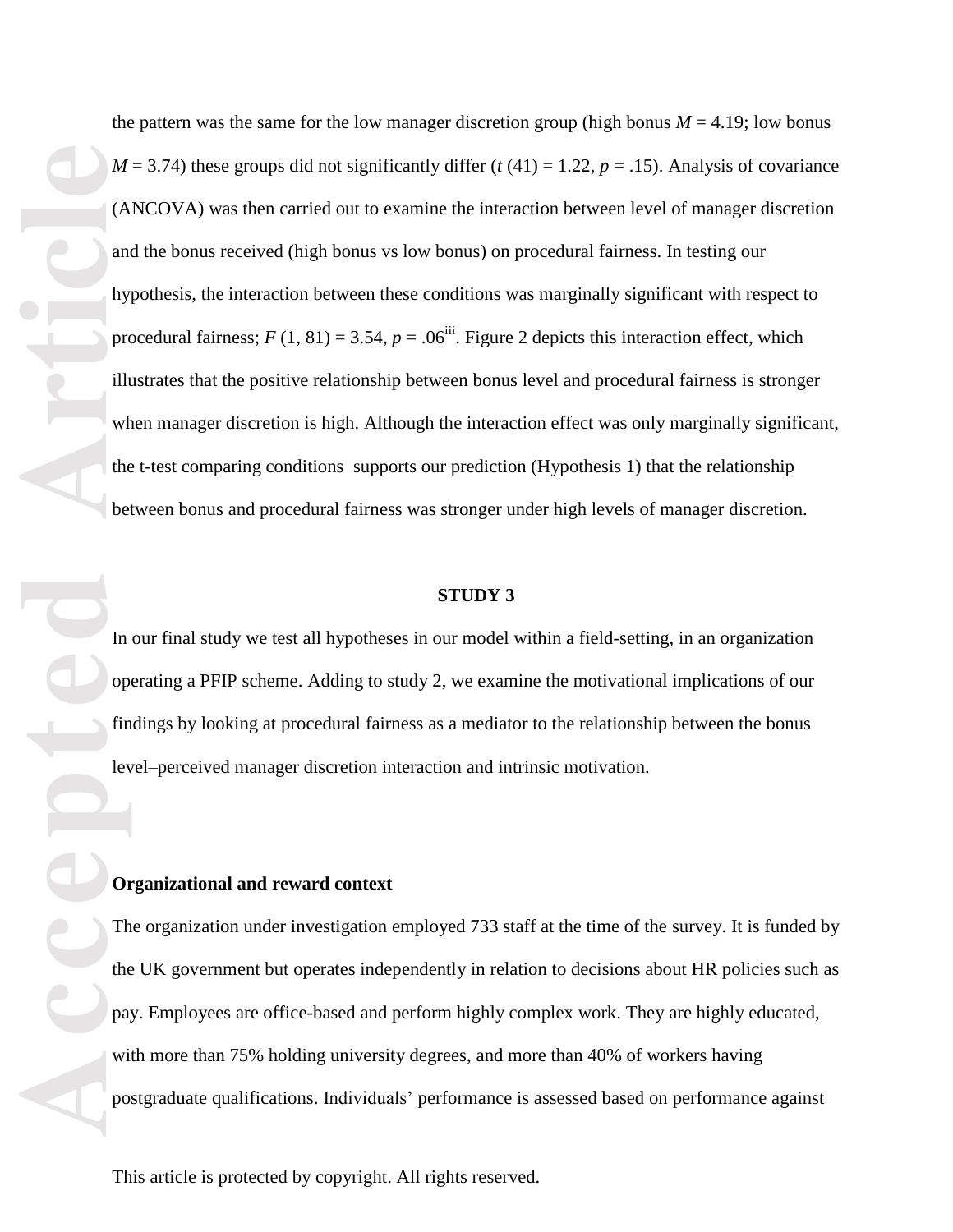objectives which might incorporate results-based measures, where available, but often a high level of management judgment. Individuals at the same job level, receiving the same performance rating would expect to receive a similar bonus but managers have discretion to give higher or lower bonuses within a range.

The procedure for allocating bonuses is communicated to staff, as is the maximum bonus that they might receive, and a report of mean bonus payments by groups (organizational unit, gender, age, and ethnicity) is provided to employee representatives. This communication approach represents a 'partially open' system of bonus allocation (Lawler & Jenkins, 1992). Within the decision-making process it is possible that manager discretion can be perceived at various stages; when objectives are set, when performance is evaluated, and in deciding the final bonus level. As identified by Gibbs et al. (2004), this is typical in many organizations. The design of the PFIP system means that individual variation in perceptions of level of manager discretion and fairness are also likely (Greenberg, 2003).

#### **Procedure and participants**

Self-reports of intrinsic motivation, perceptions of procedural fairness and perceived manager discretion were collected via an emailed survey, administered after employees received their bonus payment. Self-reported intrinsic motivation was also collected 12 months earlier, to be included as a control. Of 733 employees who received the survey, 196 respondents completed it at both time points, giving a response rate of 26.7%. Bonus data were obtained from organizational records only where permission was given. Of 196 respondents, 155 gave permission to access their pay records. Of these 155, 36.7% were female and the average age was  $41.29$  (SD = 10.52). The average tenure was 8.65 years (SD = 7.38). No significant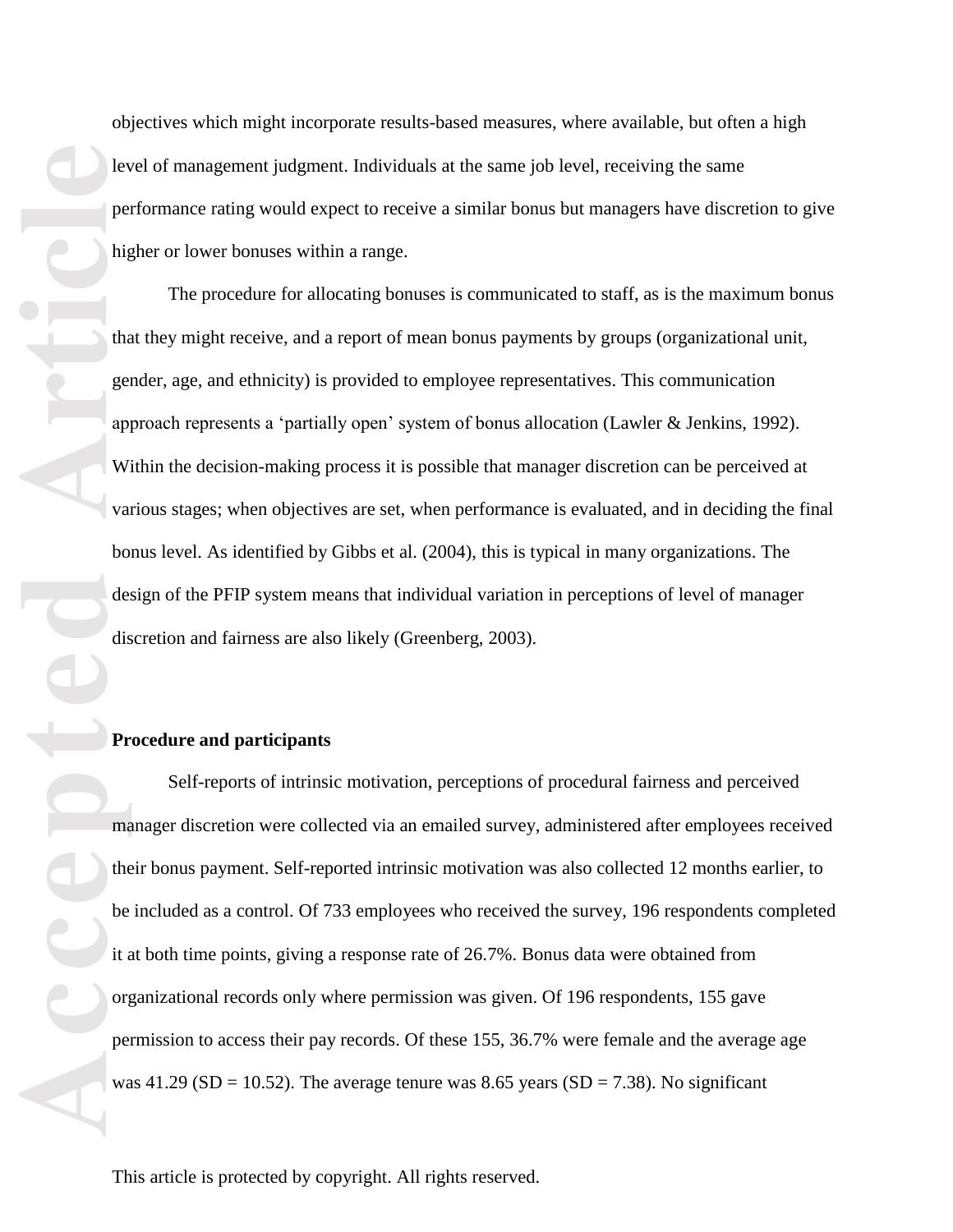the with two rest of the with two rest of the contract of the percent of the percent of the percent of the percent of the percent of the material of the material of the material of the material of the material of the mater

differences were found (*p* > .05) in demographics between respondents and non-respondents and the distribution of respondents across job levels was representative of the organization. In line with recommendations from Armstrong and Overton (1977), non-response bias was also checked through time trend extrapolation; comparing responses of those who responded earlier in the two-week survey period to those who responded later. No bias was indicated by the time of response.

#### **Measures**

*Bonus level.* Bonus data were obtained from organizational records. Bonus as a percentage of base pay, rather than an absolute financial amount, was used in order to control for salary level. The mean bonus payment across the whole sample was  $4.23\%$  of base salary (*SD* = 3.95). The mean bonus received by average performers (rated 'good', which is the scale midpoint) was  $0.27\%$  (min = 0, max = 5.3%). Those rated "very good" received 5.62% on average  $(\text{min} = 0, \text{max} = 12.6\%)$  and those rated "outstanding" had a mean bonus of 8.98% (min = 4.4%,  $max = 13.5\%$ ). This therefore represents a mean differential of 8.71%, or a multiple of 32, between average and top performers. This bonus scheme does therefore effectively differentiate between average and top performers (Gerhart & Fang, 2014), indicating a high level of performance-contingency in the design of the system (Heneman et al., 2002; Kuvaas, Shore, Buch & Dysvik, 2017).

*Perceived manager discretion.* The scale validated in studies 1 and 2 was used to measure perceived discretion, worded to relate to manager's decisions about bonuses (e.g. "Your manager's subjective judgment about your performance"). Coefficient alpha was .87.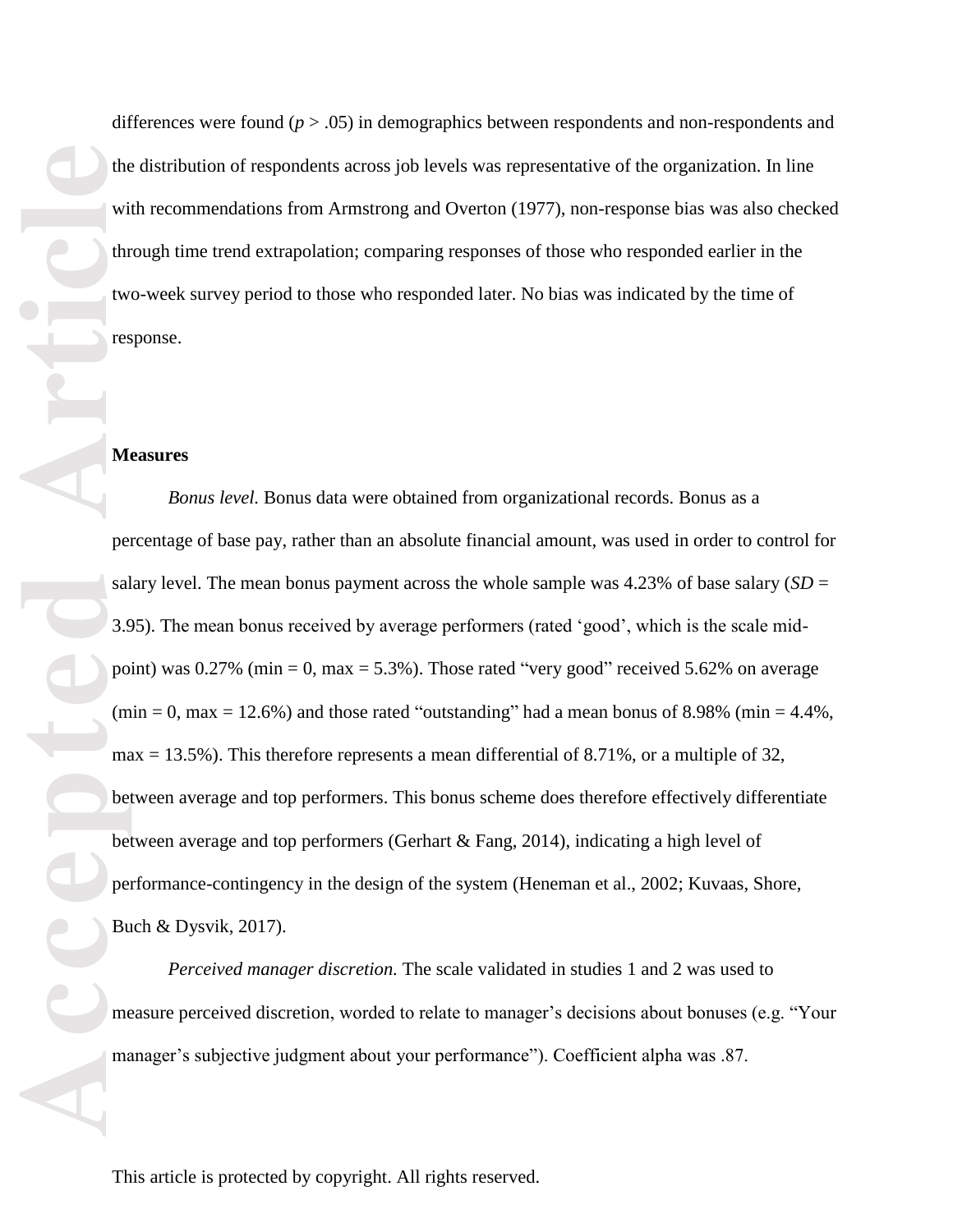*Procedural Fairness.* As in study 2, Greenberg's (2003) measure of procedural fairness was adapted for this study, using the same three items. Coefficient alpha was .95.

*Intrinsic motivation.* Intrinsic motivation was measured with three items from Gagné et al. (2014) rated on a 7-point Likert scale with the question stem; "Why do you put effort into your job?" An example item is; "Because the work that I do is interesting". Coefficient alpha was .92 at both measurement points.

*Control variables.* Data about job tenure, gender and organizational unit were all obtained from organizational records and were included as control variables. Job tenure is likely to have a direct impact on bonus level as those who are more established may be recognized as higher performers (Nyberg et al., 2013). Although the organization attempted to ensure gender parity regarding pay decisions, gender is controlled for to remove any potential bias (Madden, 2012). Department was included to control for potential differences between organizational units in how bonuses were distributed. Each department has one manager responsible for pay decisionmaking so this also accounted for between-manager differences.

## **Validation of measurement model**

To test for discriminant validity between variables, we first tested the measurement model using CFA in Mplus (Muthen & Muthen, 2012), with the self-report variables. CFA supported the expected measurement model (three factors; intrinsic motivation, perceived manager discretion, procedural fairness) with a good fit to the data;  $CFI = 0.97$ ,  $TLI = 0.96$ ,  $RMSEA = .06$  (.04 / .08). When conducting pairwise  $\chi^2(1)$  test, where we constrain factor correlations to 1 (Anderson & Gerbing, 1988), we found that our hypothesized model outperformed any of the constrained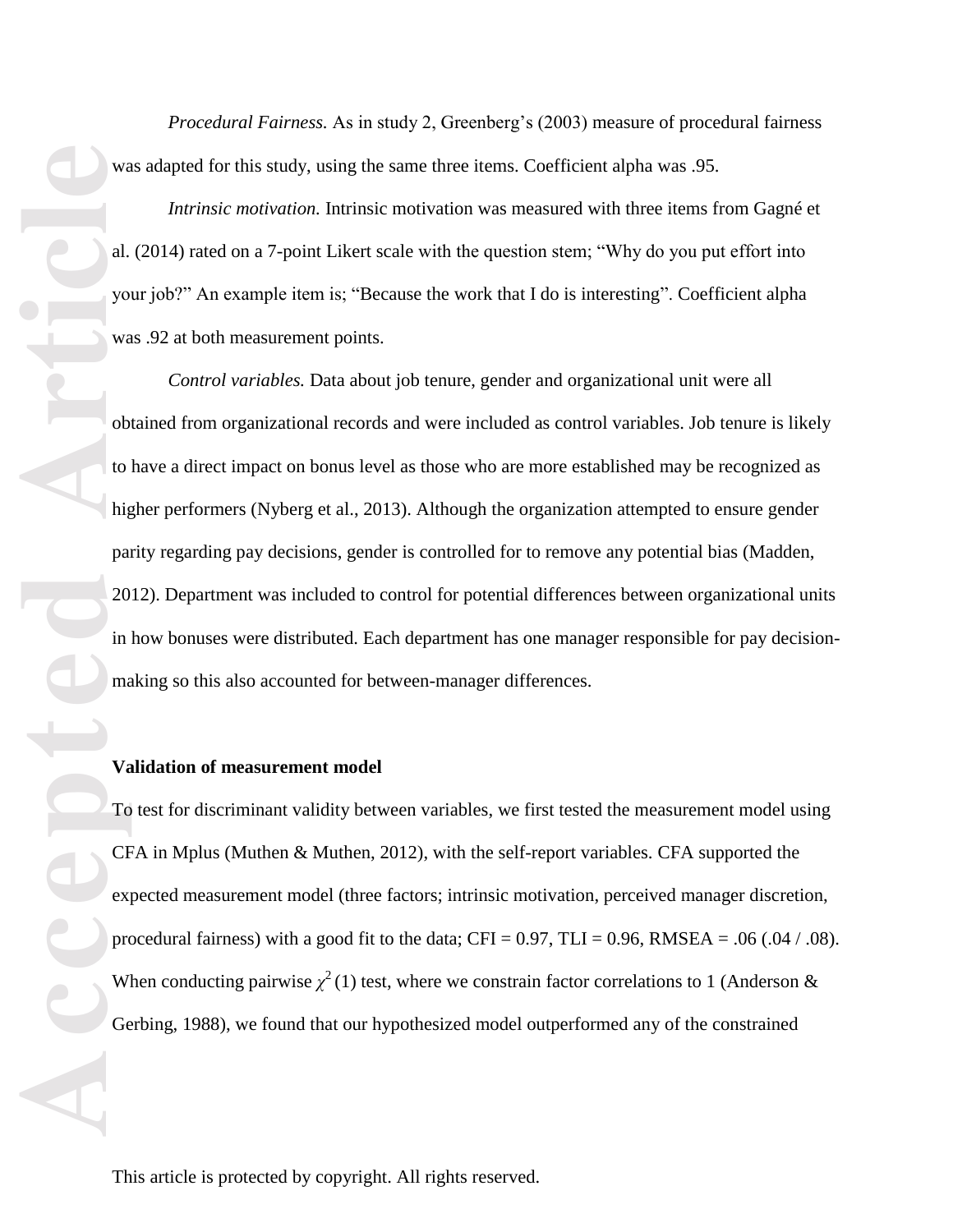models (p < .05). Means, standard deviations and correlation coefficients are presented in Table 3. All predictor variables were standardized before analysis.

### **Tests of Hypotheses**

We tested our hypotheses through multiple regression models examining the interaction between bonus level and perceived manager discretion on procedural fairness (Hypothesis 1). We then used the PROCESS macro for SPSS (Preacher & Hayes, 2004) with 5,000 bootstrapped samples to test the significance of the conditional indirect effect expected in hypothesis 2 (mediated moderation).

The key aim of this study was to test the implications of the fairness outcomes, examined in study 2, on intrinsic motivation. As such, before we tested our hypotheses, we began by examining the relationship between the bonus level–perceived manager discretion interaction and intrinsic motivation, for the sake of completeness. We performed hierarchical linear regression with intrinsic motivation as the dependent variable, regressed onto the control variables (step 1), main independent variable (step 2), interaction (step 3) and mediator (step 4). As reported in Table 4, the interaction effect is marginally significant ( $\beta = .12$ ,  $p = .05$ ). Figure 3 depicts this interaction effect differentiating between one standard deviation above and below the mean (Aiken & West, 1991). Only the slope for low level of perceived manager discretion is significant ( $t = -1.8$ ,  $p < .05$ ). The results therefore suggest that perceived manager discretion does not significantly directly enhance the motivational value of the bonus. However, an undermining effect was found for low levels of perceived manager discretion in that a high bonus was negatively related to change in intrinsic motivation when associated with low levels of perceived manager discretion.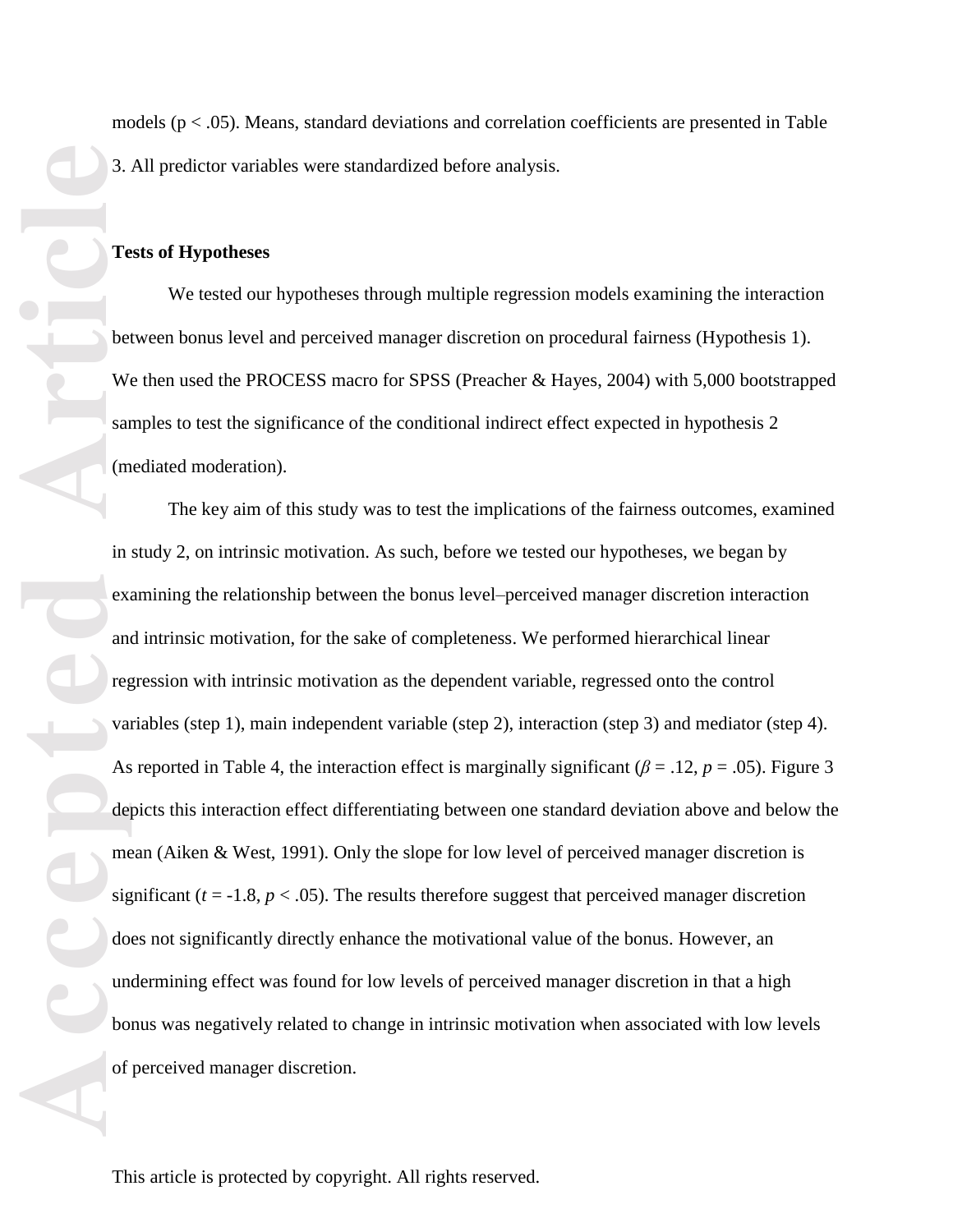the rel<br>
rel<br>
dis<br>
pro<br>
eff lev<br>
Fig bel<br>
wire sig<br>
We pro<br>
Ru<br>
at po<br>
(in exp (in exp)<br>
(in exp)

In our first hypotheses we predicted that perceived manager discretion would moderate the relationship between bonus level and evaluations of procedural fairness. We expected that the relationship between bonus level and procedural fairness would be stronger when manager discretion was perceived to be high. Hierarchical linear regression was performed regressing procedural fairness onto the control variables, the main effect of bonus level, and interaction effect in subsequent steps (Table 5). In line with our prediction, the interaction between bonus level and perceived manager discretion on procedural fairness was positive  $(\beta = .26, p < .05)$ . Figure 4 depicts this interaction effect, again differentiating one standard deviation above and below the mean. A simple slopes analysis revealed that bonus level had a positive relationship with procedural fairness when perceived manager discretion was high (*t* = 3.23, *p* < .05) but no significant relationship when perceived manager discretion was low  $(t = 0.16, p > .10)$ . Hypothesis 1 is therefore supported.

Finally, as stated in Hypothesis 2, we expected that perceptions of manager discretion would also moderate an indirect effect between bonus level and intrinsic motivation, through procedural fairness (mediated moderation). We followed the recommendations of Preacher, Rucker, and Hayes (2007) to calculate the indirect effects of bonus level on procedural fairness at various levels of our moderator. Building on our above findings we found a significant positive indirect effect between bonus and intrinsic motivation through procedural fairness (indirect effect = .06, bootstrap 95% confidence interval [CI]: [.001, .19]). Furthermore, the expected conditional indirect effect was positive and significant when individuals reported mean (indirect effect = .06, CI: [.01, .18]) and high levels of perceived manager discretion (indirect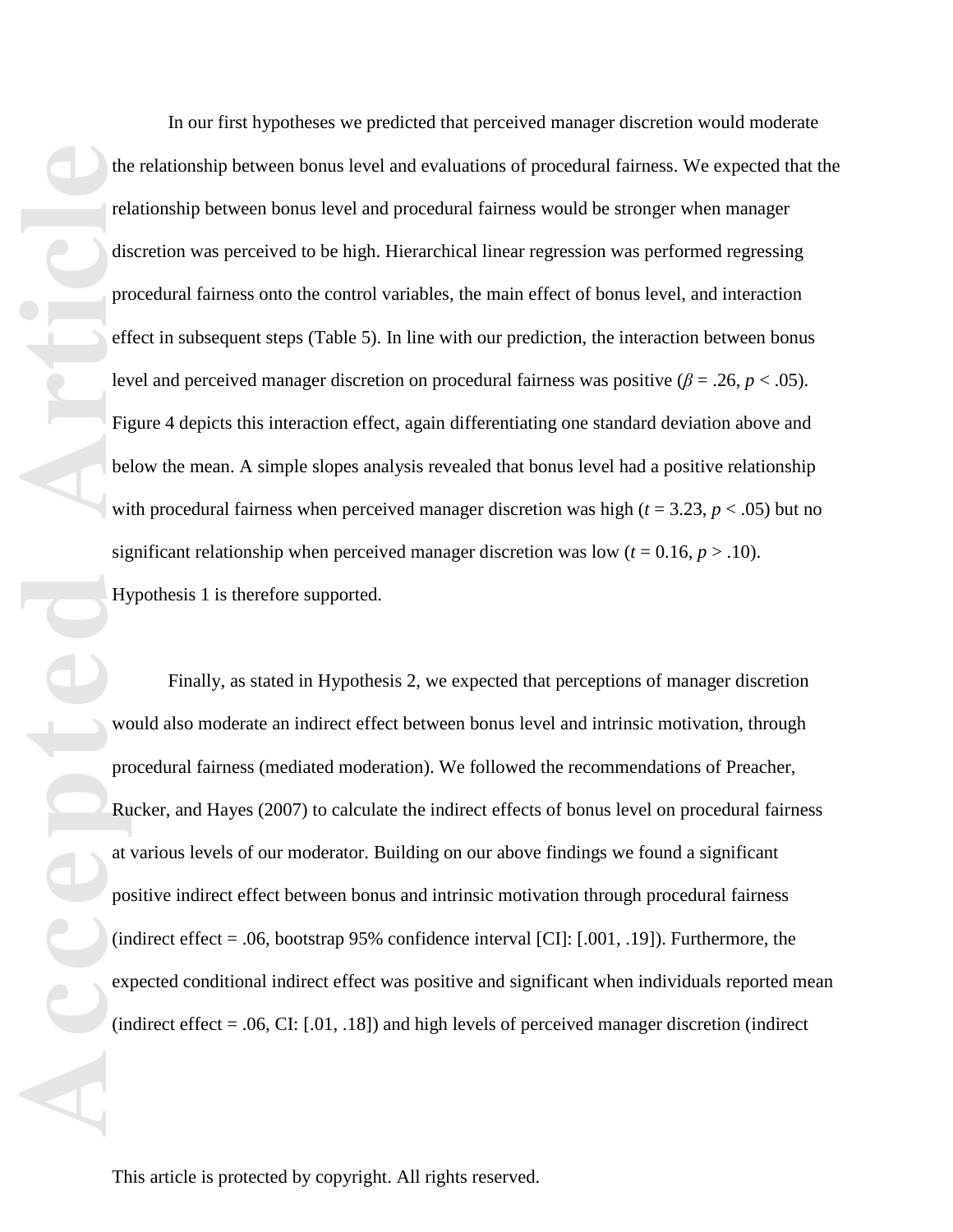effect  $= .12, \text{CI}$ : [.02, .32]) indicating that the positive indirect effect was stronger when perceived manager discretion is higher.

## **Robustness Checks**

We ran supplementary analyses to further test the robustness of some of the assumptions within our model. Firstly, we estimated the models without the lagged effects of intrinsic motivation to see if these effects also hold cross-sectionally. We found that the pattern (direction and significance) of the hypothesized relationships remained the same. Secondly, we wanted to be certain that some of the effects of bonus level were not accounted for by simply receiving or not receiving a bonus. We therefore estimated the model with binomial regression (where 1 indicated receipt of a bonus and 0 indicated no bonus). This had no significant relationship with intrinsic motivation or procedural fairness and, once again, this led to no change in the pattern of relationships thus confirming our assumption about the role of bonus level rather than bonus presence. Furthermore, to account for prior findings that the relationship between incentives and intrinsic motivation is moderated by the level of pay contingency (e.g. Cerasoli et al., 2014), we re-ran our model including base pay level as a control, which can be seen as a proxy for pay with lower levels of pay contingency (Kuvaas, et al., 2017). This did not change the direction, strength or significance of the relationships.

Finally, although our theoretical model posits that procedural fairness is the key mediator to our hypothesized relationship, with strong theoretical rationale, individuals' perceptions of their incentive are also informed by their evaluation of the fairness of the outcome of pay decisions, albeit less strongly (e.g. Folger & Konovsky, 1989). As such, we ran supplementary analysis including distributive fairness as an additional mediator (measured with items from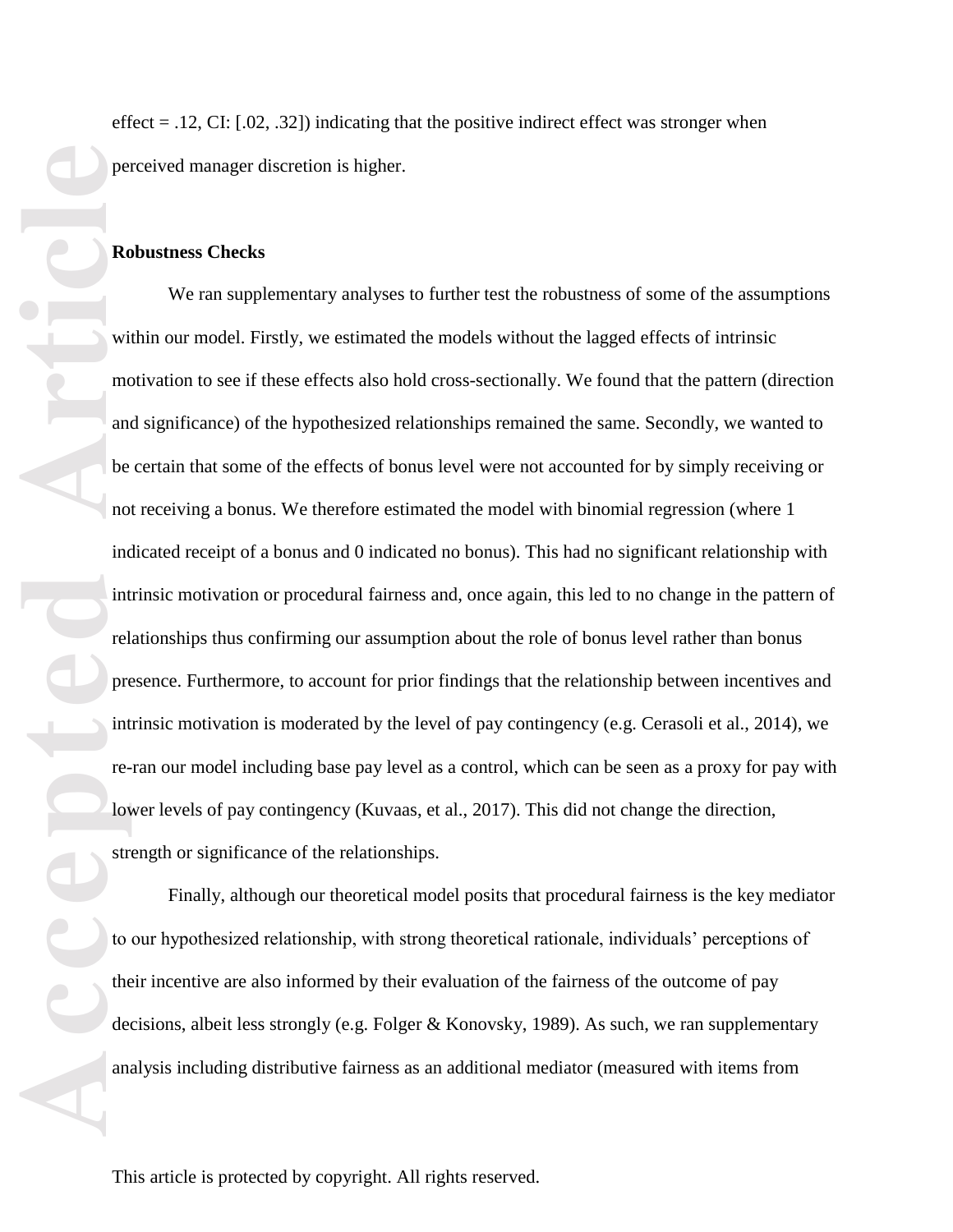Greenberg's [2003] scale). The interaction between bonus level and perceived manager discretion on distributive fairness was positive ( $\beta = .28$ ,  $p < .05$ ); the relationship between bonus level and distributive fairness was positive when perceived manager discretion was high (*t* = 2.71,  $p < .01$ ) but was not significant when discretion was low ( $t = -0.90$ , *ns*), in line with the findings with respect to procedural fairness. However, we found no significant indirect effect between the interaction and intrinsic motivation through distributive fairness.

### **DISCUSSION**

In this paper, we suggest that levels of perceived manager discretion are important to our understanding of the relationship between PFIP and intrinsic motivation, as manager discretion is central to the bonus allocation process, and informs the signals provided by the incentive. While perceptions of manager discretion have generally been viewed as a negative characteristic of PFIP allocation, we rather suggest that these perceptions enhance the potential motivating force of the incentive by being perceived as fairer by those who benefit from the discretion, emphasizing the informational signals provided by the reward.

In study 1, we supported perceived manager discretion as distinct from related concepts (bias and input-based incentives) in explaining how individuals perceive incentives. Next, in study 2, we supported our key mechanism in finding that the relationship between bonus level and procedural fairness was enhanced by perceptions of manager discretion. Finally, in study 3, we demonstrated the significance of this mechanism in that bonus level was indirectly, positively related to intrinsic motivation when associated with perceived manager discretion, explained through perceptions of procedural fairness.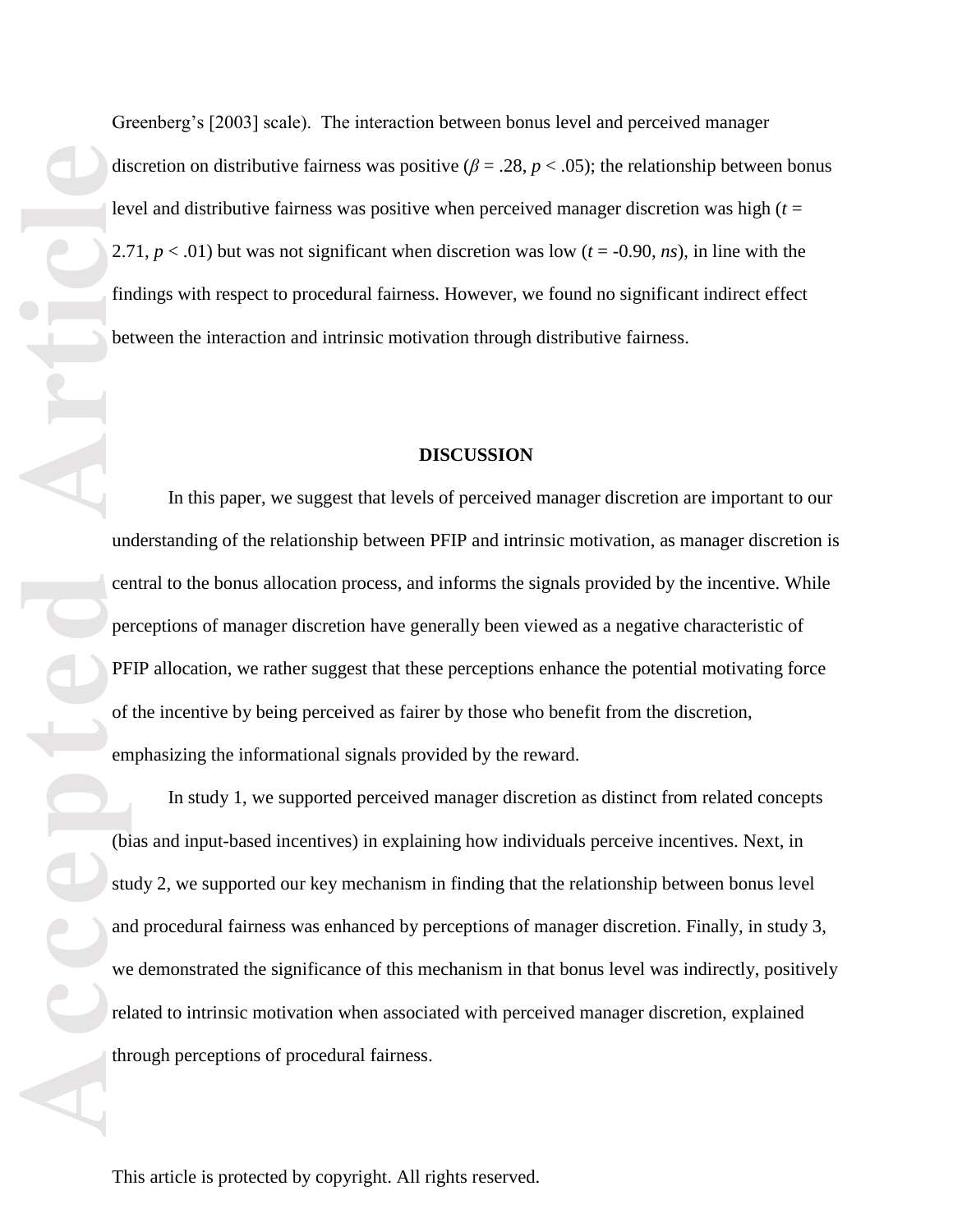## **Theoretical Implications**

**Accepted Articles Constructed Article**<br> **Article**<br> **Article**<br> **Article**<br> **Article**<br> **Article**<br> **Article**<br> **Article**<br> **Article**<br> **Article**<br> **Article**<br> **Article**<br> **Article**<br> **Article**<br> **Article**<br> **Article**<br> **Article**<br> The role of perceived manager discretion with respect to PFIP is valuable to our understanding of the motivational outcomes of incentive allocation, and is particularly important given the wider context that managers are gaining more responsibility for incentive decisions which were traditionally made centrally, through the process of HR devolution (Colling  $\&$ Ferner, 1992; Purcell & Hutchinson, 2007). In current scholarship there are differing perspectives on whether discretion has a negative (e.g. Lawler, 1971; Latham, Almost, Mann & Moore, 2005; Gagné & Forest, 2008) or positive (e.g. Bol, 2008; Bol & Smith, 2011; Moers, 2005) impact on employees' attitudes and behaviors. Returning to Leventhal's (1980) original conceptualization of procedural fairness, we suggest that this difference of opinion is evident because prior research has largely failed to consider that individuals apply different rules to their evaluation of the fairness, depending on whether or not they benefit from their manager's discretion. Furthermore, the intention of PFIP is to differentiate individuals based on performance, to incentivize higher performance and to encourage only the best performers to join and stay with the organization (Rynes et al., 2005). As such, we suggest that perceptions of greater manager discretion in bonus allocation are aligned with the equity perspective of fairness (i.e., those who contribute the most should receive the most; Adams, 1965, Leventhal, 1976) in that equity is achieved when the incentive differentiates between individuals' unique contributions (Thomas & Ely, 1996; Morand & Merriman, 2012). This unique contribution is signaled more strongly when individuals believe that their manager has applied discretion in incentive allocation.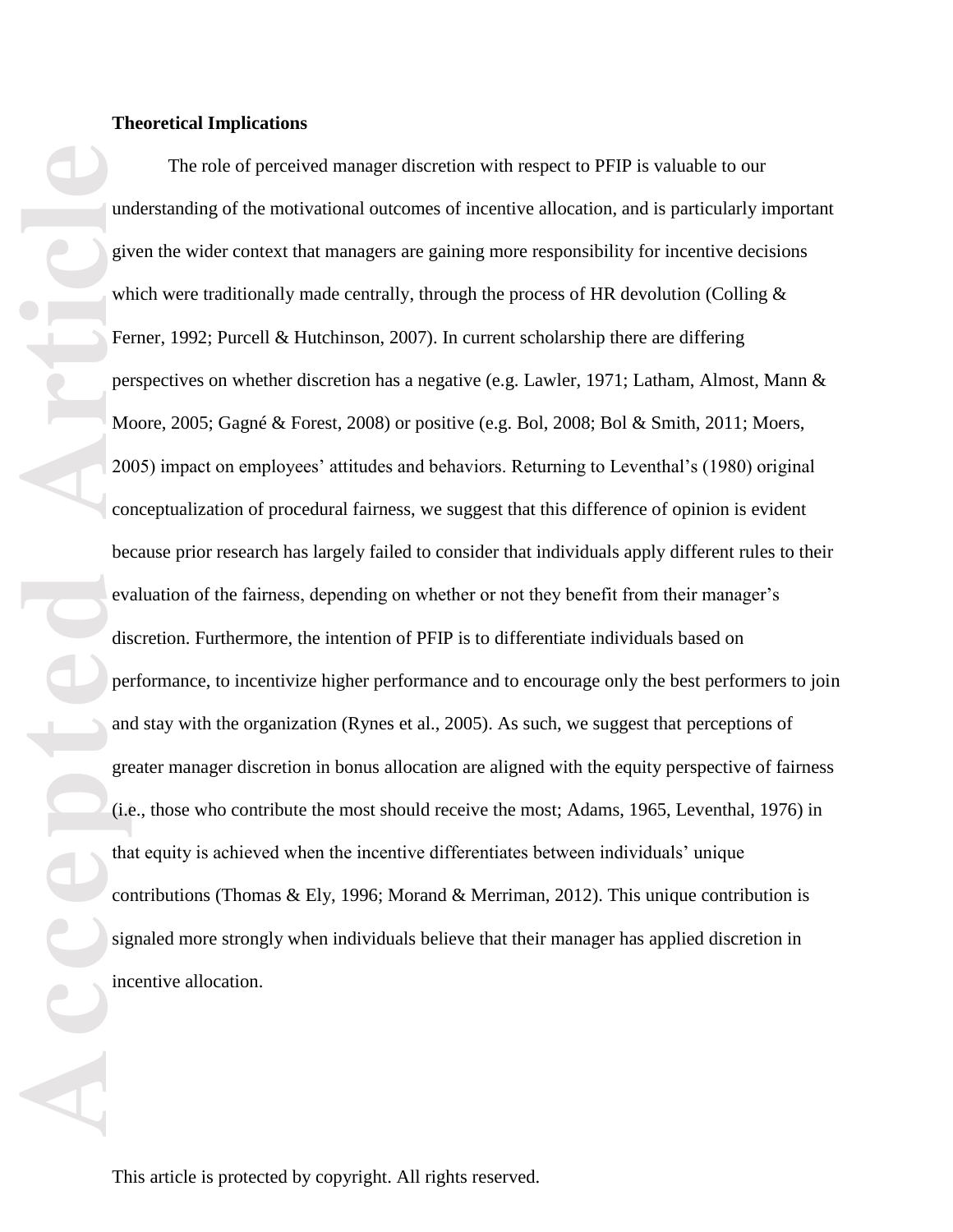**Article**<br> **Accepted**<br> **Article**<br> **Article**<br> **Article**<br> **Article**<br> **Article**<br> **Article**<br> **Article**<br> **Article**<br> **Article**<br> **Article**<br> **Article**<br> **Article**<br> **Article**<br> **Article**<br> **Article**<br> **Article**<br> **Article**<br> **Article**<br>

With this in mind, our findings have important implications for the alignment between HR practices and organizational values. Incentive schemes, which aim to differentiate on performance, are predicated on the norm of equity (Cropanzano & Greenberg, 1997; Trevor et al., 2012). When a company values an equity perspective, seeking to individually differentiate top performers from low performers, and thus installs a bonus system that rewards these individuals, we argue that it may represent a better strategic fit to allow managers discretion in incentive decision-making (Wright & McMahan, 1992). Likewise, this perspective is also in line with the principles of the sorting effect (e.g. Cadsby et al., 2007; Schneider, 1987; Shaw, 2015), which suggests that incentives deliver a message to the individual about whether or not their unique contribution is valuable, and therefore whether or not they should remain in the organization (Shaw, 2015). When individuals believe that their manager has used his or her discretion to provide a high bonus, they will believe that their contribution is uniquely valued. In contrast, individuals who lose out from incentives receive the message that there is a mismatch between themselves and the organization (Trevor, Gerhart, & Boudreau, 1997). Incentives perceived to be based on low levels of manager discretion, on the other hand, dilute the sorting effect because there is no clear signal from the incentive about their unique value. This idea is in line with research which has found that high performers prefer performance-related incentives, lower performers view these negatively (Lazear, 2000; Trank, Rynes, & Bretz Jr,, 2002), and are more likely to leave the organization (Shaw, 2015).

This study, furthermore, answers the call of researchers who have suggested that the disparity in prior research regarding the undermining/enhancing effect of bonus on intrinsic motivation might be explained by the neglected role of context (Byron & Khazanchi, 2012; Gagné & Forest, 2008; Gerhart & Fang, 2015). Contextual information is important as it helps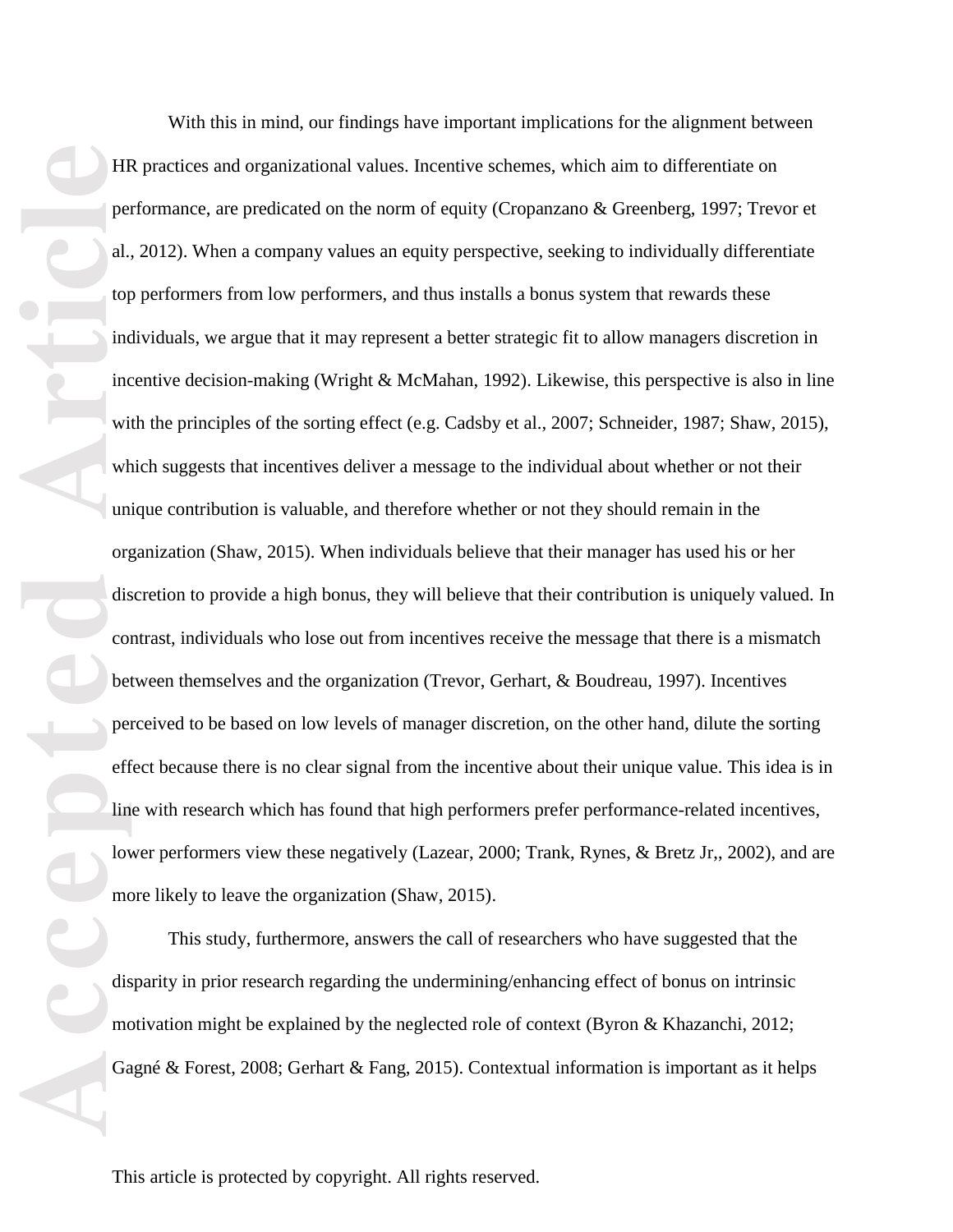WE RO<br>
RO<br>
ARC<br>
IRC<br>
IRC<br>
IRC<br>
IRC<br>
III THE CON<br>
III THE CON<br>
III THE CON<br>
III THE CON<br>
III THE CON<br>
III THE CON<br>
III THE CON<br>
III THE CON<br>
III THE CON<br>
III THE CON<br>
III THE CON<br>
III THE CON<br>
III THE CON<br>
III THE CON<br>
III

determine whether bonuses are perceived as informational or controlling and thus whether they will respectively enhance or undermine intrinsic motivation (Deci & Porac, 1979; Fall & Roussel, 2014; Salancik & Pfeffer, 1978). We suggested that perceived manager discretion associated with bonus allocation is an important source of this contextual information. Our results support our expectation that low levels of perceived manager discretion signal a more controlling context, whereas high levels of perceived manager discretion provide more complete information about performance (Thibault-Landry et al., 2018). While low levels of discretion remove any disparity in fairness perceptions (i.e. the evaluation of procedural fairness is not contingent on whether the bonus is high or low), this controlling context is detrimental to intrinsic motivation. Therefore, without an understanding of the level of perceived manager discretion associated with bonus allocation, it will be difficult to predict how incentives influence intrinsic motivation. Our research, therefore, makes important contributions to this debate, meeting calls for research to look at *when* not *whether* bonuses can enhance or undermine intrinsic motivation (Shaw & Gupta, 2015).

Finally, it is interesting to note that – even though we did not set out to test a direct relationship between bonus level and intrinsic motivation – bonus level was negatively related to changes in intrinsic motivation when associated with low perceived manager discretion. This result is interesting because annual PFIP is generally assumed to have a lower level of performance contingency, which is less salient and therefore less undermining (Deci et al., 1999; Cerasoli et al., 2014), although Kuvaas and colleagues (2016) found, similar to us, that annual PFIP negatively predicted intrinsic motivation. We anticipate that our findings are because the bonus associated with low perceived manager discretion is perceived to represent an incomplete evaluation of performance (Bol, 2008), making the outcome more salient (Cerasoli et al., 2014),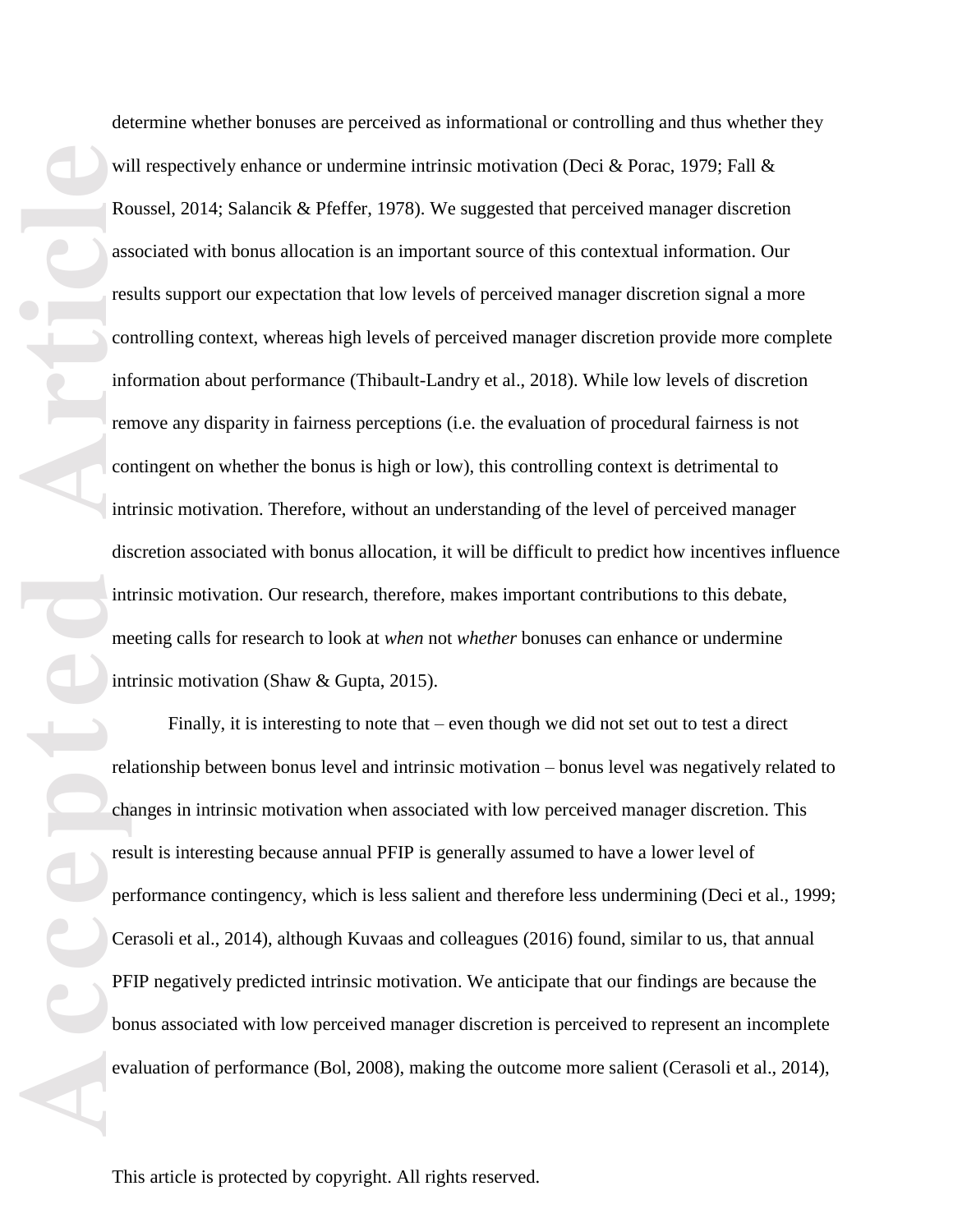which could be seen as controlling (Ryan et al., 1983). This finding further underlines the importance of context in understanding whether informational or controlling cues are salient, and therefore undermining or not (Fall & Roussel, 2014; Thibault-Landry et al., 2018). Furthermore, although perceptions of procedural fairness explained the enhancing effect of the bonus on intrinsic motivation, the undermining effect was not explained through this mechanism. This implies that there may be a competing mediator explaining the undermining effect which we have not tested here, which we discuss as an avenue for future research.

## **Suggestions for Future Research**

Fraction Contract Contract Contract Contract Contract Contract Contract Contract Contract Contract Contract Contract Contract Contract Contract Contract Contract Contract Contract Contract Contract Contract Contract Contra We predicated our theoretical model on the principles of informational versus controlling cues based on prior theory and empirical research. Research by Thibault-Landry et al. (2018) has supported the distinction between informational vs controlling perceptions of incentives by exploring the attitudinal and behavioral correlates of these perceptions. Future research could combine our model with theirs by examining antecedents to informational and controlling perceptions; how are these informed by incentive design and administration, for example? With a more fine-grained understanding of which contextual factors enhance more controlling versus informational signals, practitioners can then implement a more optimal design of their incentive system.

Likewise, while we focus here on intrinsic motivation as an outcome, SDT scholars suggest that, when individuals' basic psychological needs are satisfied, they can internalize external motivators (Deci & Ryan, 1985; Gagné & Deci, 2005) and there is some indication that the resulting *identified* regulation is a better predictor of performance outcomes than intrinsic motivation (Burton, Lydon, D'Alessandro & Koestner, 2006). Future research might, therefore,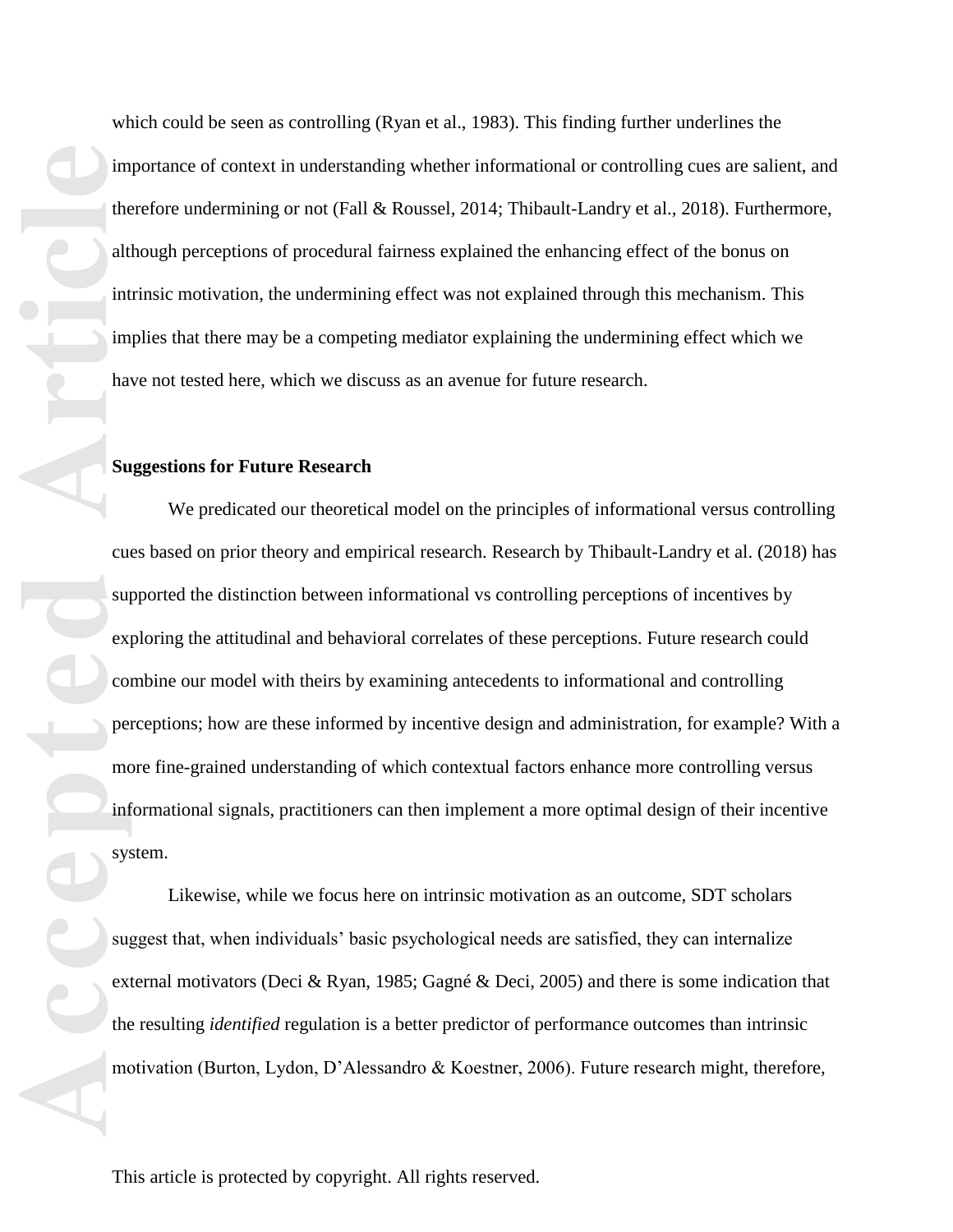extend our model by exploring the implications of perceived manager discretion in incentive allocation for the full range of motivation regulation proposed by SDT, particularly identified motivation given the strong association with performance outcomes. Likewise, the results from study 3 suggest that procedural fairness only explains part of our model, implying additional mediators to the undermining effect. As the satisfaction (or frustration) of individuals' basic psychological needs is theorized to be the key facilitator (or hinderer) of both intrinsic motivation and internalization (Ryan & Deci, 2000; Thibault-Landry et al., 2017), future research might examine whether this represents an explanation for the undermining effect observed here (e.g. Olafsen et al., 2017).

alle media to the psychology of the substrate of the substrate of the substrate of the substrate of the substrate of the substrate of the substrate of the substrate of the substrate of the substrate of the substrate of the In this research we focus on one processual explanation for the relationship between performance-contingent incentives and intrinsic motivation. It is clear, however, that this relationship is complex and multi-faceted. Future research might take into account, for example, that the relationship between money and behavioral and attitudinal outcomes are informed by subconscious processes (e.g., Vohs, Meade & Goode, 2006). Likewise, that there are individual differences in how people process the motivational information provided by incentives, which moderates the undermining effect (e.g., Hagger  $\&$  Chatzisarantis, 2011). This allows that, while a bonus perceived to be based on higher levels of manager discretion may be evaluated as fairer by some, it may be perceived as especially unfair by others, thus negating the overall motivational effect at the higher level of analysis (Pfeffer, 2001). This also has practical implications as practitioners should be careful to conclude that our results can be indicative of whether an incentive system will foster higher collective motivation and performance.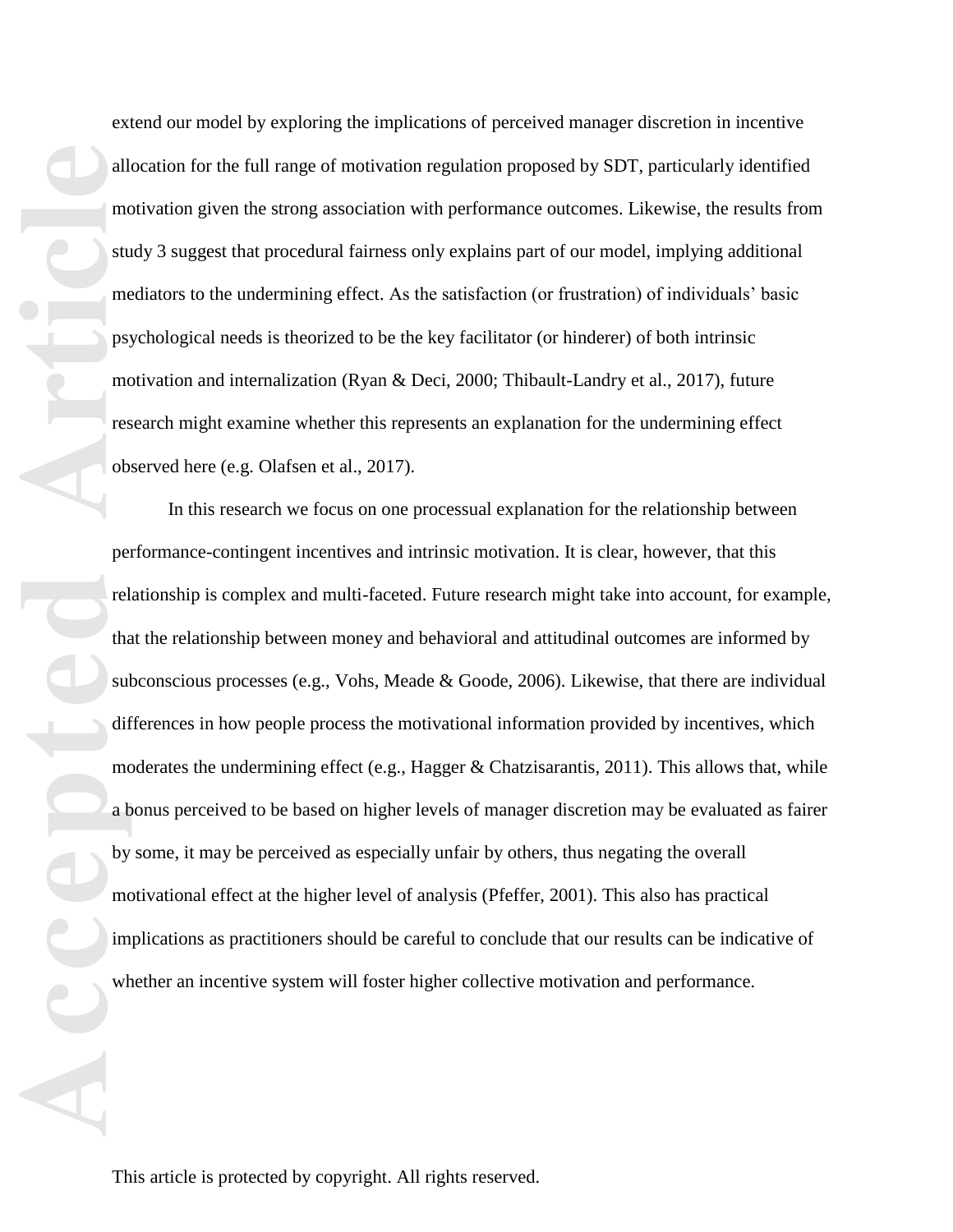of the distant per distant difference of the distant difference of the distant difference of the difference of the difference of the difference of the difference of the difference of the difference of the difference of the Another important avenue for future research is to examine what determines perceptions A final suggestion for future research is to develop a better understanding of the different implicit theories that may exist for fairness. In our discussion we highlighted (similar to others, Cropanzano et al., 2007; Dwertmann, Nishii & van Knippenberg, 2015; Morand & Merriman,

This article is protected by copyright. All rights reserved.

of managerial discretion. As we highlighted earlier in this paper, we were less interested in whether managers *actually* employ discretion as much as whether employees *perceived* such discretion to be in place. This is important as ultimately the subjective reality of the employee is an important driver of their behavior (Salancik & Pfeffer, 1978), and therefore to improve perceived fairness and intrinsic motivation it is more important that employees believe such discretion was in place than how objectively true that is. This raises the question about what determines perceptions of managerial discretion. For example, Gibbs and colleagues (2004) concluded that actual discretion can occur at multiple points in the performance evaluation process. Likewise, Carpenter and Golden (1997) found individual differences in the amount of discretion which managers themselves believe they can apply to decision-making. We also know that individuals' attributions of others' behaviors are informed by biases, prior experiences, and beliefs (Kelley & Michela, 1980). This offers the possibility that specific factors – for example, the number of performance factors taken into account, or the way the manager communicates or frames the decision – influence individuals' perceptions. Yet, we do not know how this will (or will not) translate into global perceptions of discretion. It would therefore be valuable for future research to examine how the perceptual processes, which we examine here, work alongside practical considerations about the design of the system. This recognizes that there are important differences in how practices are designed by the organization, implemented by line managers, and perceived by employees (Nishii & Wright, 2008).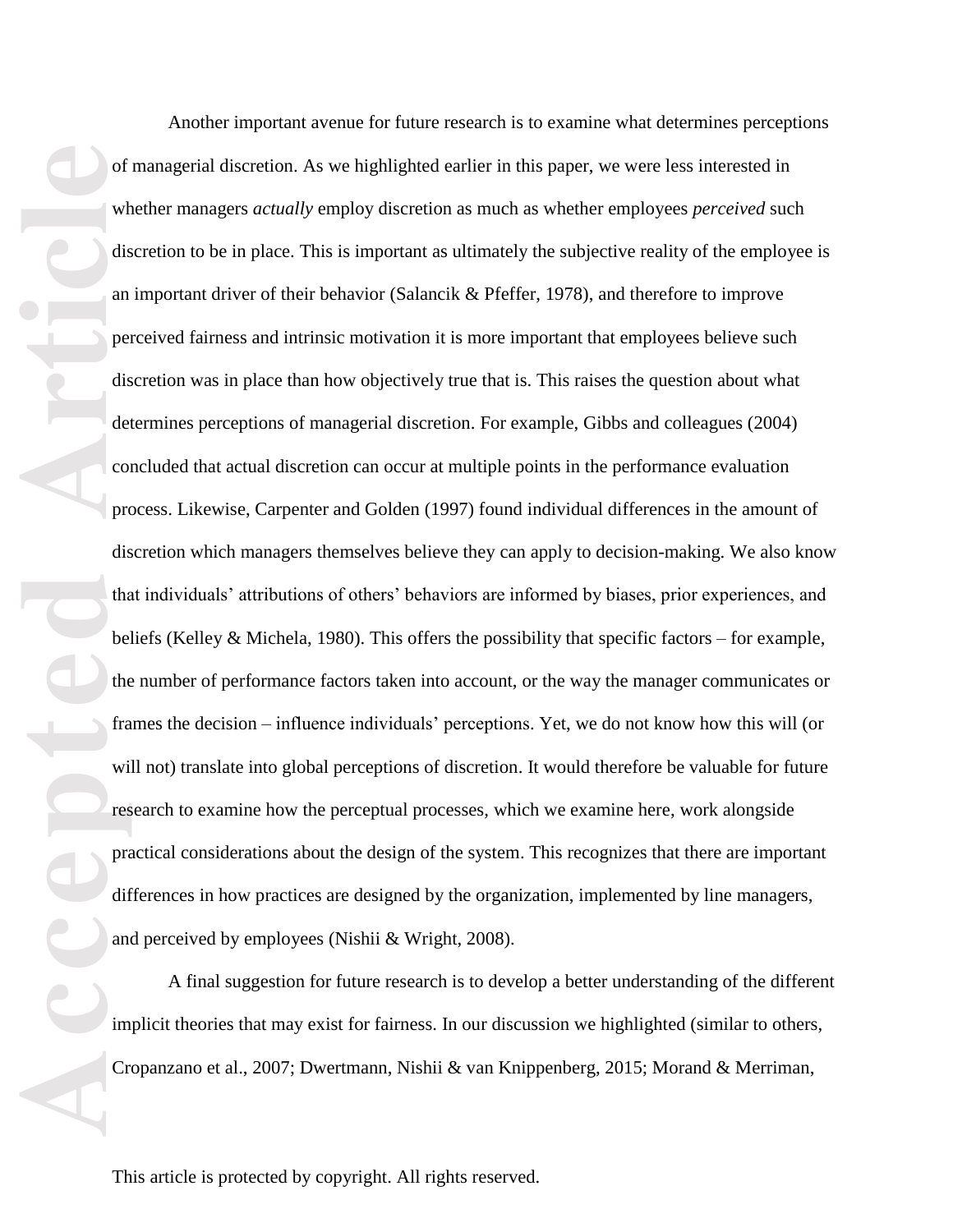**Accepted Articles I Article**<br> **Accepted Articles I Articles I Articles I Articles Contract Properties Interacted Articles Contract Properties I Articles Contract Properties I Articles Contract Properties Limitations**

2012; Thomas & Ely, 1996) that individuals and companies as a whole can differ in whether they have an equality (i.e., treating people similarly is fairer) or an equity (i.e., treating people differently is fairer) view of fairness. In the context of this study, we suggest that an equity view of fairness was present, which helps explain our findings. Future research should, however, measure these equality versus equity perspectives more explicitly and look at the moderating role of this at the individual and/or the organizational level. A better assessment of those implicit assumptions regarding fairness can help practitioners decide the most effective incentive system for a specific individual or context.

We took every effort to ensure that the design of the studies allowed us to minimize the risk of potential biases and fundamental errors (Podsakoff, MacKenzie, & Podsakoff, 2012) through our multi-wave, multi-source field study, and the lagged effects model combined with experimental study enabled us to test causality. However, it is important to acknowledge that the use of a single organization in the field study is not ideal for confirming the generalizability of our theoretical model. Future research might extend this by drawing on multiple organizations, which would provide additional, context-sensitive test of generalizability. It would also be valuable to test for additional controls to add weight to our theoretical model. For example, it may be possible that performance and intrinsic motivation are inter-dependent, with prior performance predicting intrinsic motivation. While we did include prior intrinsic motivation in our field study, providing some control for this, we cannot entirely rule out that performance, rather than the incentive, was driving intrinsic motivation. Likewise, while our CFA confirms the factorial validity of the constructs included in our measurement model (i.e., our constructs do not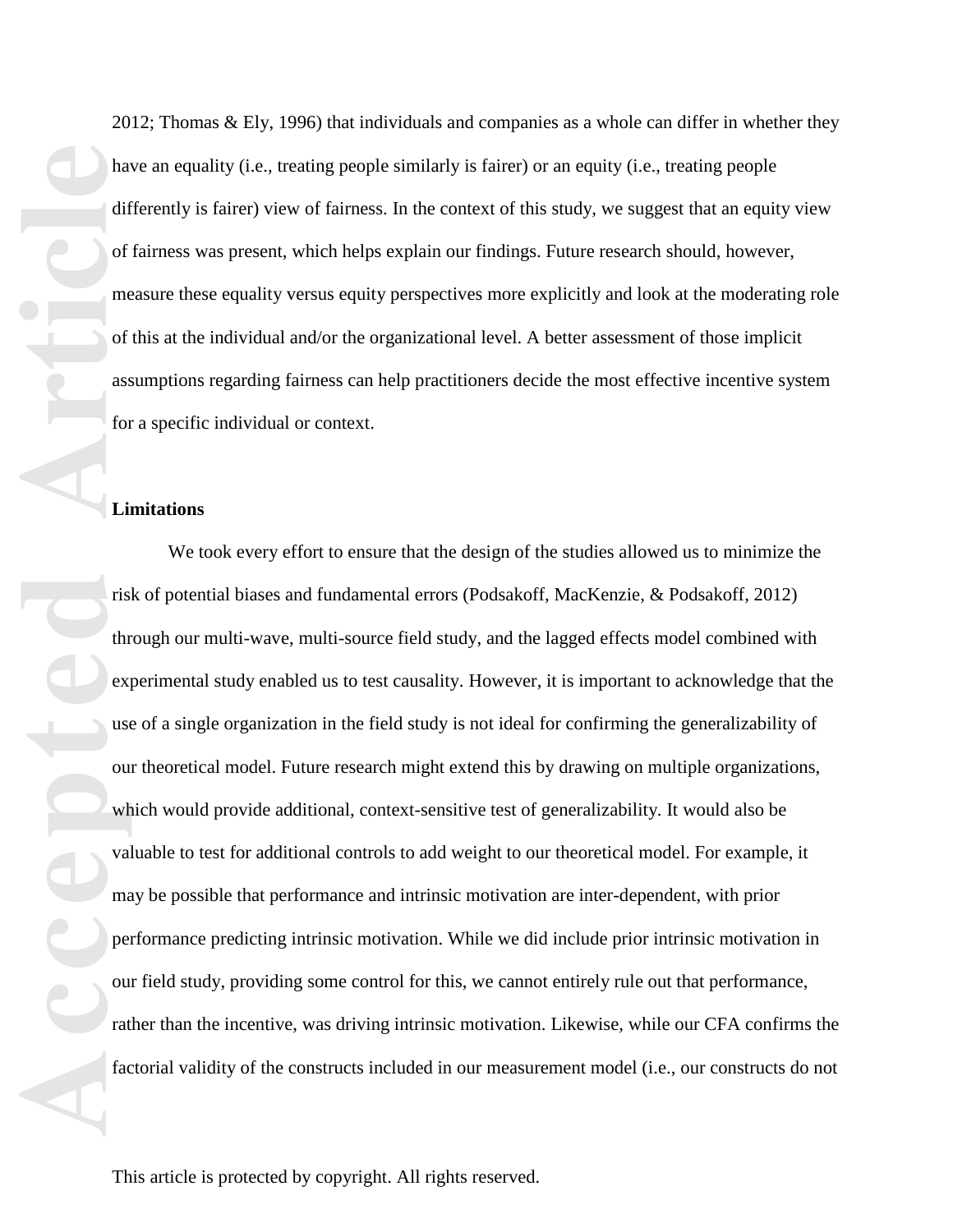overlap), this does not alleviate concerns about common method variance as similarity in measurement timing and method (i.e., survey approach) may still have strengthened the correlation. Longitudinal data collection with more than three time points, or a field-based experiment would allow a further test of causality.

Second, the findings presented here may be limited in generalizability in other ways. We suggested that our findings have implications for the alignment of HR practices within organizational strategy (i.e., adopting an equity philosophy). The same comparison could be made at organizational or societal level in that the equity perspective would fit better with the principles of more individualistic cultures (Fischer & Smith, 2003). For example, prior research suggests there are cross-national differences in how individuals weight information in forming fairness perceptions (Kim & Leung, 2007), and individuals' pay perceptions are informed by both national differences and job sector (Chiang & Birtch, 2007). Therefore, while there is consistent evidence that intrinsic motivation is important across contexts (e.g. Gagne et al., 2014), the antecedents to this – in particular how individuals perceive manager discretion in incentive allocation – may depend on organizational, sector, or national context. This is important because some scholars have raised serious concerns about the global proliferation of characteristics of Anglo-Saxon economies, including individual performance-related incentives (e.g. Kasser, Cohn, Kanner & Ryan, 2007). Future research might, therefore, extend our model to take into account different cultural philosophies.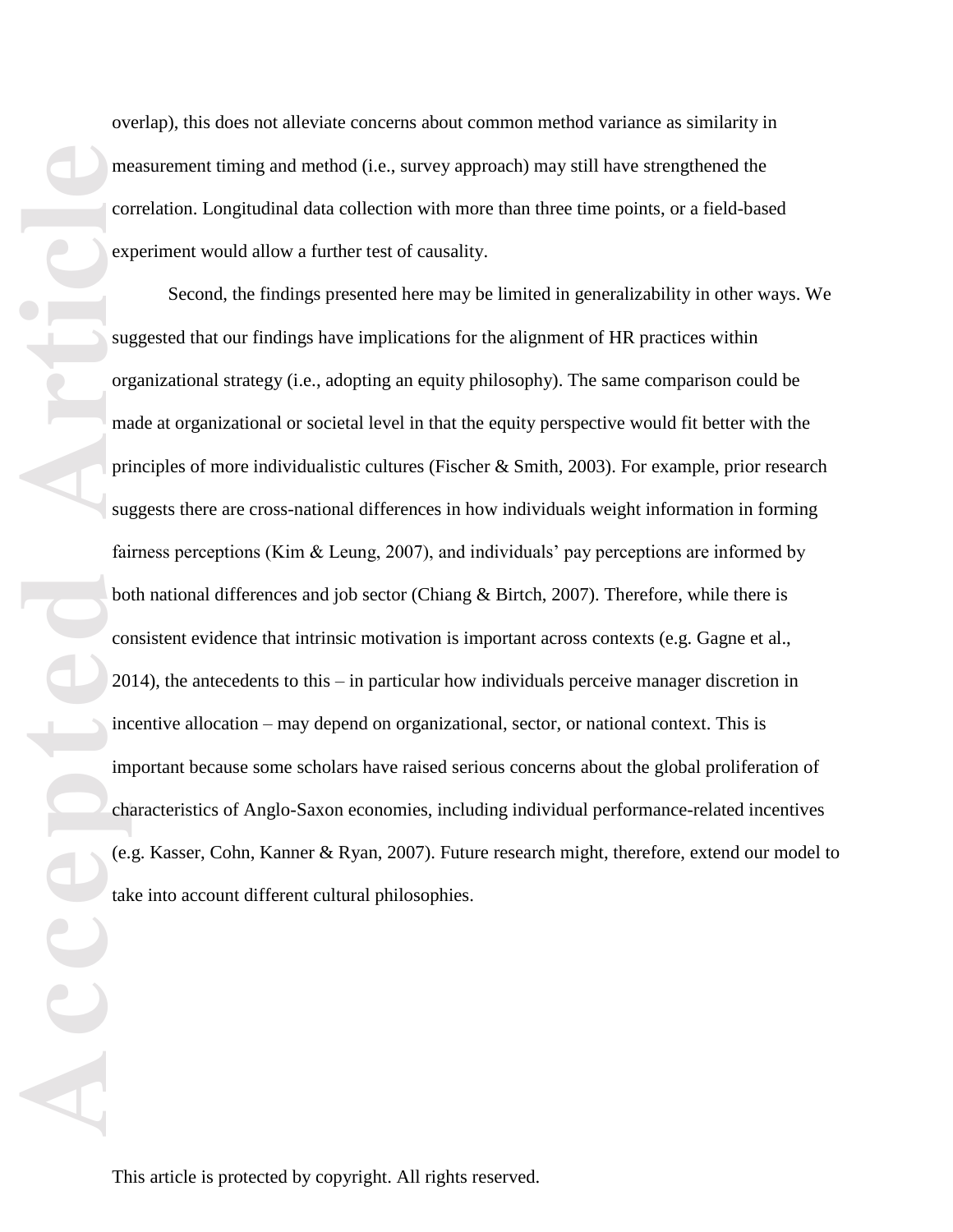**Accepted Article**<br> **Article**<br> **Article**<br> **Article**<br> **Article**<br> **Article**<br> **Article**<br> **Article**<br> **Article**<br> **Article**<br> **Article**<br> **Article**<br> **Article**<br> **Article**<br> **Article**<br> **Article**<br> **Article**<br> **Article**<br> **Article**<br> **A** Through three empirical studies we set out to provide insights into the role of perceived manager discretion and procedural fairness in explaining the relationship between individual performance-related bonuses and intrinsic motivation. This is important given the ongoing debate about the motivational role of these widely used incentives, and the trend towards devolving pay decision-making to line managers. We first demonstrated that perceived manager discretion is distinct from the related concepts of input-based performance evaluation and manager bias, and as such is a valuable explanation for how individuals evaluate their incentive pay. This distinction is important given prior confusion between these concepts; both in academic terms but also from a managerial perspective, which might lead managers away from enacting their discretion in pay decision-making if they are, for instance, trying to avoid bias. We hope that the distinction between input, bias, and discretion helps managers to understand better the implications of how they approach incentive decision-making and can become a textbook distinction that informs future scholars and practicing managers of these important constructs.

Having clarified these distinctions, we then supported our supposition that perceived manager discretion can actually foster perceptions of procedural fairness when associated with a high incentive. This insight is important because concerns of procedural fairness might be one reason why managers shy away from exerting their discretion in these complex people-related processes. Our results would suggest that these concerns are valid for those who do not benefit from this perceived discretion, but not for those who do. The implications of this were underpinned by our next finding; that perceived manager discretion can indirectly enhance the motivational value of the incentive, through procedural fairness. From a practical perspective, the findings suggest that perceptions of manager discretion can enhance the ability of incentives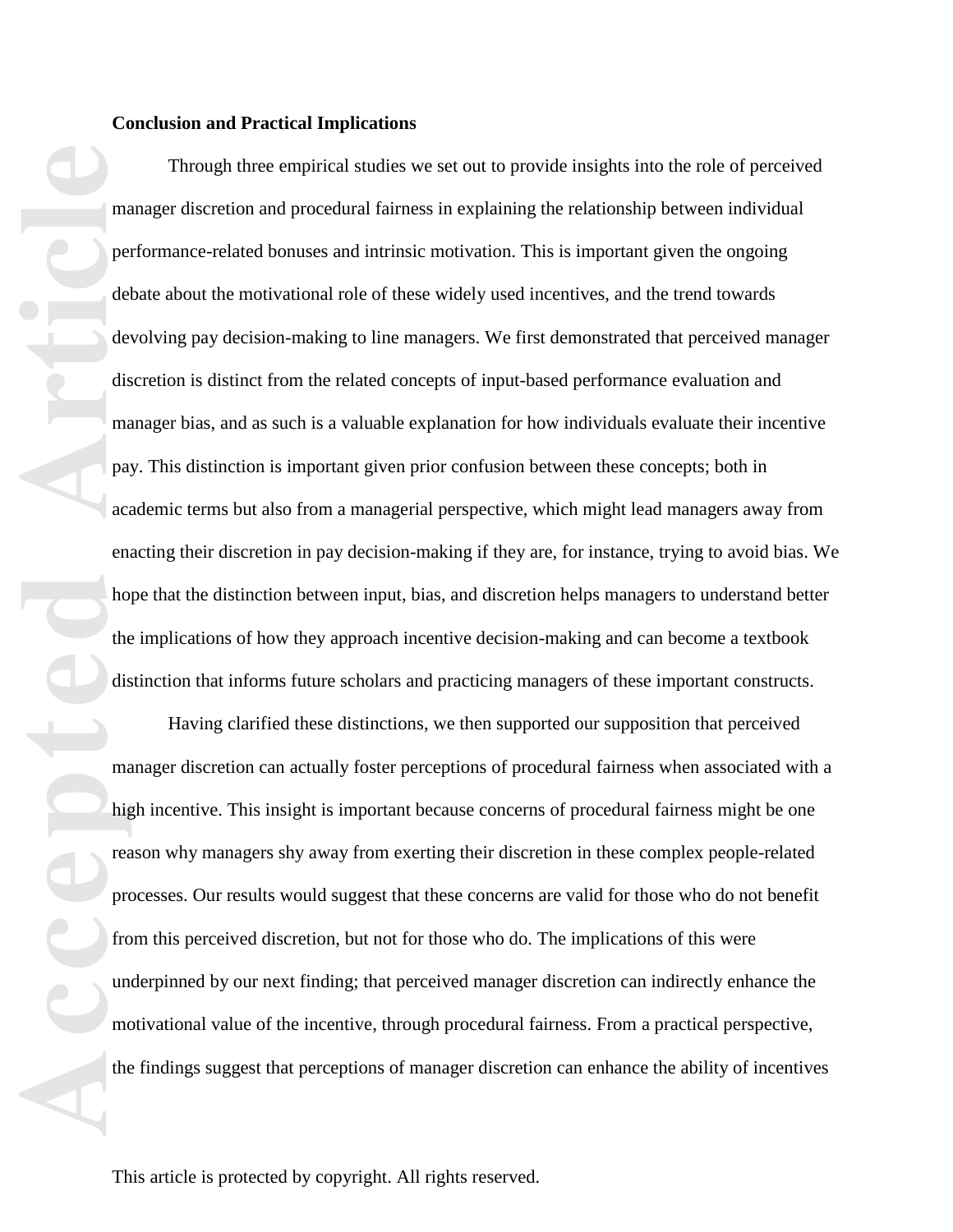PF<br>
tha ext<br>
abvext<br>
abd<br>
all brag<br>
call org<br>
ma of<br>
minc<br>
pa:<br>
cul<br>
wi 

to sort the 'good' from the 'less good' employees. This is, after all, one desirable outcome of PFIP, but managers and decision-makers should be aware that it is not beneficial to all. Given that managers are concerned with fostering intrinsic motivation in an environment full of extrinsic motivators, we hope that our findings help managers to make more informed choices about how their decisions might achieve balance between these potentially competing factors.

More broadly, our results also have important implications for strategic HRM. With some high profile cases of organizations choosing to remove formal performance evaluation as the basis for bonuses (e.g. Buckingham & Goodall, 2015), this research suggests that perceptions of manager discretion may have beneficial motivational outcomes. By demonstrating that discretion can actually enhance procedural fairness we emphasize that perceptions of fairness in incentive allocation are best understood through an equity perspective, which will not suit all organizational contexts. In an attempt to foster perceptions of equality through standardization managers may unwillingly undermine the principles of equity, and also therefore the importance of recognizing individuals' unique value to foster intrinsic motivation. As such, we highlight the importance of the philosophy underlying the design and implementation of performance-based incentives, and we advocate for more alignment between the organization's philosophy and their pay system. Whether explicit in vision statements or implicitly present in the organizational culture, organizations and their leaders are wise to consider to what extent their core values align with an equity philosophy and to make pay decisions accordingly.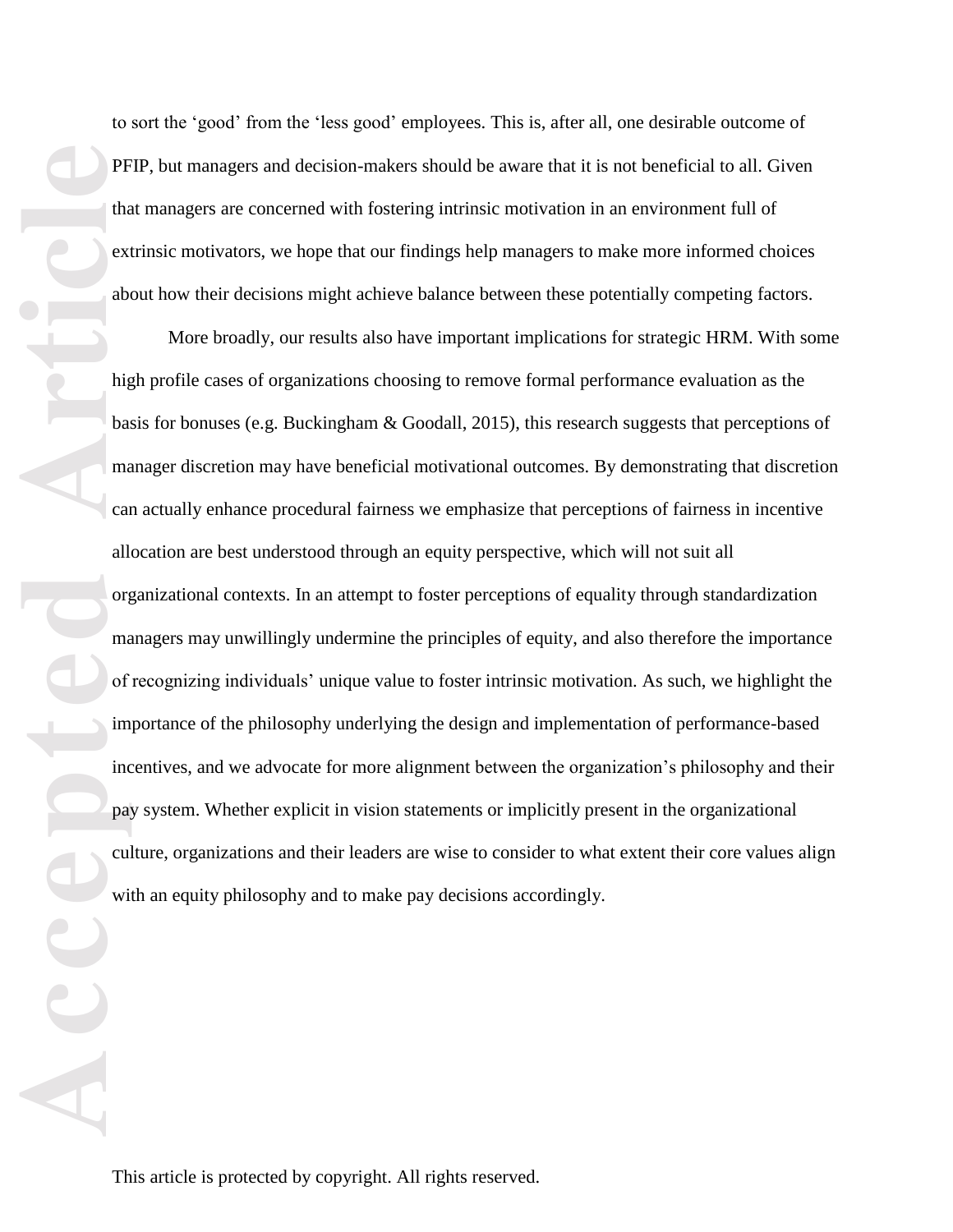## **REFERENCES**

- Adams, J. S. (1965). `Inequity in Social Exchange'. In Berkowitz, L. (ed.) *Advances in Experimental Social Psychology*. New York: Academic Press, 267-99.
- Aiken, L. S. and West, S. G. (1991). *Multiple regression: Testing and interpreting interactions*. Newbury Park, CA: Sage.
- Anderson, J. C. and Gerbing, D. W. (1988). 'Structural Equation Modeling in Practice: A Review and Recommended Two-Step Approach'. *Psychological Bulletin*, **103**, 411-23.
- Armstrong, J. S. and Overton, T. S. (1977). 'Estimating Nonresponse Bias in Mail Surveys'. *Journal of Marketing Research*, **14**, 396–402.
- Baard, P., Deci, E. and Ryan, R. (2004). 'Intrinsic Need Satisfaction: A Motivational Basis of Performance and Well-Being in Two Work Settings'. *Journal of Applied Social Psychology*, **34**, 2045–2068.
- **Accepted Accepted Accepted Accepted Accepted Accepted Accepted Accepted Accepted Accepted Accepted Accepted Accepted Accepted Accepted Accepted Accepted Accepted Accepted Accepted A** Bareket-Bojmel, L., Hochman, G. and Ariely, D. (2014). 'It's (Not) All About the Jacksons Testing Different Types of Short-Term Bonuses in the Field'. *Journal of Management*, http://doi.org/10.1177/0149206314535441
	- Bentler, P. M. (1990). 'Comparative fit indexes in structural models'. *Psychological Bulletin*, **107**, 238–46.
	- Bol, J. C. (2008). 'Subjectivity in Compensation Contracting'. *Journal of Accounting Literature*, **27**, 1–24.
	- Bol, J. C. (2011). 'The determinants and performance effects of managers' performance evaluation biases'. *The Accounting Review*, **86**, 1549-75.
	- Bol, J. C. and Smith, S. D. (2011). 'Spillover Effects in Subjective Performance Evaluation: Bias and the Asymmetric Influence of Controllability'. *Accounting Review*, **86**, 1213–30.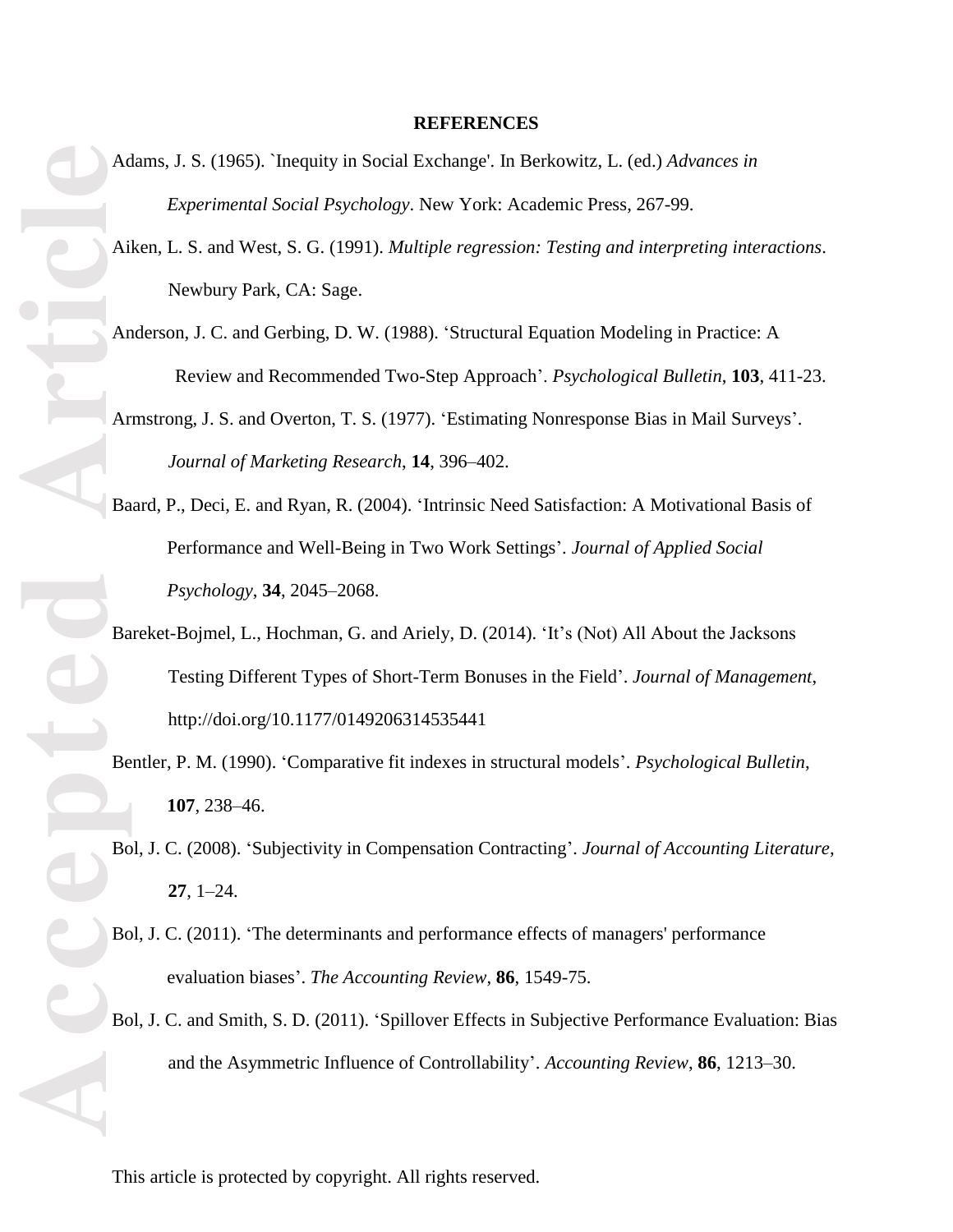Buckingham and Goodall (2015). 'Reinventing Performance Management'. *Harvard Business Review*, April. https://hbr.org/2015/04/reinventing-performance-management

- Burney, L. L., Henle, C. A. and Widener, S. K. (2009). 'A path model examining the relations among strategic performance measurement system characteristics, organizational justice, and extra- and in-role performance'. *Accounting, Organizations and Society*, **34**, 305–21.
- Burton, K. D., Lydon, J. E., D'Alessandro, D. U. and Koestner, R. (2006). 'The differential effects of intrinsic and identified motivation on well-being and performance: Prospective, experimental, and implicit approaches to self-determination theory'. *Journal of Personality and Social Psychology*, **91**, 750–62.
- Byron, K. and Khazanchi, S. (2012). 'Rewards and creative performance: A meta-analytic test of theoretically derived hypotheses'. *Psychological Bulletin*, **138**, 809–30.
- Cable, D. M. (2018). *Alive at Work: The Neuroscience of Helping Your People Love What They Do*. Boston, MA: Harvard Business Review Press.
- Cadsby, C. B., Song, F. and Tapon, F. (2007). 'Sorting and incentive effects of pay for performance: An experimental investigation'. *Academy of Management Journal*, **50**, 387–405.
- Cappelli, P. and Tavis, A. (2016). 'The performance management revolution'. *Harvard Business Review*, **94**(10), 58–67.
- Carpenter, M. A. and Golden, B. R. (1997). 'Perceived Managerial Discretion: A Study of Cause and Effect'. *Strategic Management Journal*, **18**, 187–206.
- Cerasoli, C. P., Nicklin, J. M. and Ford, M. T. (2014). 'Intrinsic motivation and extrinsic incentives jointly predict performance: A 40-year meta-analysis'. *Psychological Bulletin*, **140**, 980–1008.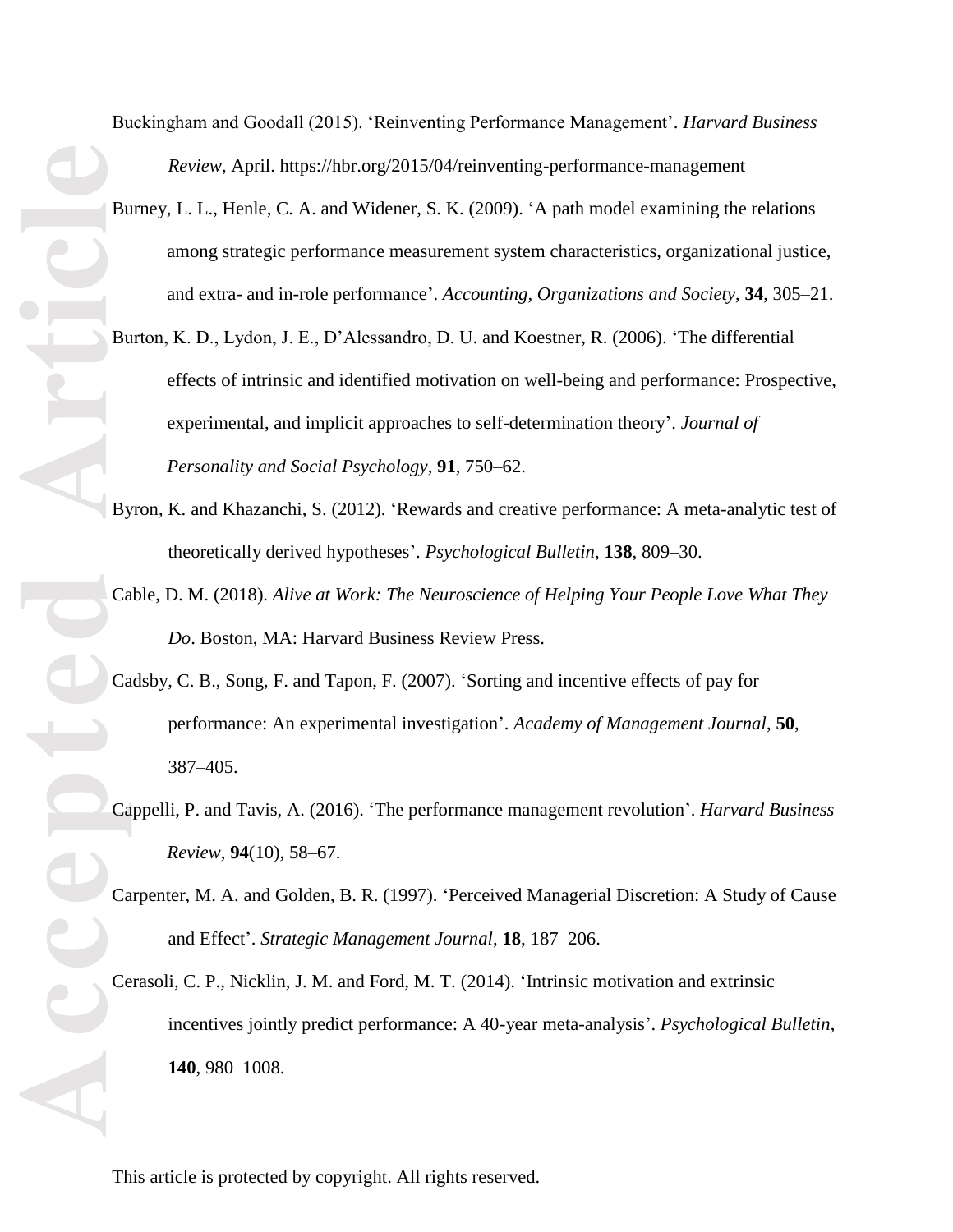- Chiang, F. F. and Birtch, T. A. (2007). 'Examining the perceived causes of successful employee performance: an East–West comparison'. *The International Journal of Human Resource Management*, **18**, 232–48.
- Cohen-Charash, Y. and Spector, P. E. (2001). 'The Role of Justice in Organizations: A Meta-Analysis'. *Organizational Behavior & Human Decision Processes*, **86**, 278–321.
- Colling, T. and Ferner, A. (1992). 'The Limits of Autonomy: Devolution, Line Managers and Industrial Relations in Privatized Companies'. *Journal of Management Studies*, **29**, 209– 27.
- Colquitt, J. A. (2001). 'On the dimensionality of organizational justice: A construct validation of a measure'. *Journal of Applied Psychology*, **86**, 386–400.
- Cropanzano, R., Bowen, D. E. and Gilliland, S. W. (2007). 'The Management of Organizational Justice'. *Academy of Management Perspectives,* **21**(4), 34-48.
- Cropanzano, R. and Greenberg, J. (1997). 'Progress in organizational justice: Tunneling through the maze'. *International review of industrial and organizational psychology*, **12**, 317-72.
- Cropanzano, R. and Rupp, D. E. (2003). 'An overview of organizational justice: Implications for work motivation'. In Porter, L. W., Bigley, G. and Steers, R. (Eds), *Motivation and work behavior* (7th ed.). New York: McGraw-Hill Irwin.
- Deci, E. (1971). 'Effects of externally mediated rewards on intrinsic motivation'. *Journal of Personality and Social Psychology*, **18**, 105–15.
- Deci, E., Koestner, R. and Ryan, R. (1999). 'The undermining effect is a reality after all Extrinsic rewards, task interest, and self-determination: Reply to Eisenberger, Pierce, and Cameron (1999) and Lepper, Henderlong, and Gingras (1999)'. *Psychological Bulletin*, **125**, 692–700.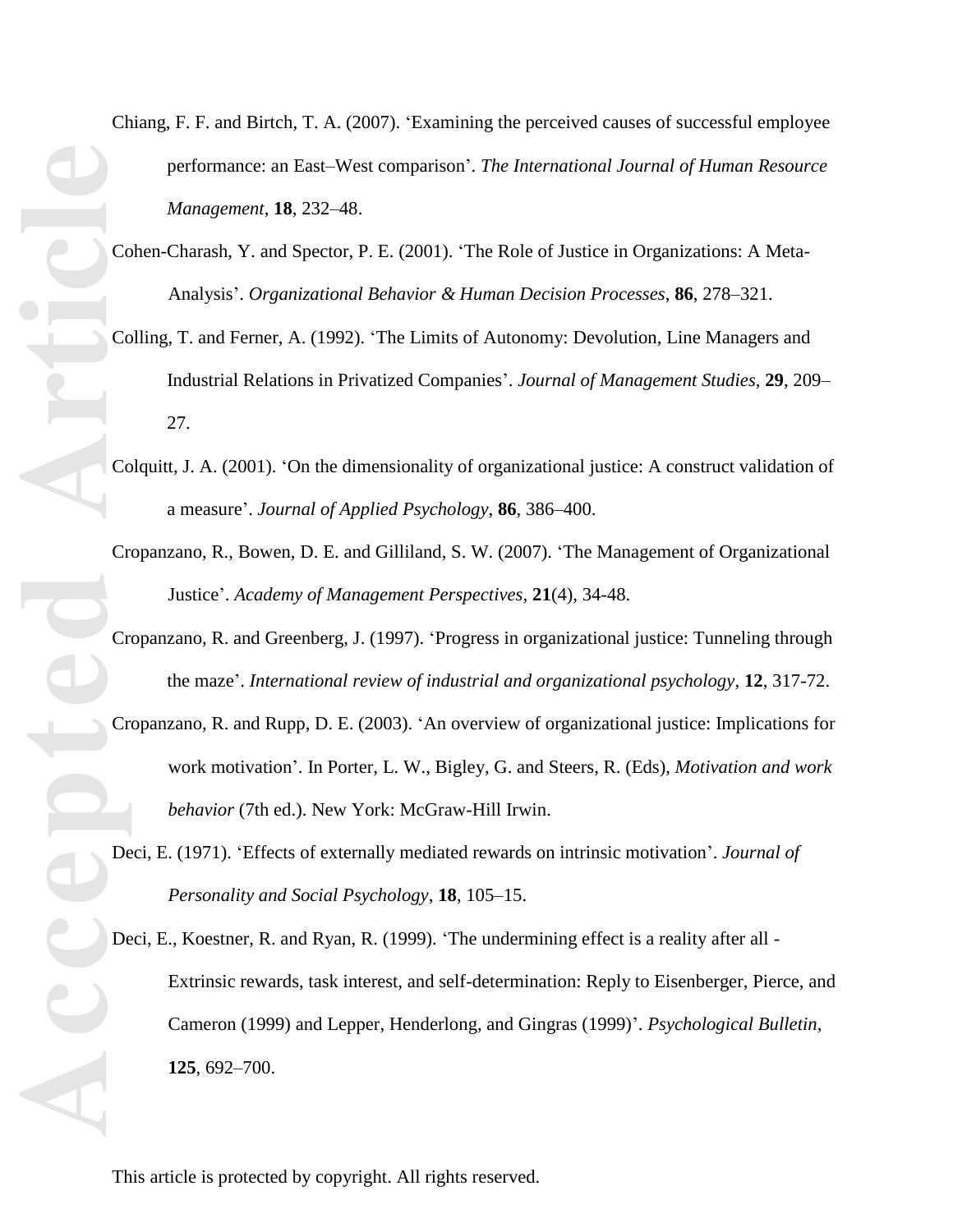Deci, E., Olafsen, A. H. and Ryan, R. M. (2017). 'Self-Determination Theory in Work Organizations: The State of a Science'. *Annual Review of Organizational Psychology and Organizational Behavior*, **4**, 19-43.

- Deci, E. and Porac, J. (1979). 'Cognitive Evaluation Theory and the Study of Human Motivation'. In Lepper, M. R. and Greene, D. (eds), *The Hidden Costs of Reward: New Perspectives on the Psychology of Human Motivation*. New Jersey: John Wiley & Sons Inc.
- Deci, E. and Ryan, R. (1985). *Intrinsic Motivation and Self-determination in Human Behavior*. New York: Springer.
- Dwertmann, D. J. G., Nishii, L. H. and van Knippenberg, D. (2016). 'Disentangling the Fairness & Discrimination and Synergy Perspectives on Diversity Climate: Moving the Field Forward'. *Journal of Management,* doi: 10.1177/0149206316630380
- Eisenhardt, K. M. (1989). 'Agency theory: An assessment and review'. *Academy of Management Review*, **14**, 57–74.
- Fall, A. and Roussel, P. (2014). 'Compensation and Work Motivation: Self-Determination Theory and the Paradigm of Motivation Through Incentives'. In Gagné, M. (Ed.), *The Oxford Handbook of Work Engagement, Motivation, and Self-Determination Theory*. New York: OUP USA Oxford Library of Psychology, 199–217.
- Fischer, R. and Smith, P. (2003). 'Reward allocation and culture: A meta-analysis'. *Journal of Cross-Cultural Psychology*, **34**, 251–68.
- Folger, R. and Konovsky, M. A. (1989). 'Effects of procedural and distributive justice on reactions to pay raise decisions'. *Academy of Management Journal*, **32**, 115–30.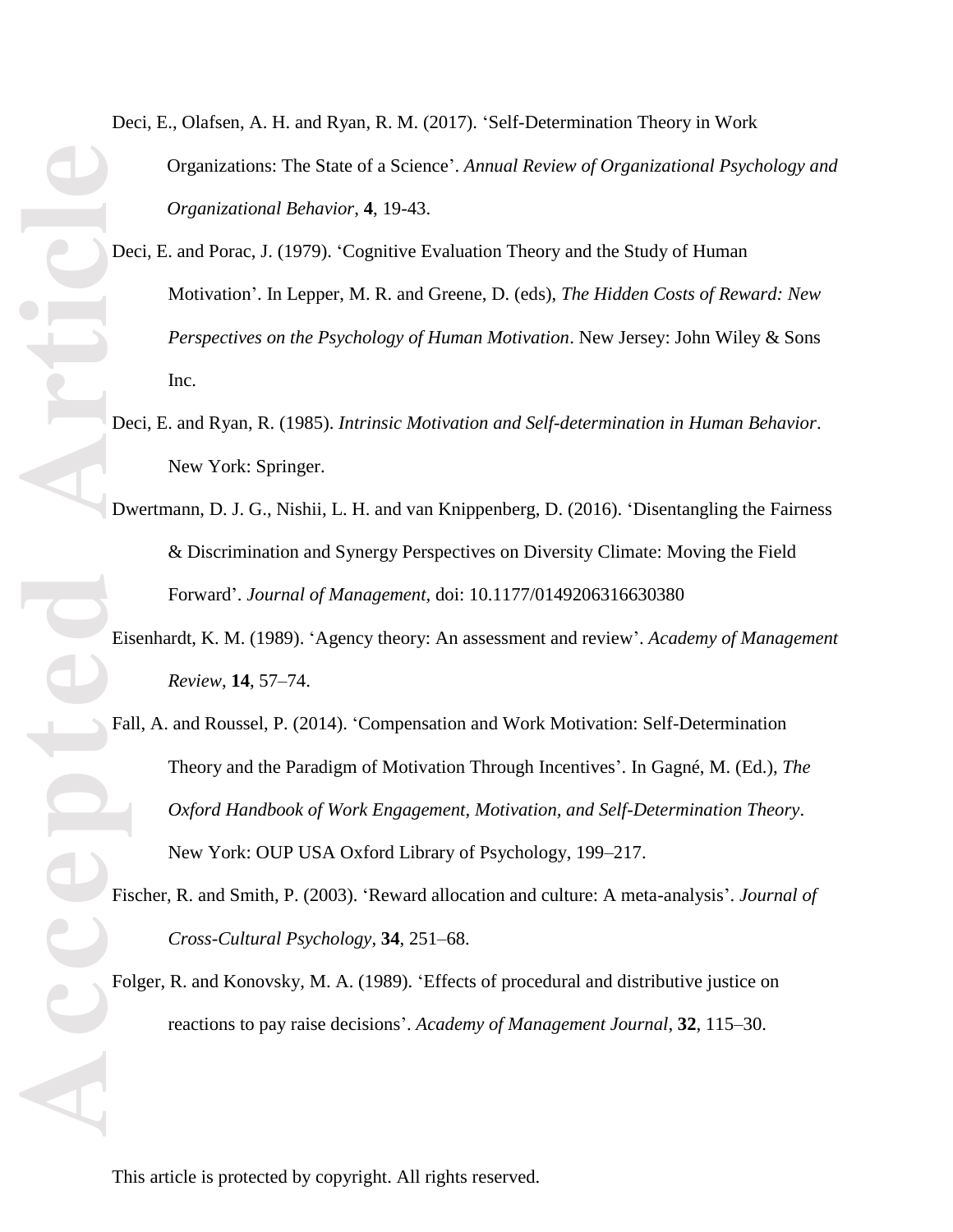- Ford, J. K., MacCallum, R. C. and Tait, M. (1986). 'The application of exploratory factor analysis in applied psychology: A critical review and analysis'. *Personnel Psychology*, **39**, 291–314.
- Frey, B. S. and Oberholzer-Gee, F. (1997). 'The Cost of Price Incentives: An Empirical Analysis of Motivation Crowding-Out'. *The American Economic Review*, **87**, 746–55.
- Gagné, M. and Deci, E. L. (2005). 'Self-determination theory and work motivation'. *Journal of Organizational Behavior*, **26**, 331–62.
- Gagné, M. and Forest, J. (2008). 'The Study of Compensation Systems Through the Lens of Self-Determination Theory: Reconciling 35 Years of Debate'. *Canadian Psychology-Psychologie Canadienne*, **49**, 225–32.
- **Accepted Article** Gagné, M., Forest, J., Vansteenkiste, M., Crevier-Braud, L., den Broeck, A. V., Aspeli, A. K., et al. (2014). 'The Multidimensional Work Motivation Scale: Validation evidence in seven languages and nine countries'. *European Journal of Work and Organizational Psychology*, **24**, 178–96.
	- Gerhart, B. and Fang, M. (2014). 'Pay for (individual) performance: Issues, claims, evidence and the role of sorting effects'. *Human Resource Management Review*, **24**, 41–52.
	- Gerhart, B. and Fang, M. (2015). 'Pay, Intrinsic Motivation, Extrinsic Motivation, Performance, and Creativity in the Workplace: Revisiting Long-Held Beliefs'. *Annual Review of Organizational Psychology and Organizational Behavior*, **2**, 489–521.
	- Gerhart, B., Rynes, S. and Fulmer, I. S. (2009). 'Pay and Performance: Individuals, Groups, and Executives'. *The Academy of Management Annals*, **3**, 251–315.
	- Gibbs, M., Merchant, K. A., Van der Stede, W. A. and Vargus, M. E. (2004). 'Determinants and Effects of Subjectivity in Incentives'. *The Accounting Review*, **79**, 409–36.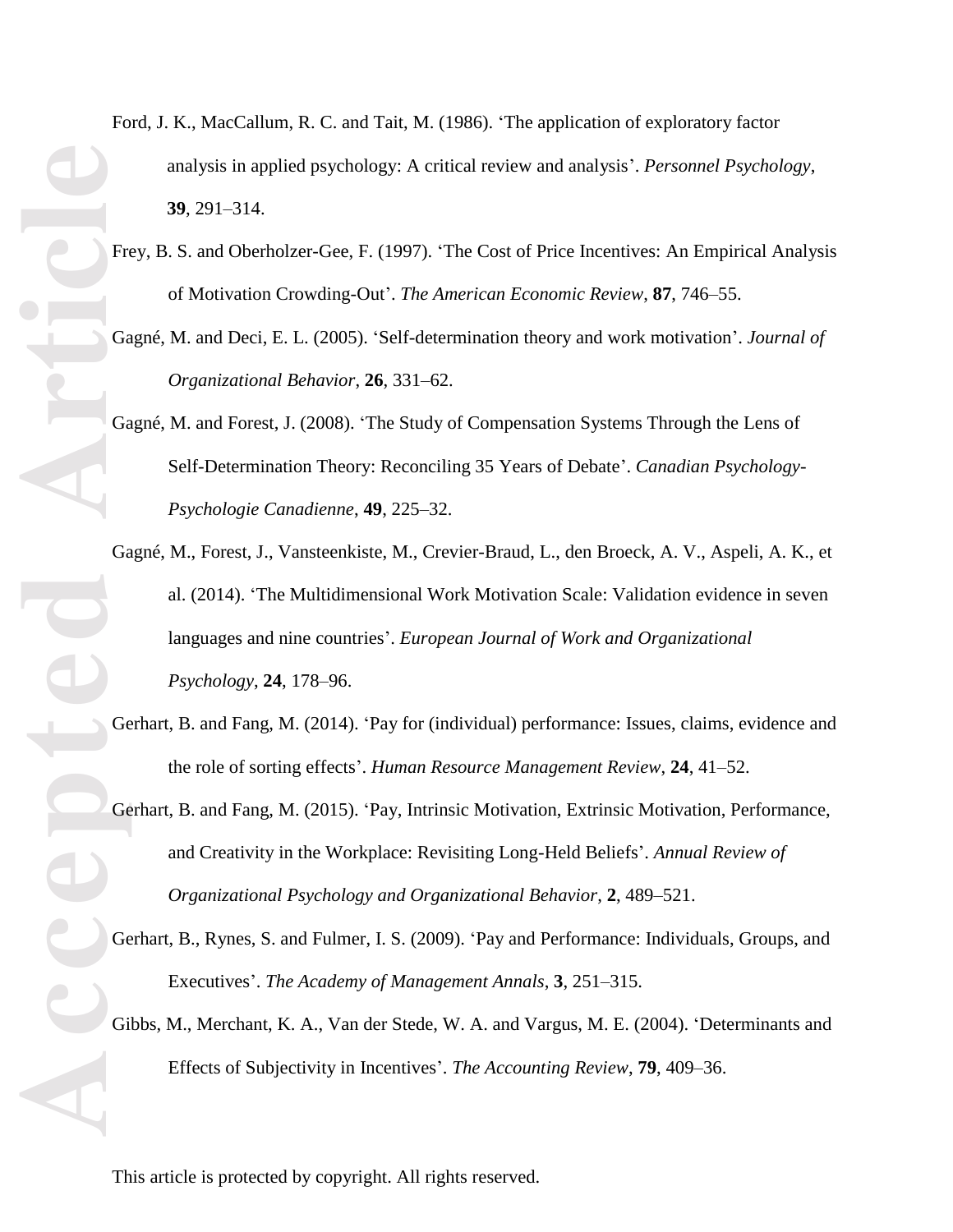Greenberg, J. (2003). 'Creating unfairness by mandating fair procedures: the hidden hazards of a pay-for-performance plan'. *Human Resource Management Review*, **13**, 41–57.

- Hagger, M. S. and Chatzisarantis, N. L. D. (2011). 'Causality orientations moderate the undermining effect of rewards on intrinsic motivation'. *Journal of Experimental Social Psychology*, **47**, 485–89.
- Hartmann, F. and Slapničar, S. (2012a). 'Pay fairness and intrinsic motivation: the role of pay transparency'. *The International Journal of Human Resource Management*, **23**, 4283– 300.
- Hartmann, F. and Slapničar, S. (2012b). 'The perceived fairness of performance evaluation: The role of uncertainty'. *Management Accounting Research*, **23**, 17–33.
- Heneman, R. L., Ledford, G. E. J. and Gresham, M. T. (2002). 'The changing nature of work and its effects on compensation design and delivery'. In Heneman, R. L. (ed) *Strategic Reward Management: Design, Implementation, and Evaluation*. IAP, 35.
- Hinkin, T. R. (1998). 'A brief tutorial on the development of measures for use in survey questionnaires'. *Organizational Research Methods*, **1**, 104-21.
- Ittner, C. D., Larcker, D. F. and Meyer, M. W. (2003). 'Subjectivity and the Weighting of Performance Measures: Evidence from a Balanced Scorecard'. *The Accounting Review*, **78**, 725–58.
- Jenkins, G. D., Mitra, A., Gupta, N. and Shaw, J. D. (1998). 'Are financial incentives related to performance? A meta-analytic review of empirical research'. *Journal of Applied Psychology*, **83**, 777–87.
- Kaplan, R. S. and Norton, D. P. (1996). *The balanced scorecard: translating strategy into action*. Boston, MA: Harvard Business Press.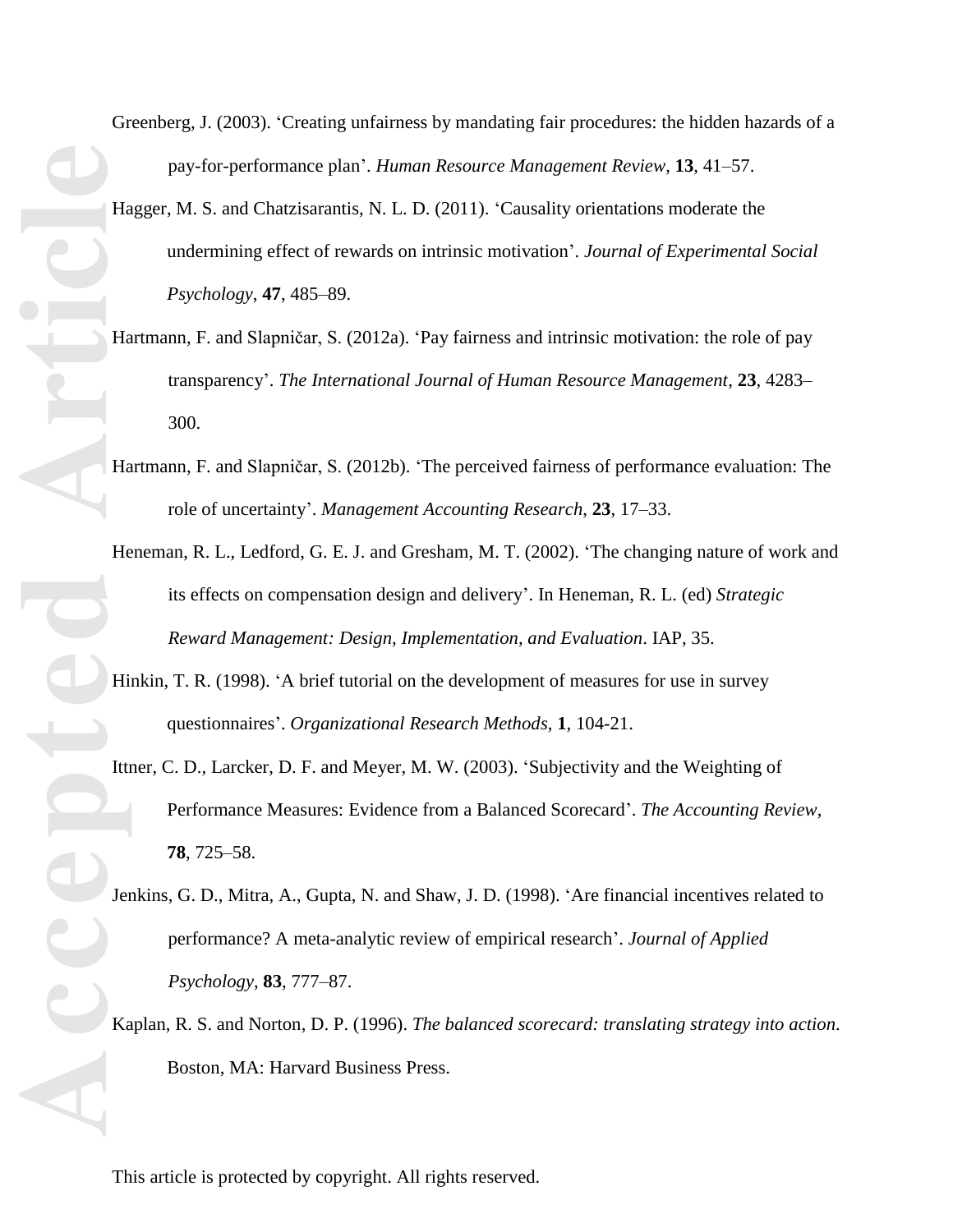- Kasser, T., Cohn, S., Kanner, A. D. and Ryan, R. M. (2007). 'Some Costs of American Corporate Capitalism: A Psychological Exploration of Value and Goal Conflicts'. *Psychological Inquiry*, **18**, 1–22.
- Kelley, H. H. and Michela, J. L. (1980). 'Attribution theory and research'. *Annual Review of Psychology*, **31**, 457–501.
- Kim, T.-Y. and Leung, K. (2007). 'Forming and reacting to overall fairness: A cross-cultural comparison'. *Organizational Behavior and Human Decision Processes*, **104**, 83–95.
- Kuvaas, B. (2006). 'Work performance, affective commitment, and work motivation: The roles of pay administration and pay level'. *Journal of Organizational Behavior*, **27**, 365–85.
- Kuvaas, B., Buch, R., Gagné, M., Dysvik, A. and Forest, J. (2016). 'Do you get what you pay for? Sales incentives and implications for motivation and changes in turnover intention and work effort'. *Motivation & Emotion*, **40**, 667–80.
- Kuvaas, B., Shore, L. M., Buch, R. and Dysvik, A. (2017). 'Social and economic exchange relationships and performance contingency: differential effects of variable pay and base pay'. *The International Journal of Human Resource Management*,
- Latham, G., Almost, J., Mann, S. and Moore, C. (2005). 'New Developments in Performance Management'. *Organizational Dynamics*, **34**, 77–87.
- Lau, C. M. and Moser, A. (2008). 'Behavioral Effects of Nonfinancial Performance Measures: The Role of Procedural Fairness'. *Behavioral Research in Accounting*, **20**(2), 55–71.

Lawler, E. E. (1971). *Pay and Organizational Effectiveness: Psychological View*. McGraw-Hill Inc.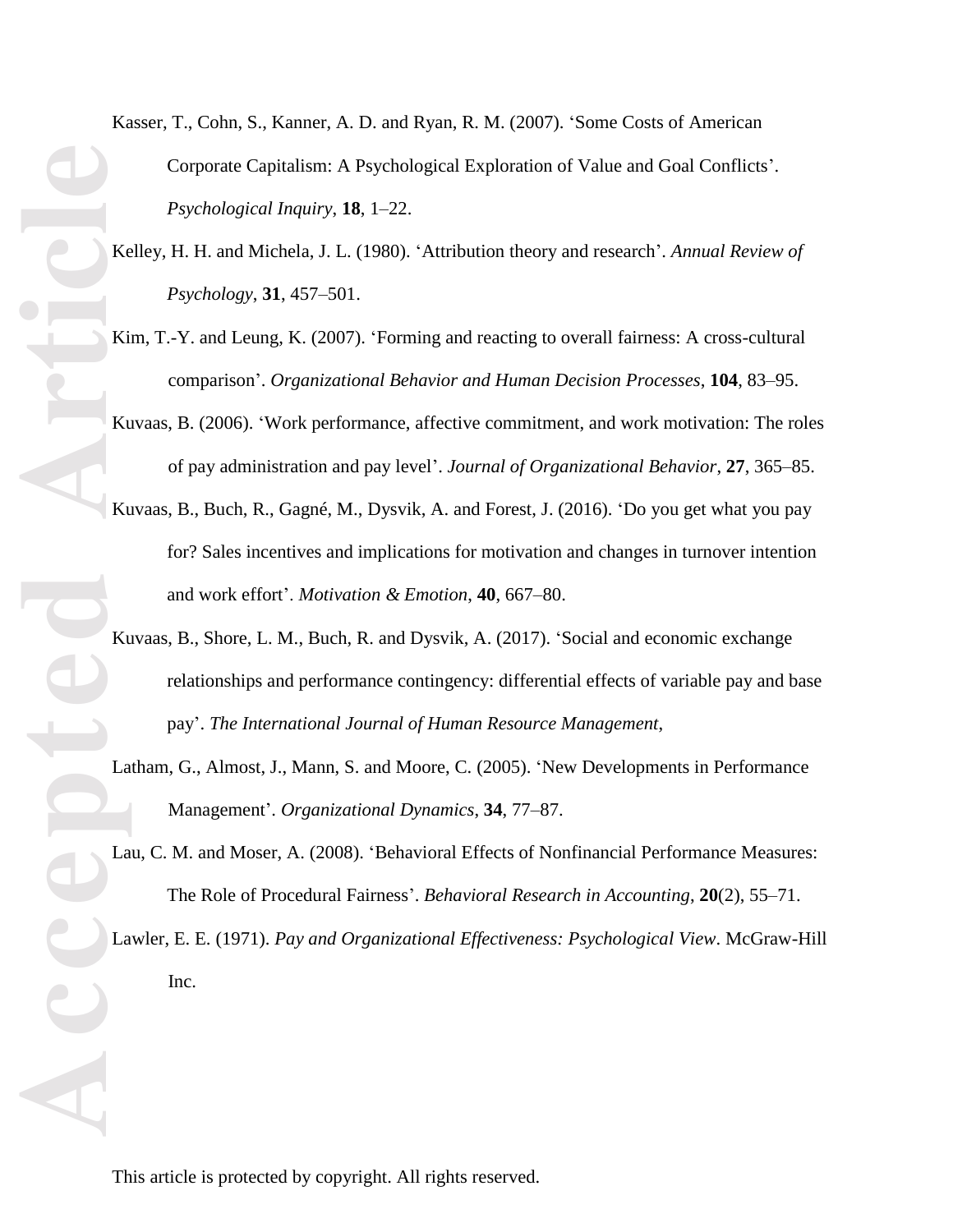- **ACCEPTED**
- Lawler, E. E. and Jenkins, G. D. (1992). 'Strategic reward systems'. In Dunnette, M. D. and Hough, L. M. (Eds), *Handbook of Industrial, Work & Organizational Psychology.* (3rd ed.). Palo Alto, CA: Counseling Psychologists Press, 1009–55.
	- Lazear, E. P. (2000). 'Performance pay and productivity'. *American Economic Review*, **90**, 1346–61.
	- Lefkowitz, J. (2000). 'The role of interpersonal affective regard in supervisory performance ratings: A literature review and proposed causal model'. *Journal of Occupational and Organizational Psychology*, **73**, 67–85.
	- Leventhal, G. S. (1976). 'The distribution of rewards and resources in groups and organizations'. In Berkowitz, L. and Waister, E. (Eds) *Advances in experimental social psychology.* Vol. 9. New York: Academic Press, 91-131.
	- Leventhal, G. S. (1980). 'What should be done with equity theory?'. In Gergen, K. J., Greenberg, M. S. and Willis, R. H. (Eds) *Social exchange*. New York: Springer US, 27-55.
	- Liao, H., Toya, K., Lepak, D. P. and Hong, Y. (2009). 'Do they see eye to eye? Management and employee perspectives of high-performance work systems and influence processes on service quality'. *Journal of Applied Psychology*, **94**, 371-91.
	- Locke, E. A. and Latham, G. P. (1990). *A theory of goal setting & task performance*. Prentice Hall.
	- Madden, J. F. (2012). 'Performance-support bias and the gender pay gap among stockbrokers'. *Gender & Society*, **26**, 488–518.
	- McPherson Frantz, C. (2006). 'I AM Being Fair: The Bias Blind Spot as a Stumbling Block to Seeing Both Sides'. *Basic and Applied Social Psychology*, **28**, 157–67.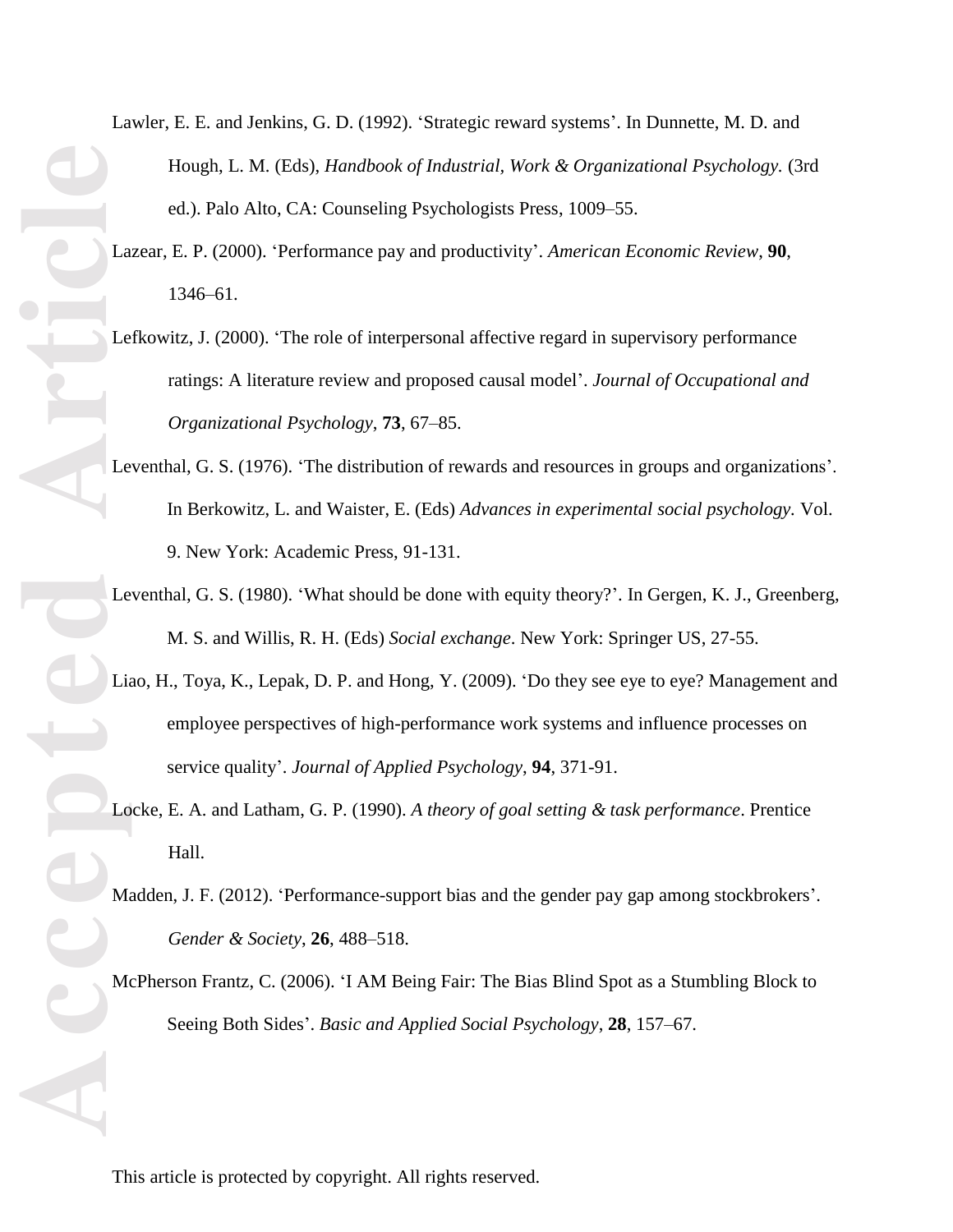Milkovich, G., Newman, J. and Gerhart, B. (2013). *Compensation* (11 edition). New York: McGraw-Hill/Irwin.

Moers, F. (2005). 'Discretion and bias in performance evaluation: the impact of diversity and subjectivity'. *Accounting, Organizations and Society*, **30**, 67–80.

Morand, D. A. and Merriman, K. K. (2012). '"Equality Theory" as a Counterbalance to Equity Theory in Human Resource Management'. *Journal of Business Ethics,* **111**, 133-44.

- Muller, D., Judd, C. M. and Yzerbyt, V. Y. (2005). 'When moderation is mediated and mediation is moderated'. *Journal of Personality and Social Psychology*, **89**, 852-63.
- Murphy, K. J. and Oyer, P. (2001). *Discretion in executive incentive contracts: Theory and evidence* (Working paper). University of Southern California and Stanford University. Retrieved from https://papers.ssrn.com/sol3/papers.cfm?abstract\_id=294829
- Muthen, L. K. and Muthen, B. O. (2012). *Mplus User's Guide. Seventh Edition*. Los Angeles, CA: Muthen & Muthen.
- Nagar, V. (2002). 'Delegation and Incentive Compensation'. *The Accounting Review*, **77**, 379– 95.
- Nishii, L. H., Lepak, D. P. and Schneider, B. (2008). 'Employee attributions of the "why" of HR'. *Personnel Psychology*, **61**, 503–45.

Nishii, L. H. and Wright, P. M. (2008). 'Variability within organizations: Implications for strategic human resource management'. In Smith, D. B. (Ed.), *The people make the place: Dynamic linkages between individuals and organizations*. New York: Lawrence Erlbaum Associates Inc., 225–48.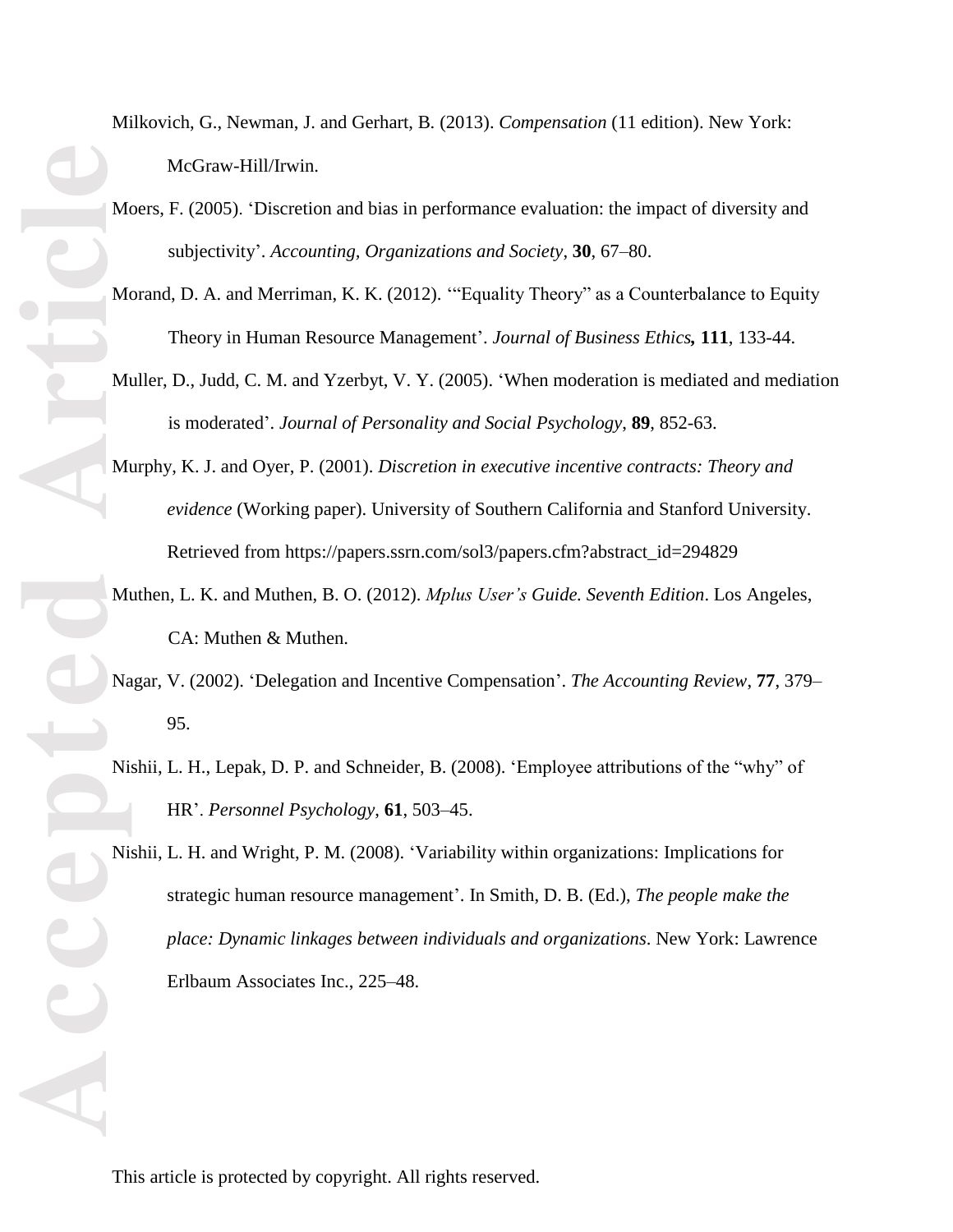**ACCEPTED** PRECISE PRECISE PRECISE PRECISE PRECISE PRECISE PRECISE PRECISE PRECISE PRECISE PRECISE PRECISE PRECISE PRECISE PRECISE PRECISE PRECISE PRECISE PRECISE PRECISE PRECISE PRECISE PRECISE PRECISE PRECISE PRECISE PRE

Nyberg, A. J., Pieper, J. R. and Trevor, C. O. (2013). 'Pay-for-Performance's Effect on Future Employee Performance Integrating Psychological and Economic Principles Toward a Contingency Perspective'. *Journal of Management*, 0149206313515520.

- Olafsen, A. H., Halvari, H., Forest, J. and Deci, E. L. (2015). 'Show them the money? The role of pay, managerial need support, and justice in a self-determination theory model of intrinsic work motivation'. *Scandinavian Journal of Psychology*, **56**, 447–57.
- Pfeffer, J. (2001). 'Fighting the war for talent is hazardous to your organization's health'. *Organizational Dynamics*, **29**, 248–59.

Pink, D. H. (2010). *Drive: The Surprising Truth About What Motivates Us*. Canongate Books.

- Podsakoff, P. M., MacKenzie, S. B. and Podsakoff, N. P. (2012). 'Sources of Method Bias in Social Science Research and Recommendations on How to Control It'. *Annual Review of Psychology*, **63**, 539–69.
- Preacher, K. J. and Hayes, A. F. (2004). 'SPSS and SAS procedures for estimating indirect effects in simple mediation models'. *Behavior Research Methods, Instruments, & Computers*, **36**, 717–31.
- Preacher, K. J., Rucker, D. D. and Hayes, A. F. (2007). 'Addressing Moderated Mediation Hypotheses: Theory, Methods, and Prescriptions'. *Multivariate Behavioral Research*, **42**, 185–227.
- Prendergast, C. and Topel, R. (1993). 'Discretion and bias in performance evaluation'. *European Economic Review,* **37**, 355-65.
- Purcell, J. and Hutchinson, S. (2007). 'Front-line managers as agents in the HRM-performance causal chain: theory, analysis and evidence'. *Human Resource Management Journal*, **17**,  $3 - 20.$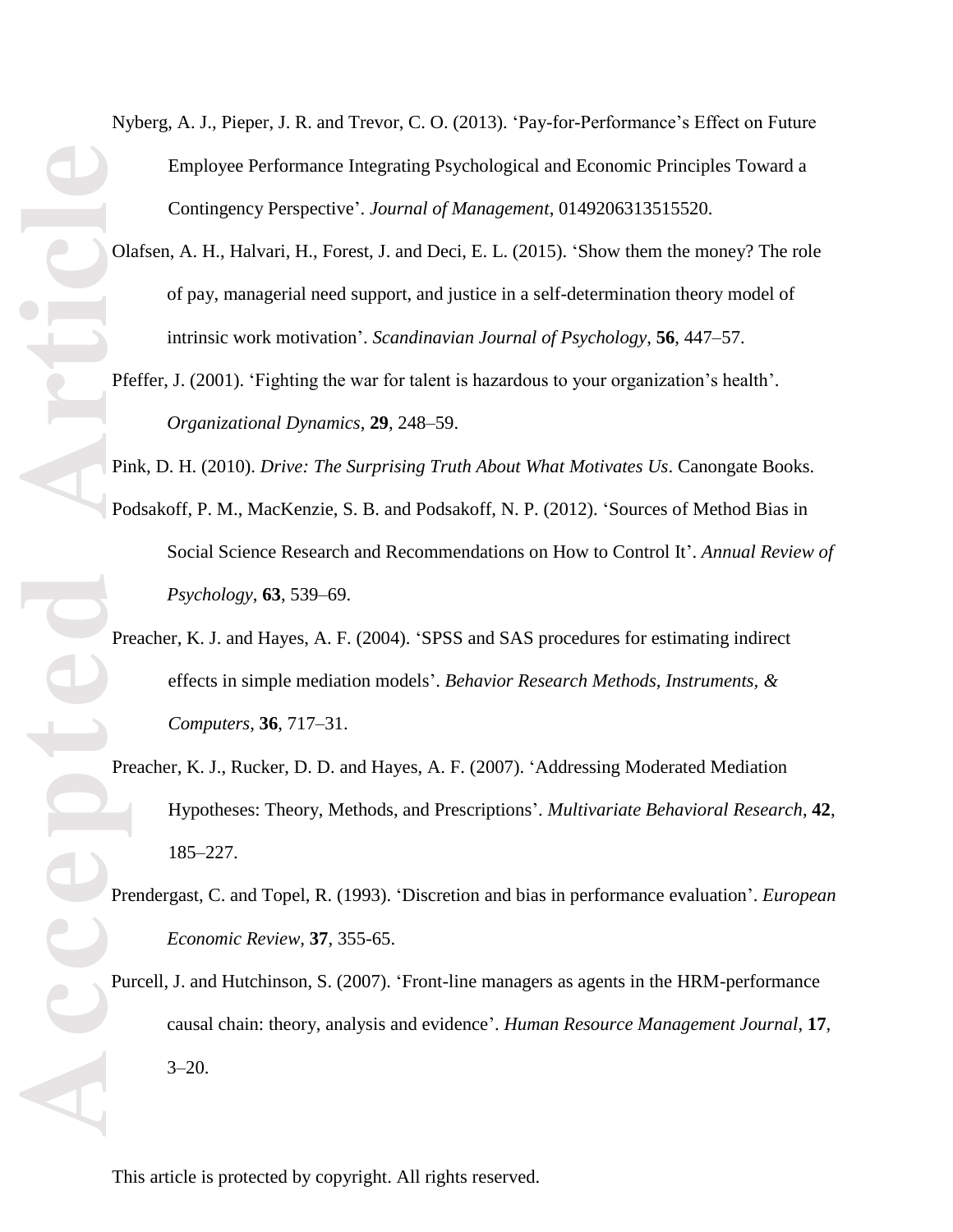Reeve, J. and Deci, E. L. (1996). 'Elements of the competitive situation that affect intrinsic motivation'. *Personality and Social Psychology Bulletin*, **22**, 24–33.

- Roberson, Q. M. and Stewart, M. M. (2006) Understanding the motivational effects of procedural and informational justice in feedback processes. *British Journal of Psychology*, **97**, 281–98.
- Ryan, R. (1982). 'Control and information in the intrapersonal sphere: An extension of cognitive evaluation theory'. *Journal of Personality and Social Psychology*, **43**, 450–61.
- Ryan, R. and Connell, J. P. (1989). 'Perceived locus of causality and internalization: Examining reasons for acting in two domains'. *Journal of Personality and Social Psychology*, **57**, 749–61.
- Ryan, R. and Deci, E. (2000). 'Self-determination theory and the facilitation of intrinsic motivation, social development, and well-being'. *American Psychologist*, **55**, 68–78.
- Ryan, R., Mims, V. and Koestner, R. (1983). 'Relation of reward contingency and interpersonal context to intrinsic motivation: A review and test using cognitive evaluation theory'. *Journal of Personality and Social Psychology*, **45**, 736–50.
- Rynes, S., Gerhart, B. and Parks, L. (2005). 'Personnel psychology: Performance evaluation and pay for performance'. *Annual Review of Psychology*, **56**, 571–600.
- Salancik, G. R. and Pfeffer, J. (1978). 'A social information processing approach to job attitudes and task design'. *Administrative Science Quarterly*, **23**, 224–53.

Schneider, B. (1987). 'The people make the place'. *Personnel Psychology*, **40**, 437–53.

Shalley, C. and Perry-Smith, J. (2001). 'Effects of social-psychological factors on creative performance: The role of informational and controlling expected evaluation and modeling experience'. *Organizational Behavior and Human Decision Processes*, **84**, 1–22.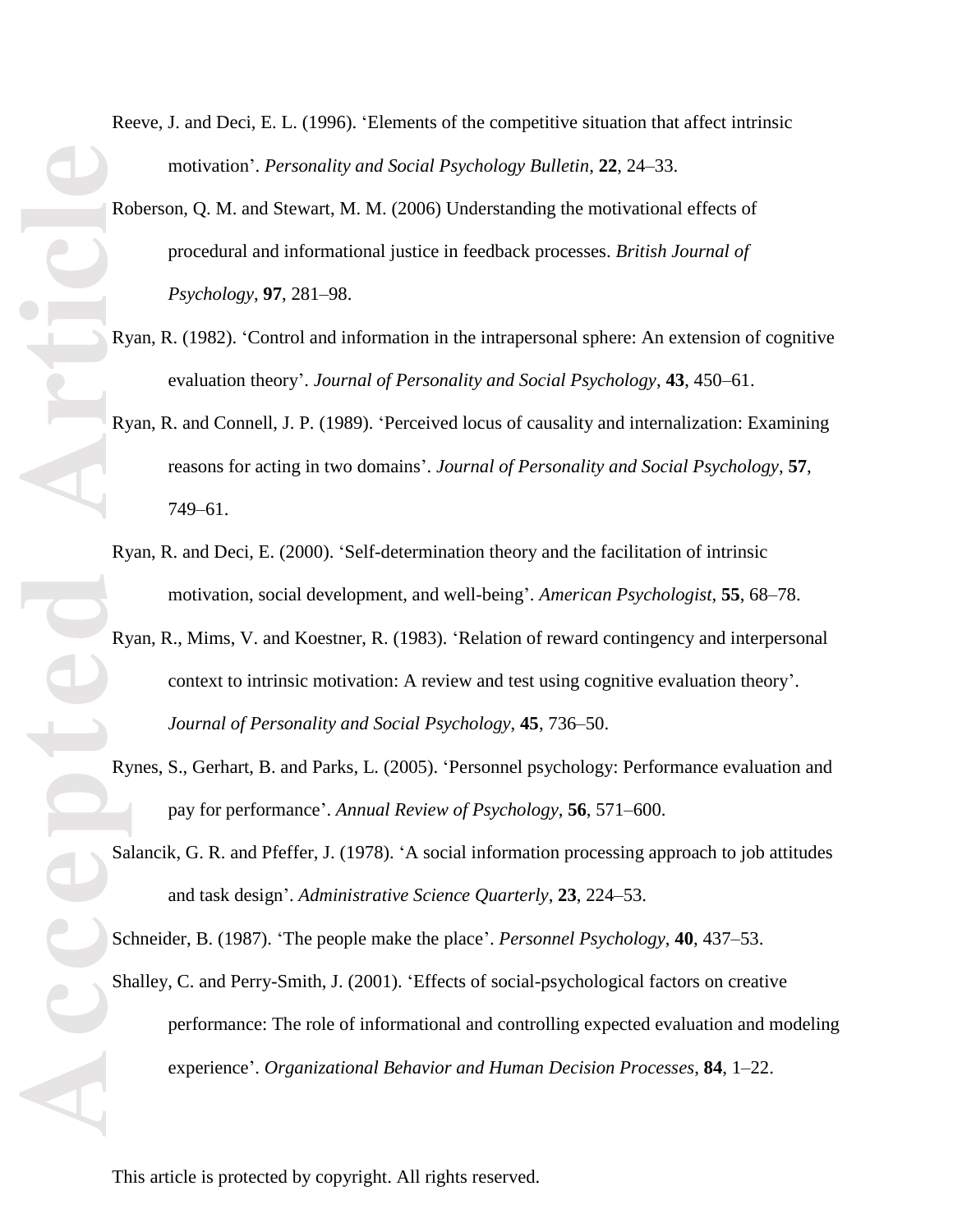Shaw, J. D. (2015). 'Pay dispersion, sorting, and organizational performance'. *Academy of Management Discoveries*, **1**, 165-79.

- Shaw, J. D. and Gupta, N. (2015). 'Let the evidence speak again! Financial incentives are more effective than we thought'. *Human Resource Management Journal*, **25**, 281–93.
- Thibault-Landry, A. T., Forest, J., Zigarmi, D., Houson, D. and Boucher, É. (2018). 'The Carrot or the Stick? Investigating the Functional Meaning of Cash Rewards and Their Motivational Power According to Self-Determination Theory'. *Compensation & Benefits Review*, https://doi.org/10.1177/0886368717750904
- Thibault Landry, A., Gagné, M., Forest, J., Guerrero, S., Séguin, M. and Papachristopoulos, K. (2017). 'The Relation Between Financial Incentives, Motivation, and Performance'. *Journal of Personnel Psychology*, **16**(2), 61–76.
- Thomas, D. A. and Ely, R. J. (1996). 'Making Differences Matter: A New Paradigm for Managing Diversity'. *Harvard Business Review*, **74**(5), 79–90.
- Trank, C. Q., Rynes, S. L. and Bretz Jr, R. D. (2002). 'Attracting applicants in the war for talent: Differences in work preferences among high achievers'. *Journal of Business and Psychology*, **16**, 331–45.
- Trevor, C. O., Gerhart, B. and Boudreau, J. W. (1997). 'Voluntary turnover and job performance: Curvilinearity and the moderating influences of salary growth and promotions'. *Journal of Applied Psychology*, **82**, 44-61.
- Trevor, C. O., Reilly, G. and Gerhart, B. (2012). 'Reconsidering pay dispersion's effect on the performance of interdependent work: Reconciling sorting and pay inequality'. *Academy of Management Journal*, **55**, 585–610.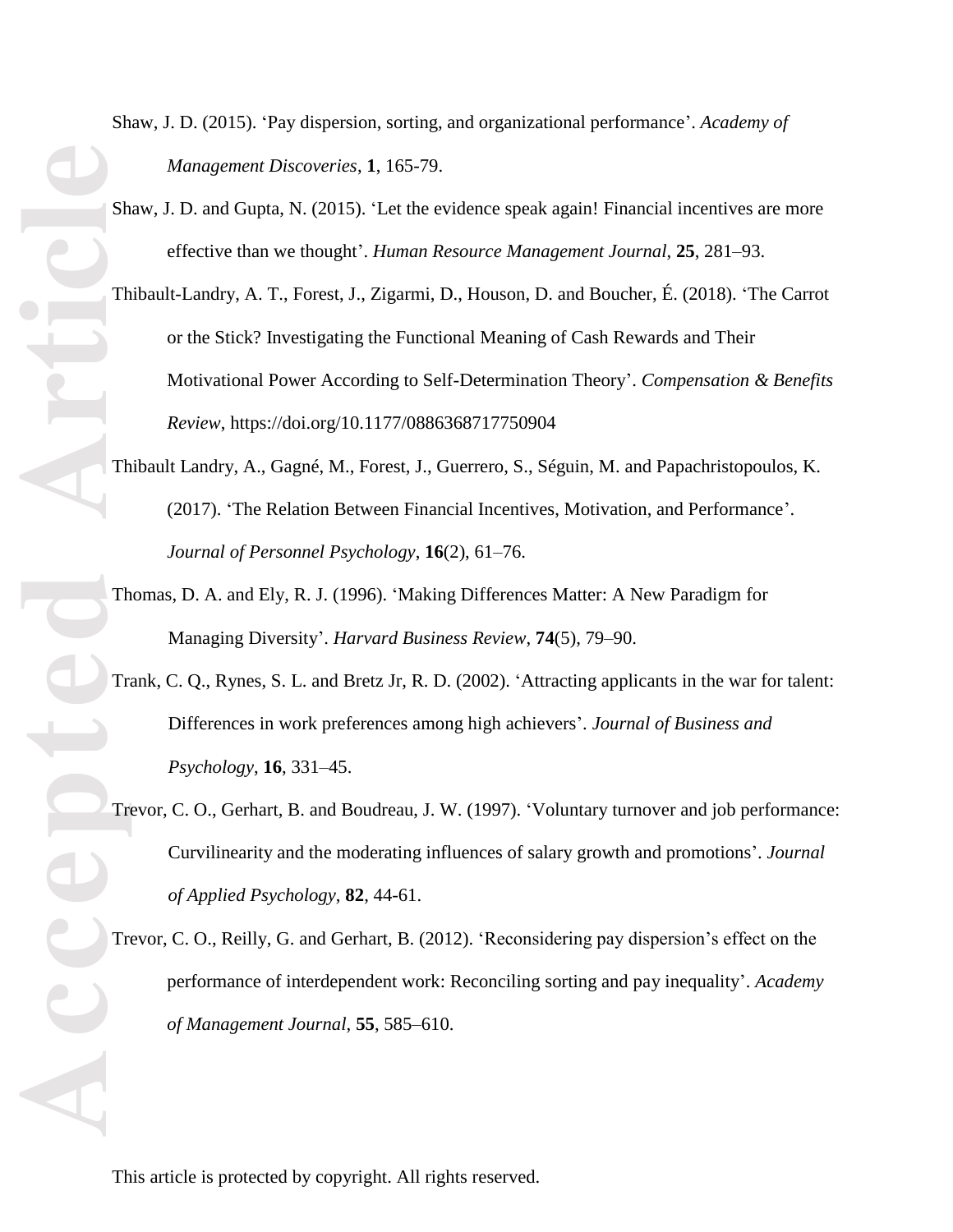- **Accepted Article**
- Voußem, L., Kramer, S. and Schäffer, U. (2016). 'Fairness perceptions of annual bonus payments: The effects of subjective performance measures and the achievement of bonus targets'. *Management Accounting Research*, **30**, 32-46.
	- Vohs, K. D., Mead, N. L. and Goode, M. R. (2006). 'The Psychological Consequences of Money'. *Science*, **314**, 1154–56.
	- Vroom, V. H. (1964). *Work and Motivation (LSI)*. San Francisco, CA: Jossey Bass.
	- Williams, M. L., McDaniel, M. A. and Nguyen, N. T. (2006). 'A meta-analysis of the antecedents and consequences of pay level satisfaction'. *Journal of Applied Psychology*, **91**, 392–413.
	- Willis Towers Watson. (2018). *2018 Getting Compensation Right Survey Findings*. Retrieved from https://www.willistowerswatson.com/en/insights/2018/06/2018-gettingcompensation-right-survey-global-findings-report
	- Wright, P. M. and McMahan, G. C. (1992). 'Theoretical perspectives for strategic human resource management'. *Journal of Management*, **18**, 295-320.
	- Zapata-Phelan, C. P., Colquitt, J. A., Scott, B. A. and Livingston, B. (2009). 'Procedural justice, interactional justice, and task performance: The mediating role of intrinsic motivation'. *Organizational Behavior and Human Decision Processes*, **108**, 93–105.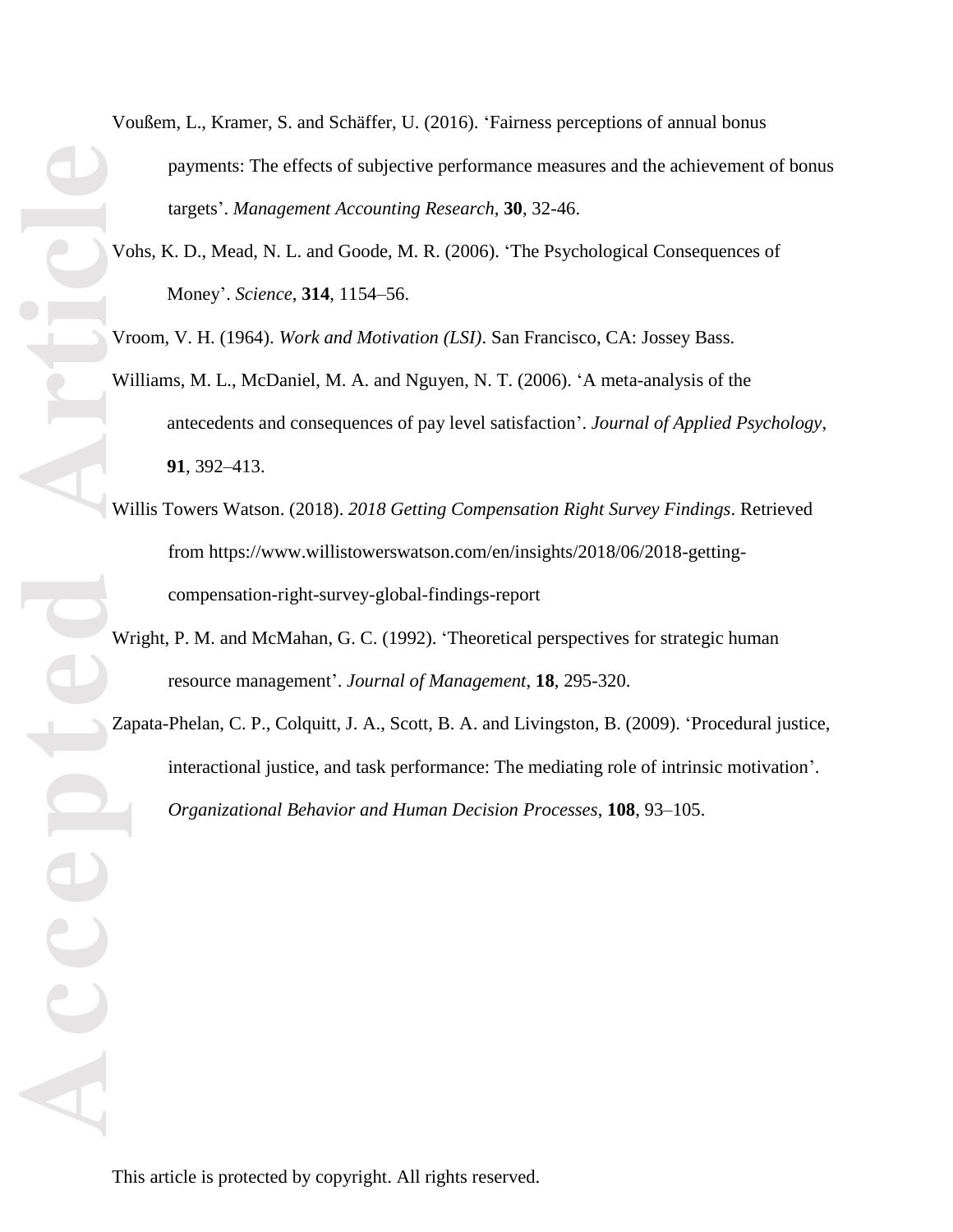|  |                                                             |                                                                                                                                                                                                                                                                                                   |              | <b>Factor loadings</b> |              |
|--|-------------------------------------------------------------|---------------------------------------------------------------------------------------------------------------------------------------------------------------------------------------------------------------------------------------------------------------------------------------------------|--------------|------------------------|--------------|
|  | Construct                                                   | Items <sup>1</sup>                                                                                                                                                                                                                                                                                |              | $\overline{2}$         | 3            |
|  | Perceived manager<br>discretion                             | Your professor's opinions of your performance,<br>rather than facts                                                                                                                                                                                                                               |              | 0.57                   |              |
|  |                                                             | Your professor's subjective assessment of your<br>performance, rather than your actual performance<br>against criteria<br>Your professor's subjective judgment about your                                                                                                                         |              | 0.65                   |              |
|  |                                                             | performance                                                                                                                                                                                                                                                                                       |              | 0.66                   |              |
|  |                                                             | Your professor's opinion of the quality of your<br>work                                                                                                                                                                                                                                           |              | 0.63                   |              |
|  |                                                             | Your professor's subjective evaluation of your<br>work                                                                                                                                                                                                                                            |              | 0.84                   |              |
|  | <b>Biased</b> evaluation                                    | Intentional bias by your professor                                                                                                                                                                                                                                                                | 0.60         |                        |              |
|  |                                                             | The extent to which your professor liked you, or<br>not                                                                                                                                                                                                                                           | 0.93         |                        |              |
|  |                                                             | Unintentional bias by your professor<br>Your professor's opinions of you as a person                                                                                                                                                                                                              | 0.60<br>0.99 |                        |              |
|  |                                                             | Your professor's general impression of you                                                                                                                                                                                                                                                        | 0.90         |                        |              |
|  | Input evaluation                                            | The overall effort that you put in to the project<br>The behaviors that you displayed during the                                                                                                                                                                                                  |              |                        | 0.56         |
|  |                                                             | project                                                                                                                                                                                                                                                                                           | 0.40         |                        | 0.47         |
|  |                                                             | The way that you managed the project process<br>The way that the project went, overall                                                                                                                                                                                                            |              |                        | 0.90<br>0.60 |
|  | Notes:<br>$N = 88.$<br>Eigenvalues of $< 30$ are suppressed | $1$ In studies 2 and 3 'professor' was replaced with 'manager' and 'the project' with 'your work'<br>Item stem: To what extent do you think your grade [bonus] was based on the following factors?<br>Rotated eigenvalues are presented. EFA with maximum likelihood extraction, promax rotation. |              |                        |              |
|  |                                                             |                                                                                                                                                                                                                                                                                                   |              |                        |              |
|  |                                                             |                                                                                                                                                                                                                                                                                                   |              |                        |              |
|  |                                                             |                                                                                                                                                                                                                                                                                                   |              |                        |              |
|  |                                                             |                                                                                                                                                                                                                                                                                                   |              |                        |              |
|  |                                                             |                                                                                                                                                                                                                                                                                                   |              |                        |              |

# **Table I: Exploratory factor analysis of perceived manager discretion scale (study 1)**

# *Notes:*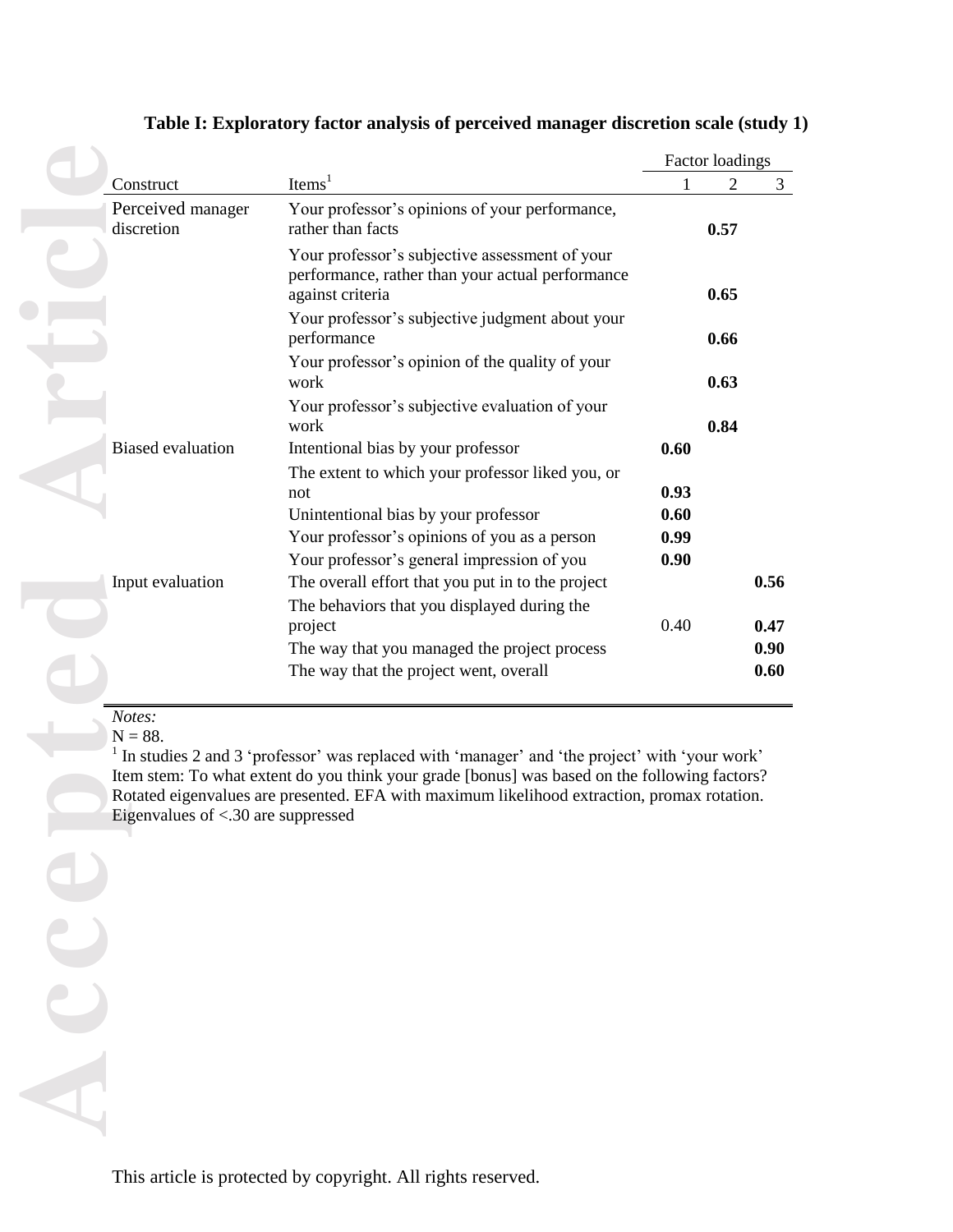| <b>Table II:</b> |  |
|------------------|--|
|------------------|--|

|                           |                                                              |                  |                          |              | Table II:         |                |                                                                    |                 |          |          |
|---------------------------|--------------------------------------------------------------|------------------|--------------------------|--------------|-------------------|----------------|--------------------------------------------------------------------|-----------------|----------|----------|
|                           |                                                              |                  |                          |              |                   |                | Single-order correlations, means and standard deviations (study 2) |                 |          |          |
|                           |                                                              |                  |                          |              |                   |                |                                                                    |                 |          |          |
|                           |                                                              | $\boldsymbol{M}$ | $\cal SD$                | $\mathbf{1}$ | 2                 | $\mathfrak{Z}$ | $\overline{4}$                                                     | $5\phantom{.0}$ | 6        | $\tau$   |
| $\mathbf{1}$              | Gender (female)                                              |                  |                          |              |                   |                |                                                                    |                 |          |          |
| $\overline{c}$            | Age                                                          | 1.40             | 0.62                     | $-0.18$      |                   |                |                                                                    |                 |          |          |
| 3                         | Work experience (years)                                      | 7.23             | 2.68                     | $-0.16$      | $0.80**$          |                |                                                                    |                 |          |          |
| 4                         | Manager experience (years)                                   | 2.51             | 2.46                     | $-0.01$      | $0.31^{\ast\ast}$ | $0.46**$       |                                                                    |                 |          |          |
| 5                         | Perceived manager discretion                                 | 5.07             | 1.29                     | 0.05         | $-0.27*$          | $-0.22*$       | $-0.25*$                                                           |                 |          |          |
| 6                         | Manager discretion condition                                 |                  | $\overline{\phantom{0}}$ | 0.15         | $0.07\,$          | $0.09\,$       | $-0.05$                                                            | $0.21*$         |          |          |
| 7                         | Bonus condition                                              |                  |                          | 0.12         | $-0.22*$          | $-0.21$        | $-0.18$                                                            | 0.21            | $0.00\,$ |          |
| $8\,$<br>Note. $N = 88$ . | <b>Procedural Fairness</b>                                   | 3.78             | 1.40                     | $-0.07$      | $-0.03$           | 0.01           | $0.02\,$                                                           | $0.00\,$        | $-0.14$  | $0.31**$ |
| $\ast\ast$ $p<.01$        | This article is protected by copyright. All rights reserved. |                  |                          |              |                   |                |                                                                    |                 |          |          |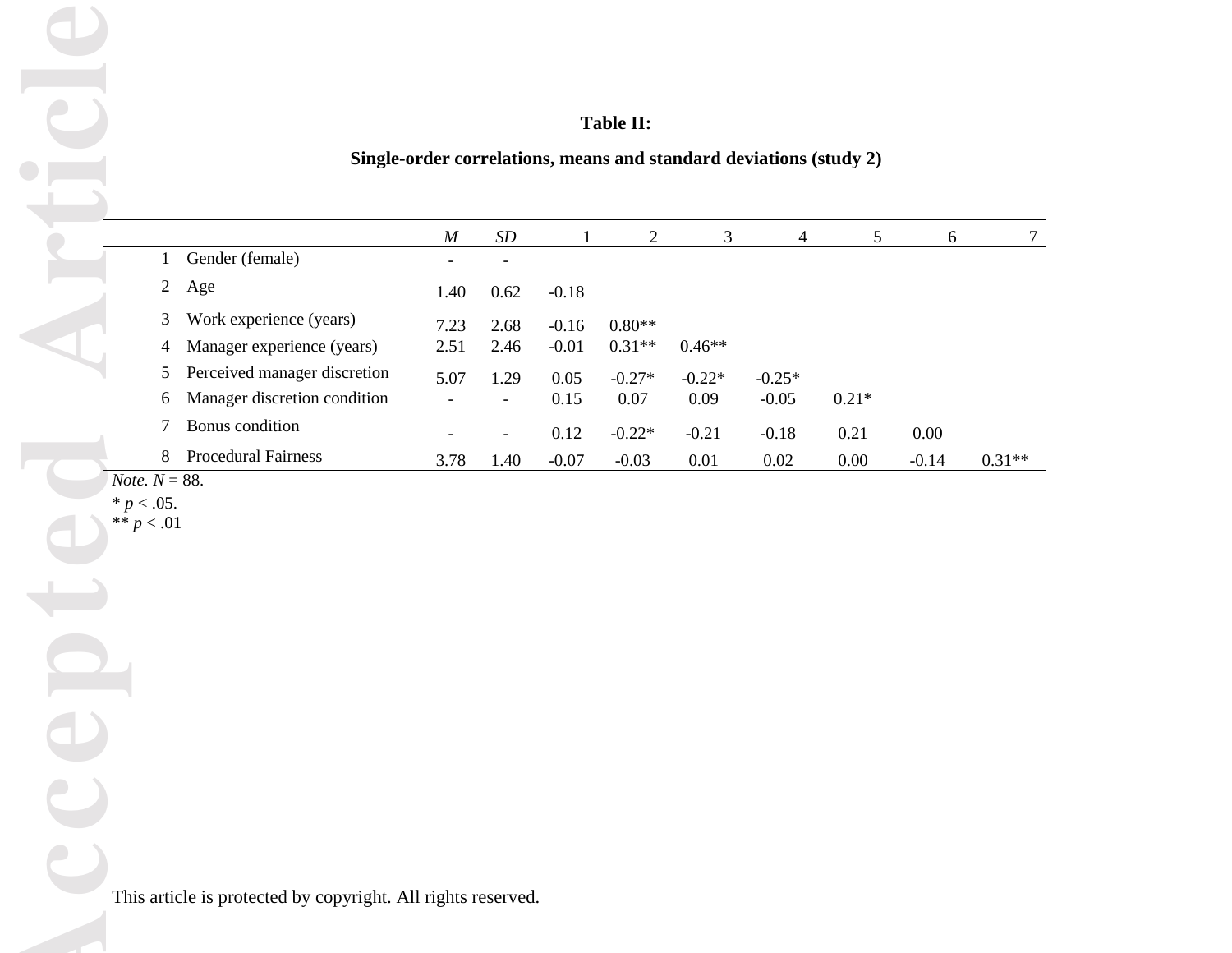# **Table III:**

**Single-order correlations, means and standard deviations (study 3)**

|                |                               | $\boldsymbol{M}$ | SD                       |         | 2         |         | 4        | 5       | 6        | 7       |
|----------------|-------------------------------|------------------|--------------------------|---------|-----------|---------|----------|---------|----------|---------|
|                | Gender (female)               |                  | $\overline{\phantom{0}}$ |         |           |         |          |         |          |         |
|                | Tenure                        | 8.65             | 7.38                     | $-0.10$ |           |         |          |         |          |         |
|                | Department                    |                  | -                        | 0.02    | $-0.24**$ |         |          |         |          |         |
| $\overline{4}$ | Intrinsic motivation (lagged) | 4.21             | 1.26                     | $-0.06$ | $-0.09$   | $-0.04$ |          |         |          |         |
|                | Bonus level                   | 4.23             | 3.95                     | $-0.01$ | $-0.08$   | 0.04    | $0.18*$  |         |          |         |
| 6              | Perceived manager discretion  | 4.58             | 1.41                     | 0.03    | 0.00      | $0.17*$ | 0.14     | $-0.06$ |          |         |
|                | Procedural fairness           | 3.88             | 1.50                     | 0.12    | $-0.05$   | 0.15    | 0.15     | $0.18*$ | $0.30**$ |         |
| 8              | Intrinsic motivation          | 4.35             | 1.16                     | $-0.09$ | $-0.03$   | $-0.07$ | $0.70**$ | 0.07    | 0.15     | $0.18*$ |
|                | $M_{\odot}$ $\sim$ $M$ $155$  |                  |                          |         |           |         |          |         |          |         |

*Note.*  $N = 155$ .

 $* p < .05.$ \*\*  $p < .01$ 

L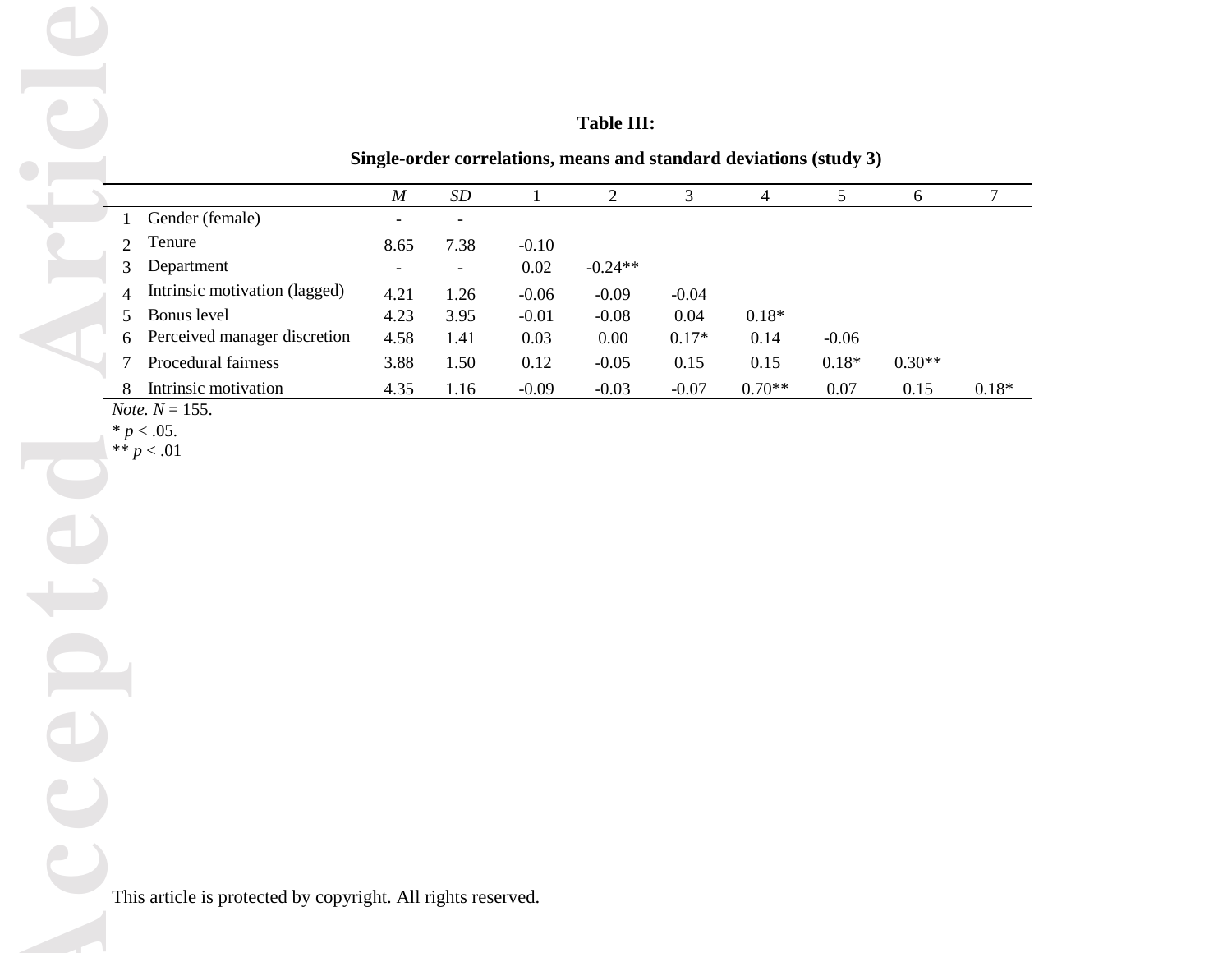# **Table IV:**

# **Moderated hierarchical linear regression analysis predicting intrinsic motivation (study 3)**

|          | Step 1 |           |          | Step 2 |           |          | Step 3 |                   |          | Step 4 |           |
|----------|--------|-----------|----------|--------|-----------|----------|--------|-------------------|----------|--------|-----------|
| Estimate | SE     |           | Estimate | SE     |           | Estimate | SE     |                   | Estimate | SE     |           |
| 4.43     | 0.14   | $31.10**$ | 4.42     | 0.14   | $31.02**$ | 4.46     | 0.15   | $30.72**$         | 4.48     | 0.15   | $30.77**$ |
| 0.00     | 0.07   | $-0.01$   | 0.00     | 0.07   | $-0.05$   | $-0.02$  | 0.07   | $-0.30$           | $-0.02$  | 0.07   | $-0.29$   |
| $-0.03$  | 0.14   | $-0.44$   | $-0.03$  | 0.14   | $-0.47$   | $-0.02$  | 0.14   | $-0.39$           | $-0.03$  | 0.14   | $-0.49$   |
| $-0.02$  | 0.04   | $-0.30$   | $-0.02$  | 0.04   | $-0.26$   | $-0.03$  | 0.04   | $-0.50$           | $-0.04$  | 0.04   | $-0.62$   |
| 0.70     | 0.07   | $11.19**$ | 0.71     | 0.07   | $11.04**$ | 0.70     | 0.08   | $10.68**$         | 0.71     | 0.08   | 10.75**   |
|          |        |           | $-0.04$  | 0.07   | $-0.65$   | $-0.04$  | 0.07   | $-0.69$           | $-0.06$  | 0.07   | $-0.92$   |
|          |        |           |          |        |           | 0.03     | 0.07   | 0.51              | 0.00     | 0.07   | $-0.03$   |
|          |        |           |          |        |           | 0.12     | 0.07   | 1.93 <sup>†</sup> | 0.10     | 0.08   | 1.63      |
|          |        |           |          |        |           |          |        |                   | 0.09     | 0.07   | 1.36      |
| 32.60*** |        |           | 0.42     |        |           | 1.90     |        |                   | 1.85     |        |           |
| 0.50     |        |           | 0.00     |        |           | 0.01     |        |                   | 0.01     |        |           |
|          |        |           |          |        |           |          |        |                   |          |        |           |

*Note. N* = 155. Standardized coefficients are reported. Values in bold are relevant to tests of hypotheses.

 $\uparrow p = .05. * p < .05. * p < .01.$ 

This article is protected by copyright. All rights reserved.

D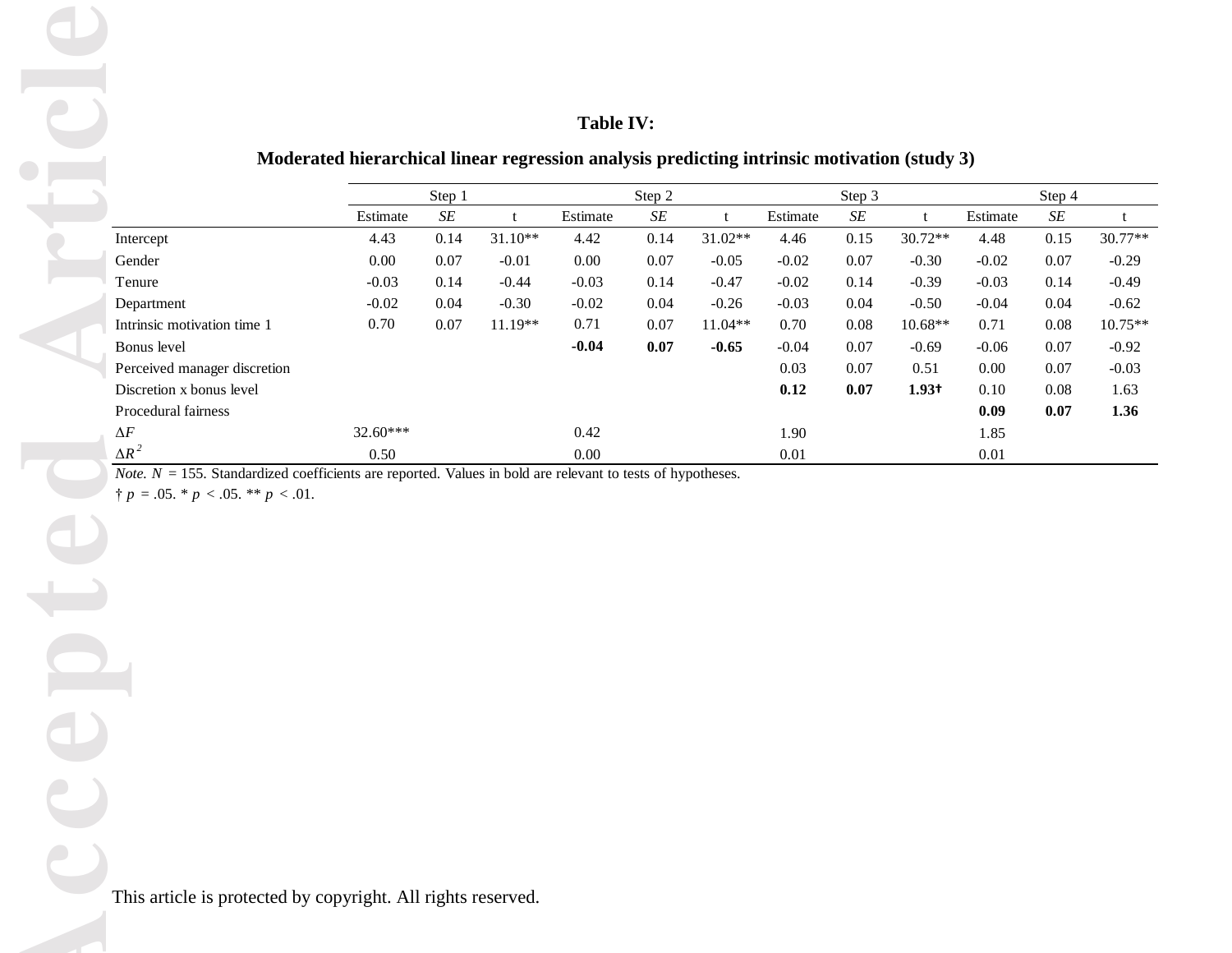# **Table V:**

# **Moderated hierarchical linear regression analysis predicting procedural pay fairness (study 3)**

|                          |                                                              |                                                                |           |          |           | Table V: |           |  |
|--------------------------|--------------------------------------------------------------|----------------------------------------------------------------|-----------|----------|-----------|----------|-----------|--|
|                          |                                                              | Moderated hierarchical linear regression analysis predicting p |           |          |           |          |           |  |
|                          |                                                              |                                                                | Step 1    | Step 2   |           |          | Step 3    |  |
|                          |                                                              | Estimate                                                       | $\cal SE$ | Estimate | $\cal SE$ | Estimate | $\cal SE$ |  |
|                          | Intercept                                                    | $3.36**$                                                       | 0.27      | $3.35**$ | 0.27      | $3.54**$ | 0.26      |  |
|                          | Tenure                                                       | $-0.01$                                                        | 0.13      | 0.02     | 0.13      | $-0.03$  | 0.13      |  |
|                          | Gender                                                       | 0.19                                                           | 0.27      | 0.23     | 0.27      | 0.22     | 0.26      |  |
|                          | Department                                                   | 0.12                                                           | $0.07\,$  | 0.11     | 0.07      | 0.06     | 0.06      |  |
|                          | Bonus level                                                  |                                                                |           | $0.28*$  | 0.13      | $0.29*$  | 0.12      |  |
|                          | Perceived manager<br>discretion                              |                                                                |           |          |           | $0.46**$ | 0.12      |  |
|                          | Discretion x bonus level                                     |                                                                |           |          |           |          | 0.13      |  |
|                          | $\Delta F$                                                   |                                                                | 1.33      |          | 4.88*     | $0.26*$  | $8.36**$  |  |
|                          | $\Delta R^2$                                                 |                                                                | 0.03      |          | 0.07      |          | 0.13      |  |
|                          | ** $p < .01$                                                 |                                                                |           |          |           |          |           |  |
| $\overline{\phantom{a}}$ | $* p < .05$                                                  |                                                                |           |          |           |          |           |  |
|                          | This article is protected by copyright. All rights reserved. |                                                                |           |          |           |          |           |  |
|                          |                                                              |                                                                |           |          |           |          |           |  |

I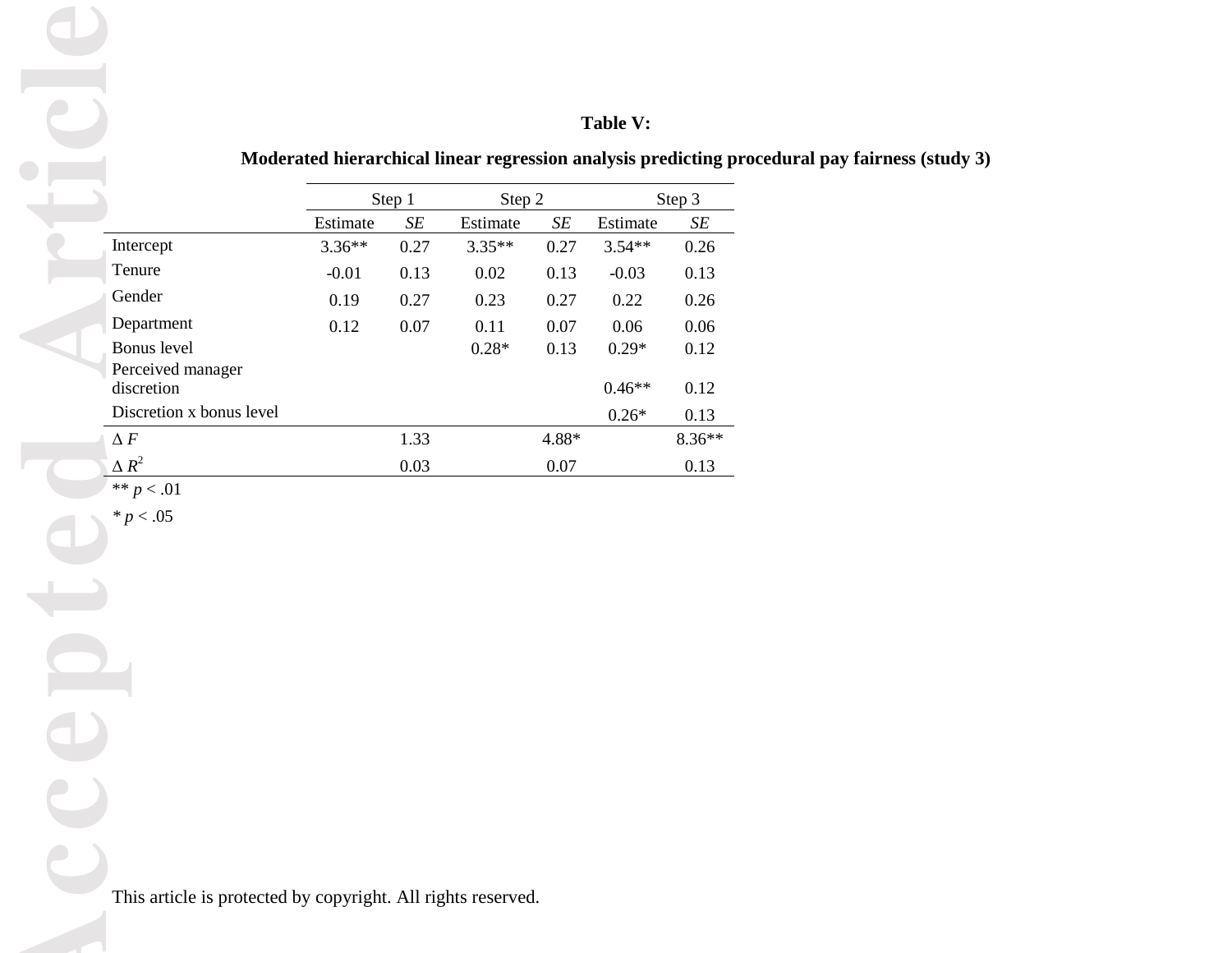

 $H2$ 

**Accepted Article** ACC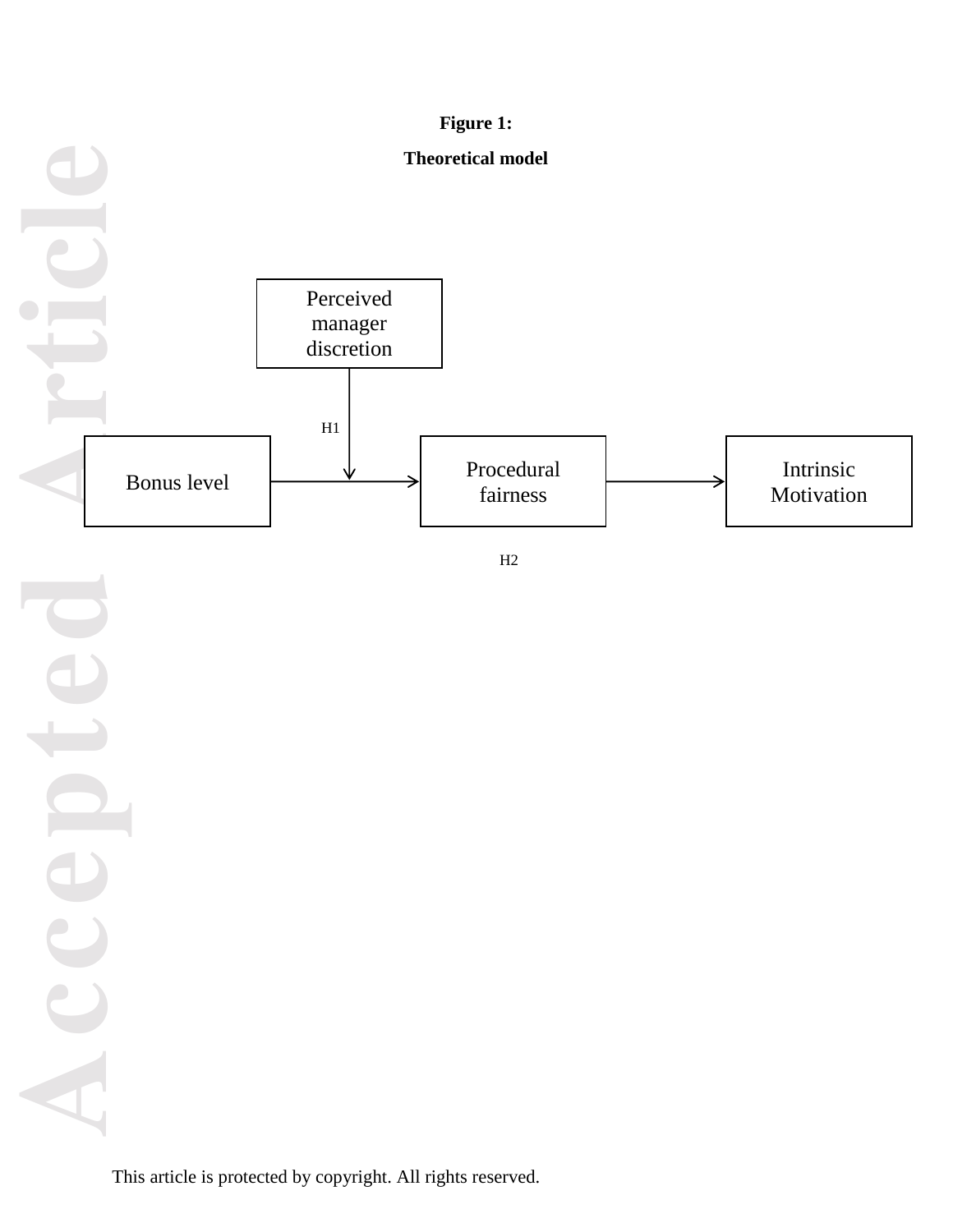# **Figure 2:**





Manager

discretion

 $- -$ Low \*\*\*\*\* High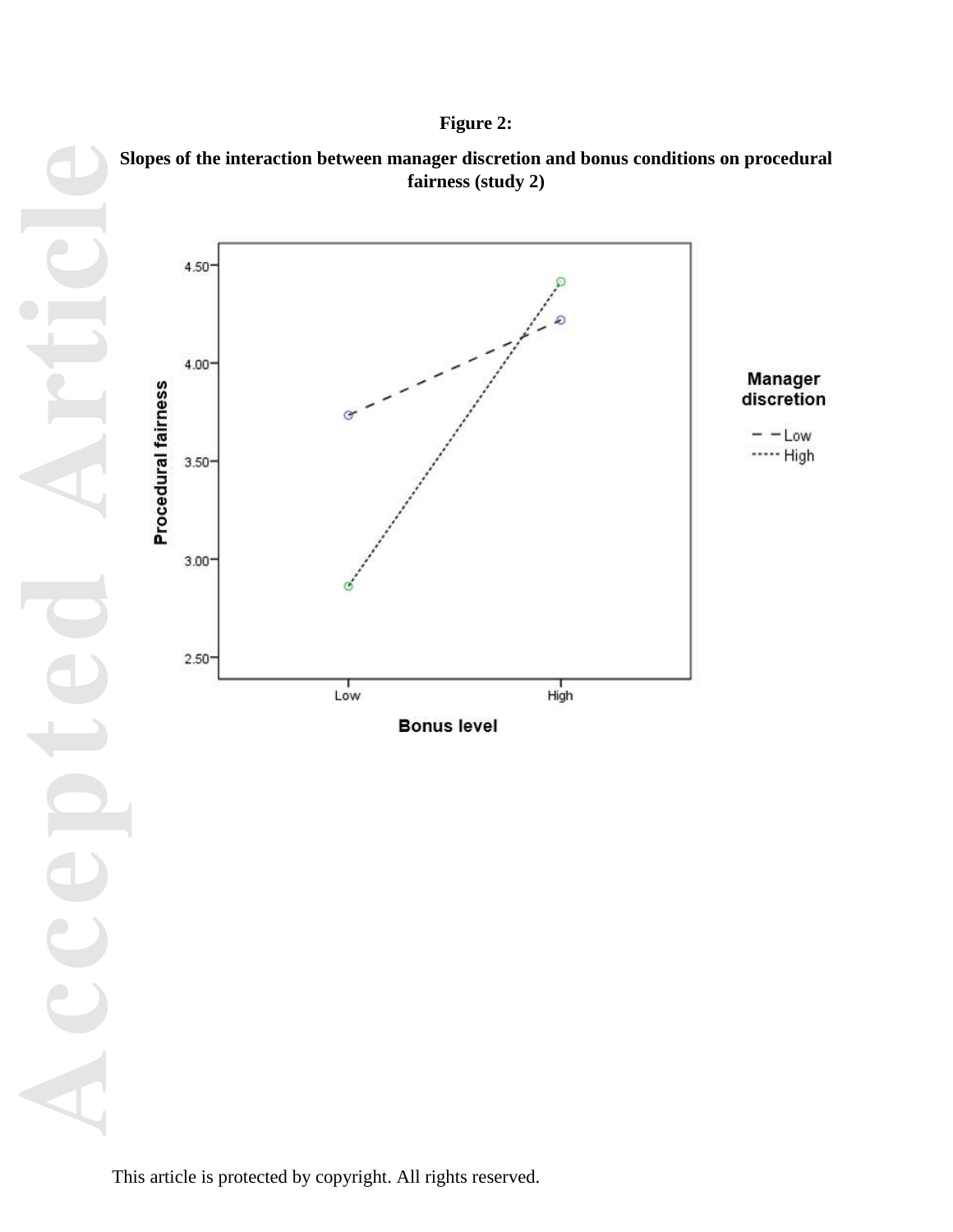# **Figure 3:**

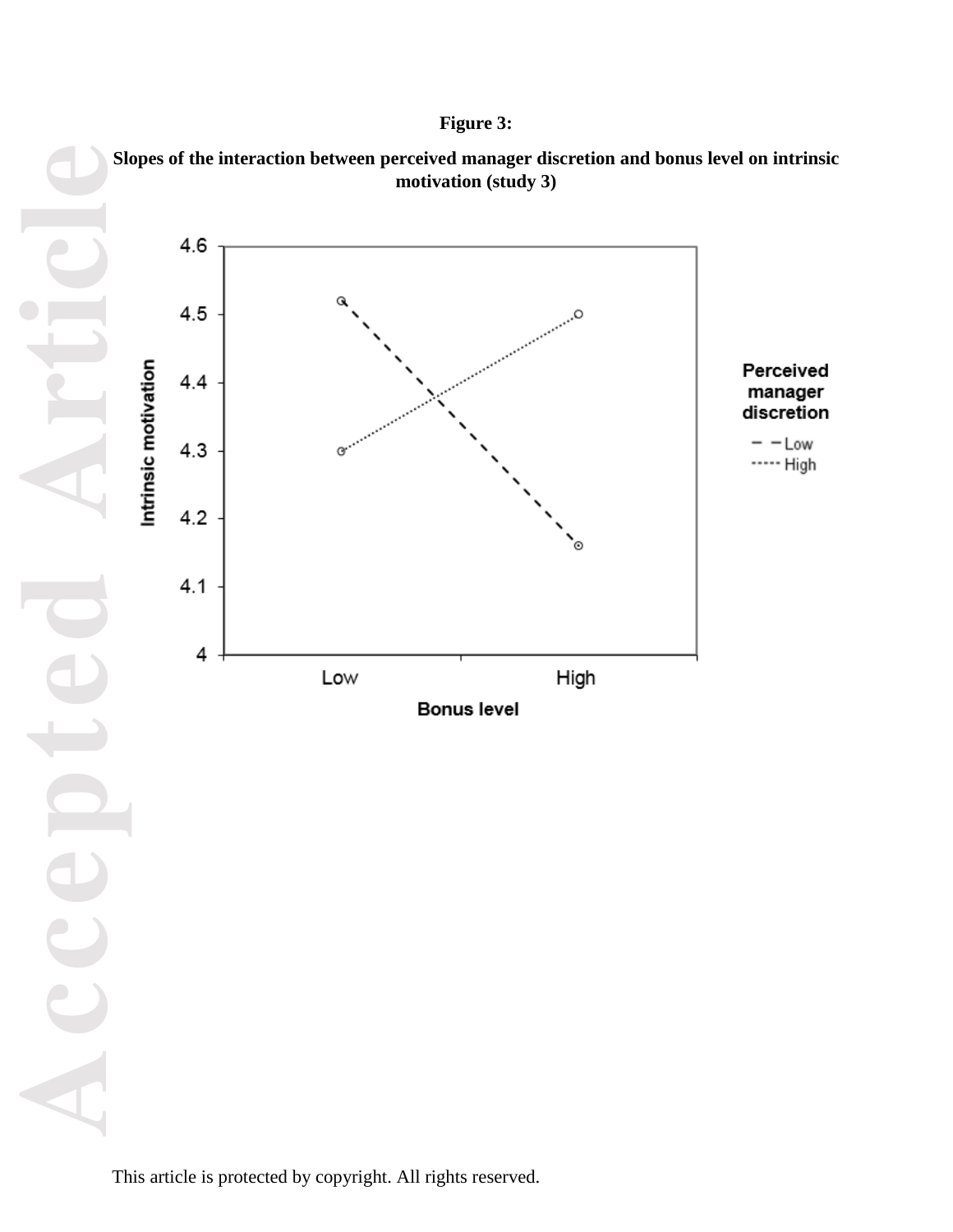# **Figure 4:**



**Slopes of the interaction between perceived manager discretion and bonus level on**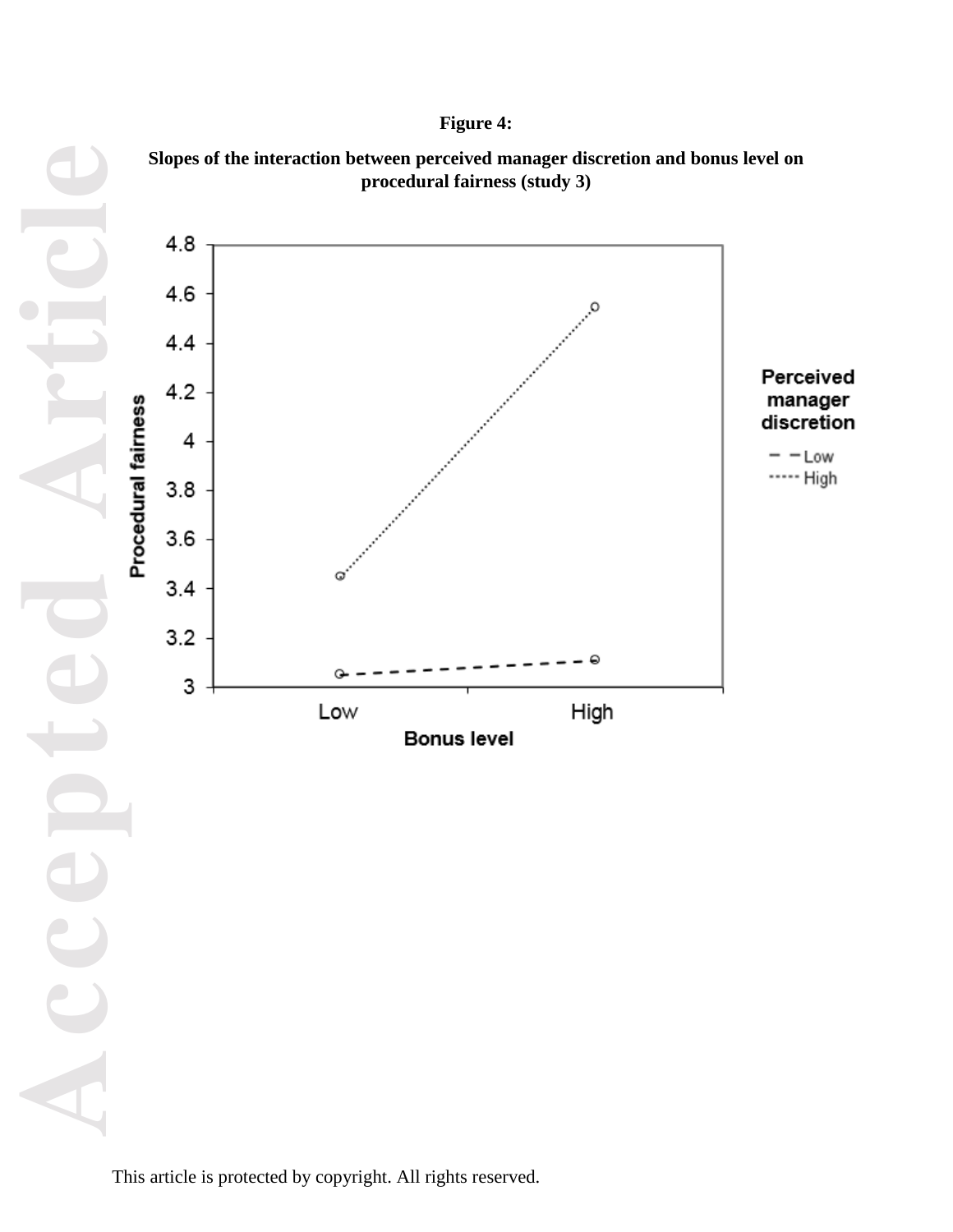# **APPENDIX**

# **Scenarios for study 2**

## *Scenario introduction (all participants)*

**Accepted Article**<br> **Accepted Article**<br> **Accepted Article**<br> **Article**<br> **Article**<br> **Article**<br> **Article**<br> **Article**<br> **Article**<br> **Article**<br> **Article**<br> **Article**<br> **Article**<br> **Article**<br> **Article**<br> **Article**<br> **Article**<br> **A** Your job is complex, with many different facets and relationships to manage. It requires you to apply your skills and experience to make decisions, and you are often managing multiple, competing demands at the same time. This year you have faced some challenges. One major project could not be delivered on time because of problems with one of the suppliers. You worked hard to try to solve the problems, and the project did get delivered but it was later than planned and over budget. You also had some challenges in your team because one of the people that you manage was under-performing, which had implications for the performance of the whole team and some things got missed as a result. You have worked hard to improve the performance of that team member; giving them honest performance feedback and providing them development opportunities, and their performance is improving. You have kept your manager informed about the challenges and discussed your approach to dealing with them throughout the year. Your manager has given you support and guidance to help you to deal with these issues.

Your organization operates a performance bonus scheme, which provides you with a cash bonus to recognize your individual performance on the job. Staff are eligible for a bonus if their performance is above the mid-point in the performance scale; the better the performance, the bigger the bonus. Bonuses are paid once a year, to recognize performance for the year gone by. Your manager is responsible for deciding on the performance rating and bonus that you receive, within the boundaries of the bonus policy.

## *High manager discretion*

Your bonus is decided by your manager - and only your manager - based on their overall impression of your individual performance. Your manager's evaluation can include multiple factors including the way that you managed and overcame difficulties during the year, and their general impression of your performance on the job, as well as what you delivered. Your manager has the discretion to allocate whatever level of bonus he decides to the people that he manages. Only your manager decides on the amount of bonus you receive as it is believed that he is the most knowledgeable about the work that you do and the challenges that you faced along the way so is the best person to make that evaluation.

#### *Low manager discretion*

Your bonus amount is based solely on an evaluation of performance criteria, which is applied to everyone in the same way (although the criteria are specific to the jobs that people do). These criteria take into account what you deliver throughout the year and no more information. Your bonus amount is decided by your manager based only on these objective criteria. Your manager gives a mark to each criteria based on what you have delivered, and then gives you an overall performance rating based on the mean of these criteria. This performance rating is then directly mapped to the amount of bonus that you will receive, as a percentage of your base salary. The director responsible for your area reviews the bonus decisions across the department to ensure that criteria are applied in the same way. The goal is to remove any potential bias.

#### *Incentive condition*

You received a low bonus. OR You received a high bonus.